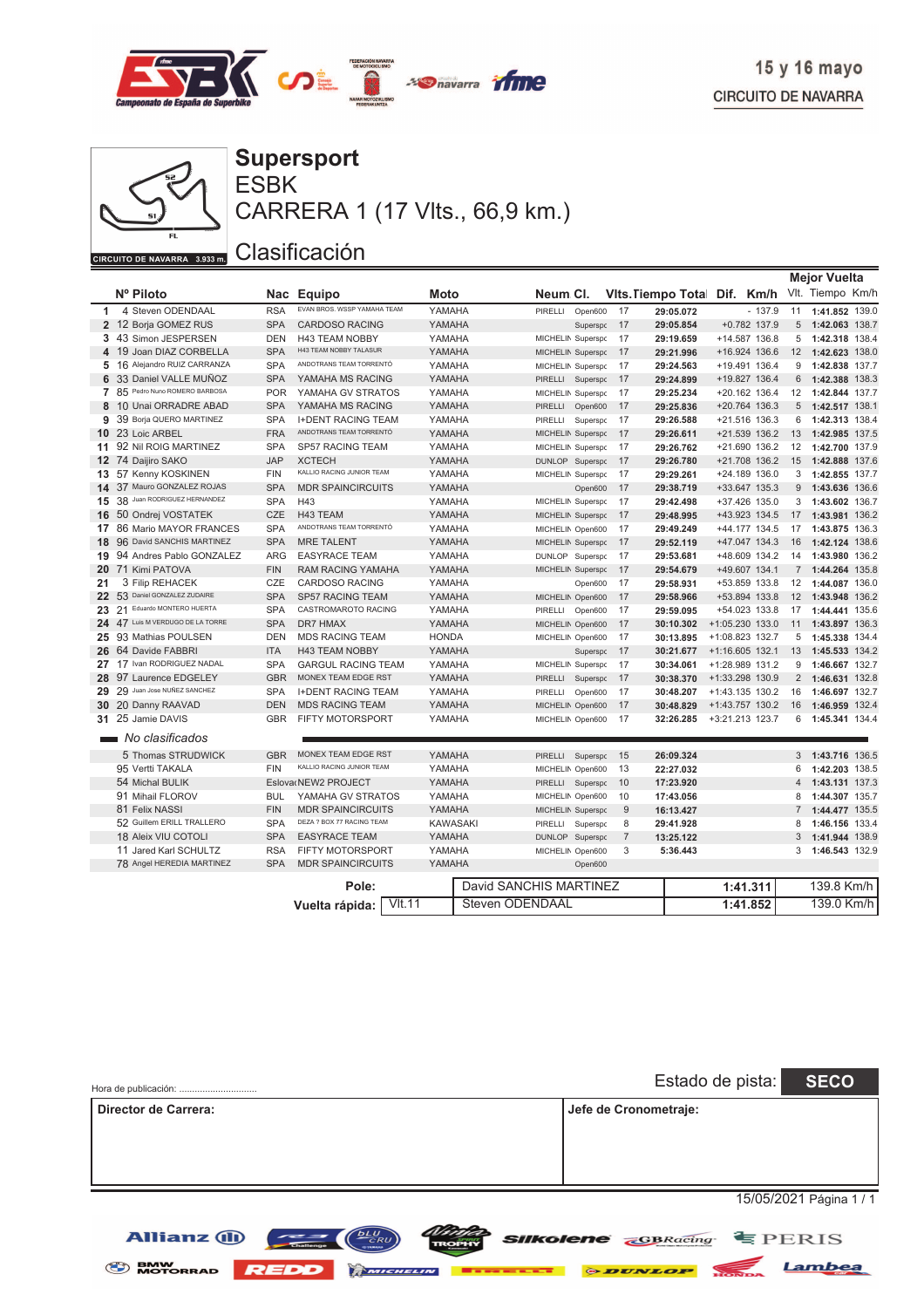



ESBK **Supersport**

CARRERA 1

### Clasificación por Clase

|                   |                                            |                   |                                           |                  |                |                           |                                |                 | <b>Mejor Vuelta</b>          |
|-------------------|--------------------------------------------|-------------------|-------------------------------------------|------------------|----------------|---------------------------|--------------------------------|-----------------|------------------------------|
|                   | <b>NºPiloto</b>                            | Nac               | <b>Equipo</b>                             | Moto             |                | <b>Vits. Tiempo Total</b> | Dif. Km/h                      |                 | Vlt. Tiempo Km/h             |
|                   | Open600                                    |                   |                                           |                  |                |                           |                                |                 |                              |
| 1                 | 4 Steven ODENDAAL                          | <b>RSA</b>        | EVAN BROS. WSSP YAMAHA TEAM               | YAMAHA           | 17             | 29:05.072                 | 137.9                          | 11              | 1:41.852 139.0               |
| $\overline{2}$    | 10 Unai ORRADRE ABAD                       | <b>SPA</b>        | YAMAHA MS RACING                          | YAMAHA           | 17             | 29:25.836                 | +20.764 136.3                  | 5               | 138.1<br>1:42.517            |
| 3                 | 37 Mauro GONZALEZ ROJAS                    | <b>SPA</b>        | <b>MDR SPAINCIRCUITS</b>                  | YAMAHA           | 17             | 29:38.719                 | +33.647 135.3                  | 9               | 136.6<br>1:43.636            |
| 4                 | <b>86 Mario MAYOR FRANCES</b>              | <b>SPA</b>        | ANDOTRANS TEAM TORRENTÓ                   | YAMAHA           | 17             | 29:49.249                 | +44.177 134.5                  | 17              | 1:43.875<br>136.3            |
| 5                 | <b>3 Filip REHACEK</b>                     | CZE               | <b>CARDOSO RACING</b>                     | YAMAHA           | 17             | 29:58.931                 | +53.859 133.8                  |                 | 136.0<br>12 1:44.087         |
| 6                 | 53 Daniel GONZALEZ ZUDAIRE                 | <b>SPA</b>        | SP57 RACING TEAM                          | YAMAHA           | 17             | 29:58.966                 | +53.894 133.8                  |                 | 136.2<br>12 1:43.948         |
| 7                 | 21 Eduardo MONTERO HUERTA                  | <b>SPA</b>        | CASTROMAROTO RACING                       | YAMAHA           | 17             | 29:59.095                 | +54.023 133.8                  | 17              | 135.6<br>1:44.441            |
| 8                 | 47 Luis M VERDUGO DE LA TORRE              | <b>SPA</b>        | <b>DR7 HMAX</b>                           | YAMAHA           | 17             | 30:10.302                 | +1'05.230 133.0                | 11              | 136.3<br>1:43.897            |
| 9                 | 93 Mathias POULSEN                         | <b>DEN</b>        | <b>MDS RACING TEAM</b>                    | <b>HONDA</b>     | 17             | 30:13.895                 | +1'08.823 132.7                | 5               | 134.4<br>1:45.338            |
| 10                | 29 Juan Jose NUÑEZ SANCHEZ                 | <b>SPA</b>        | <b>I+DENT RACING TEAM</b>                 | YAMAHA           | 17             | 30:48.207                 | +1'43.135 130.2                | 16              | 132.7<br>1:46.697            |
| 11                | 20 Danny RAAVAD                            | <b>DEN</b>        | <b>MDS RACING TEAM</b>                    | YAMAHA           | 17             | 30:48.829                 | +1'43.757 130.2                | 16              | 1:46.959 132.4               |
| $12 \overline{ }$ | 25 Jamie DAVIS                             | <b>GBR</b>        | FIFTY MOTORSPORT                          | YAMAHA           | 17             | 32:26.285                 | +3'21.213 123.7                | 6               | 134.4<br>1:45.341            |
|                   | No clasificados                            |                   |                                           |                  |                |                           |                                |                 |                              |
|                   | 95 Vertti TAKALA                           | <b>FIN</b>        | KALLIO RACING JUNIOR TEAM                 | YAMAHA           | 13             | 22:27.032                 | 4 Vlts.                        |                 | 6 1:42.203 138.5             |
|                   | 91 Mihail FLOROV                           | <b>BUL</b>        | YAMAHA GV STRATOS                         | YAMAHA           | 10             | 17:43.056                 | 7 Vlts.                        | 8               | 1:44.307 135.7               |
|                   | 11 Jared Karl SCHULTZ                      | <b>RSA</b>        | FIFTY MOTORSPORT                          | YAMAHA           | 3              | 5:36.443                  | 14 Vlts.                       | 3               | 132.9<br>1:46.543            |
|                   | 78 Angel HEREDIA MARTINEZ                  | <b>SPA</b>        | <b>MDR SPAINCIRCUITS</b>                  | YAMAHA           |                |                           | 17 Vlts.                       |                 |                              |
|                   | Supersport                                 |                   |                                           |                  |                |                           |                                |                 |                              |
| 1                 | 12 Borja GOMEZ RUS                         | <b>SPA</b>        | <b>CARDOSO RACING</b>                     | YAMAHA           | 17             | 29:05.854                 | 137.9                          | 5               | 138.7<br>1:42.063            |
| $\overline{2}$    | 43 Simon JESPERSEN                         | <b>DEN</b>        | <b>H43 TEAM NOBBY</b>                     | YAMAHA           | 17             | 29:19.659                 | +13.805 136.8                  |                 | $5$ 1:42.318<br>138.4        |
| 3                 | 19 Joan DIAZ CORBELLA                      | <b>SPA</b>        | H43 TEAM NOBBY TALASUR                    | YAMAHA           | 17             | 29:21.996                 | +16.142 136.6                  | 12 <sup>2</sup> | 138.0<br>1:42.623            |
| 4                 | 16 Alejandro RUIZ CARRANZA                 | <b>SPA</b>        | ANDOTRANS TEAM TORRENTÓ                   | YAMAHA           | 17             | 29:24.563                 | +18.709 136.4                  |                 | $9$ 1:42.838<br>137.7        |
| 5                 | 33 Daniel VALLE MUÑOZ                      | <b>SPA</b>        | YAMAHA MS RACING                          | YAMAHA           | 17             | 29:24.899                 | +19.045 136.4                  | 6               | 138.3<br>1:42.388            |
| 6                 | 85 Pedro Nuno ROMERO BARBOSA               | <b>POR</b>        | YAMAHA GV STRATOS                         | YAMAHA           | 17             | 29:25.234                 | +19.380 136.4                  |                 | 12 1:42.844<br>137.7         |
| 7                 | 39 Borja QUERO MARTINEZ                    | <b>SPA</b>        | <b>I+DENT RACING TEAM</b>                 | YAMAHA           | 17             | 29:26.588                 | +20.734 136.3                  | 6               | 138.4<br>1:42.313            |
| 8                 | 23 Loic ARBEL                              | <b>FRA</b>        | ANDOTRANS TEAM TORRENTÓ                   | YAMAHA           | 17             | 29:26.611                 | +20.757 136.2                  |                 | 13 1:42.985<br>137.5         |
| 9                 | 92 Nil ROIG MARTINEZ                       | <b>SPA</b>        | <b>SP57 RACING TEAM</b>                   | YAMAHA           | 17             | 29:26.762                 | +20.908 136.2                  |                 | 12 1:42.700<br>137.9         |
| 10                | 74 Daijiro SAKO                            | <b>JAP</b>        | <b>XCTECH</b>                             | YAMAHA           | 17             | 29:26.780                 | +20.926 136.2                  | 15              | 137.6<br>1:42.888            |
| 11                | 57 Kenny KOSKINEN                          | <b>FIN</b>        | KALLIO RACING JUNIOR TEAM                 | YAMAHA           | 17             | 29:29.261                 | +23.407 136.0                  |                 | 3, 1:42.855<br>137.7         |
| 12                | 38 Juan RODRIGUEZ HERNANDEZ                | <b>SPA</b>        | H43                                       | YAMAHA           | 17             | 29:42.498                 | +36.644 135.0                  |                 | 136.7<br>3, 1:43.602         |
| 13                | 50 Ondrej VOSTATEK                         | CZE<br><b>SPA</b> | H43 TEAM                                  | YAMAHA           | 17             | 29:48.995                 | +43.141 134.5                  | 17              | 136.2<br>1:43.981            |
| 14                | 96 David SANCHIS MARTINEZ                  | <b>ARG</b>        | <b>MRE TALENT</b>                         | YAMAHA<br>YAMAHA | 17             | 29:52.119                 | +46.265 134.3<br>+47.827 134.2 | 16              | 138.6<br>1:42.124            |
| 15                | 94 Andres Pablo GONZALEZ<br>71 Kimi PATOVA | <b>FIN</b>        | <b>EASYRACE TEAM</b><br>RAM RACING YAMAHA | YAMAHA           | 17<br>17       | 29:53.681                 | +48.825 134.1                  | 14              | 136.2<br>1:43.980<br>135.8   |
| 16                | 64 Davide FABBRI                           | <b>ITA</b>        | <b>H43 TEAM NOBBY</b>                     | YAMAHA           | 17             | 29:54.679                 | +1'15.823 132.1                | $7^{\circ}$     | 1:44.264<br>134.2            |
| 17                | 17 Ivan RODRIGUEZ NADAL                    | <b>SPA</b>        | <b>GARGUL RACING TEAM</b>                 | YAMAHA           | 17             | 30:21.677                 | +1'28.207 131.2                | 13              | 1:45.533<br>9 1:46.667 132.7 |
| 18<br>19          | 97 Laurence EDGELEY                        | <b>GBR</b>        | MONEX TEAM EDGE RST                       | YAMAHA           | 17             | 30:34.061                 | 30:38.370 +1'32.516 130.9      | 2               | 132.8<br>1:46.631            |
|                   | No clasificados                            |                   |                                           |                  |                |                           |                                |                 |                              |
|                   | 5 Thomas STRUDWICK                         | <b>GBR</b>        | MONEX TEAM EDGE RST                       | YAMAHA           | 15             | 26:09.324                 | 2 Vlts.                        |                 | 3 1:43.716 136.5             |
|                   | 54 Michal BULIK                            |                   | Eslovaq NEW2 PROJECT                      | YAMAHA           | 10             | 17:23.920                 | 7 Vlts.                        | 4               | 137.3<br>1:43.131            |
|                   | 81 Felix NASSI                             | <b>FIN</b>        | <b>MDR SPAINCIRCUITS</b>                  | YAMAHA           | 9              | 16:13.427                 | 8 Vlts.                        | $\overline{7}$  | 135.5<br>1:44.477            |
|                   | 52 Guillem ERILL TRALLERO                  | <b>SPA</b>        | DEZA ? BOX 77 RACING TEAM                 | <b>KAWASAKI</b>  | 8              | 29:41.928                 | 9 Vlts.                        | 8               | 133.4<br>1:46.156            |
|                   | 18 Aleix VIU COTOLI                        | <b>SPA</b>        | <b>EASYRACE TEAM</b>                      | YAMAHA           | $\overline{7}$ | 13:25.122                 | 10 Vlts.                       |                 | 3 1:41.944 138.9             |
|                   |                                            |                   |                                           |                  |                |                           |                                |                 |                              |

| Hora de publicación: | Estado de pista:<br><b>SECO</b> |
|----------------------|---------------------------------|
| Director de Carrera: | Jefe de Cronometraje:           |
|                      | 15/05/2021 Página 1 / 1         |

*SIIKolene GBRacing* **EPERIS** 

Lambea



**Allianz (II)** 

 $\equiv$   $\equiv$   $\sim$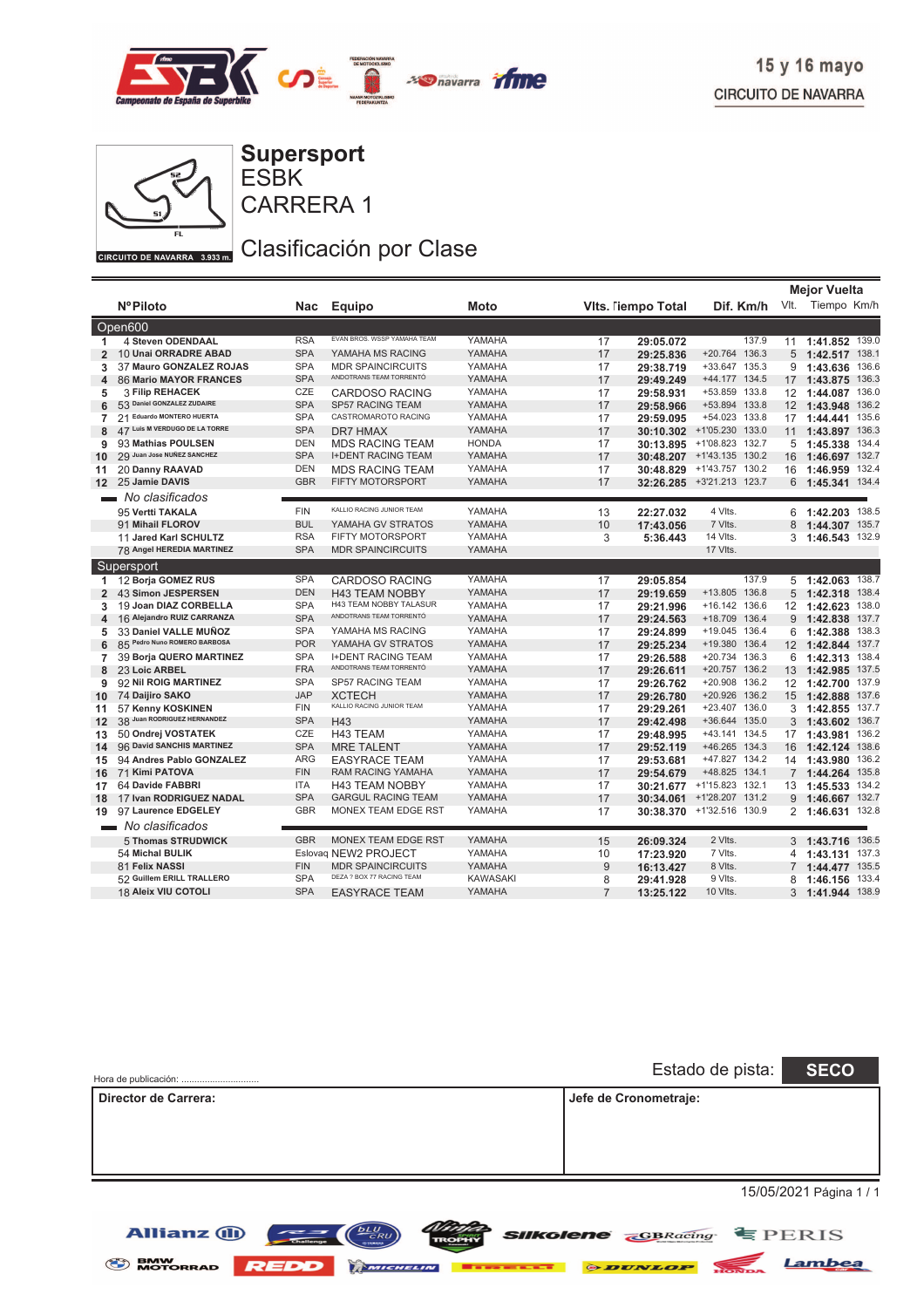



**Allianz** (II)

**BMW**<br>MOTORRAD

 $\underbrace{\hspace{2.3cm}}_{\text{Chalberg}}$ 

**ELECTRICHELIN ELECTRIC** 

**REDD** 

15/05/2021 Página 1 / 1

Lambea

 $\equiv$  PERIS

**Silkolene EBRacing** 

**& DUNLOI**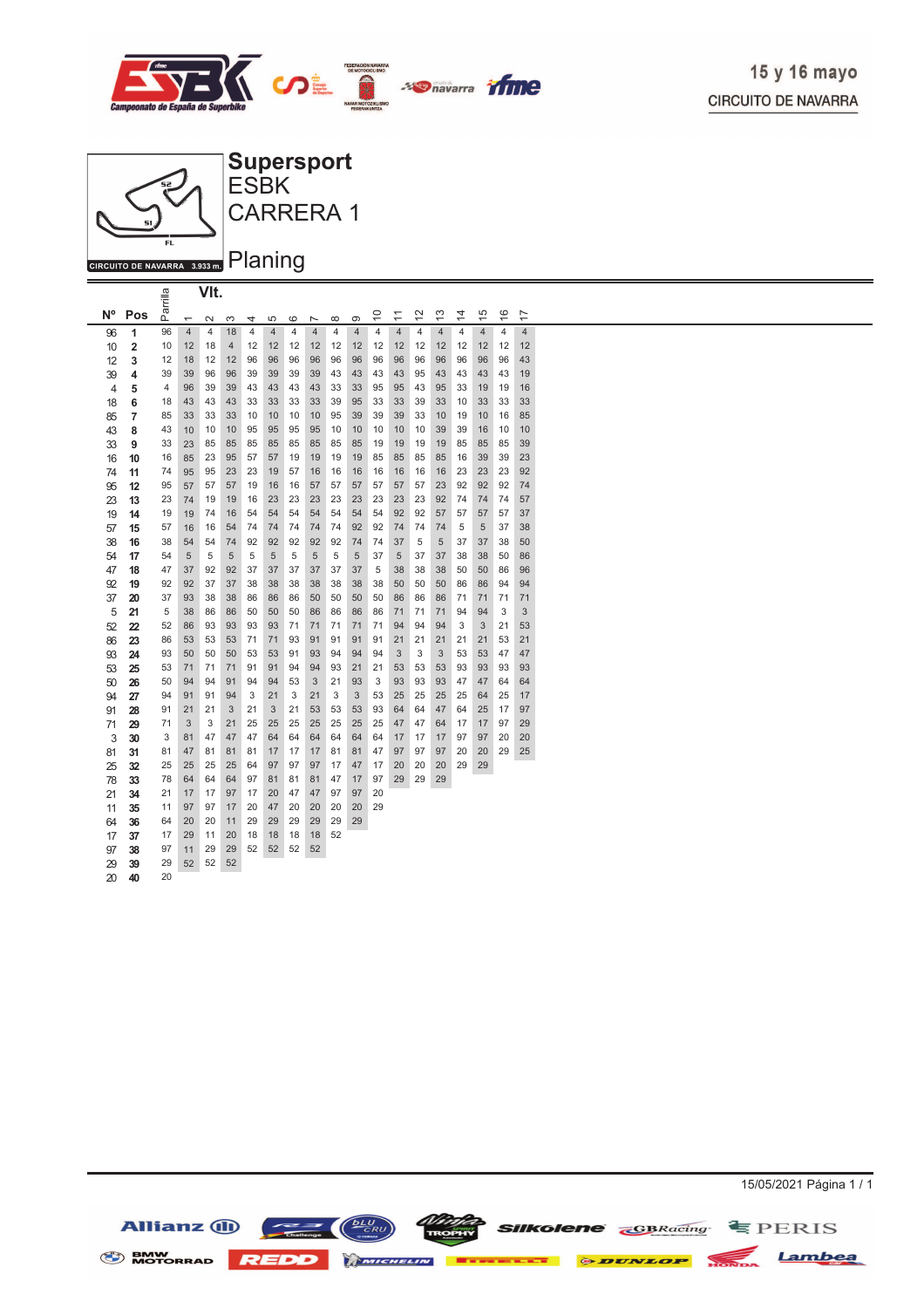



ESBK **Supersport**

CARRERA 1

### GIRCUITO DE NAVARRA 3.933 DI Mejores tiempos de sector

|                | <b>Sector 1</b>                    |               | <b>Sector 2</b>                    |               | <b>Sector 3</b>                       |        |                |                           | Vuelta   | Mejor            |
|----------------|------------------------------------|---------------|------------------------------------|---------------|---------------------------------------|--------|----------------|---------------------------|----------|------------------|
| Pos            | Nº Piloto                          | <b>Tiempo</b> | Nº Piloto                          | <b>Tiempo</b> | Nº Piloto                             |        |                | Tiempo Pos Nº Piloto      | Ideal    | Vuelta           |
| 1              | 4 S.ODENDAAL                       | 26.535        | 18 A.VIU COTOLI                    | 37.536        | 4 S.ODENDAAL                          | 36.855 |                | 1 12 B.GOMEZ RUS          | 1:41.385 | 1:42.063<br>(3)  |
| $\overline{2}$ | 12 B.GOMEZ RUS                     | 26.619        | 12 B.GOMEZ RUS                     | 37.777        | 96 D.SANCHIS<br>MARTINEZ              | 36.962 | $\overline{2}$ | 4 S.ODENDAAL              | 1:41.680 | 1:41.852<br>(1)  |
| 3              | 10 U.ORRADRE ABAD                  | 26.711        | 43 S.JESPERSEN                     | 37.804        | 12 B.GOMEZ RUS                        | 36.989 | 3              | 19 J.DIAZ CORBELLA        | 1:41.898 | 1:42.623(10)     |
| 4              | 19 J.DIAZ CORBELLA                 | 26.792        | 96 D.SANCHIS<br><b>MARTINEZ</b>    | 37.805        | 33 D.VALLE MUÑOZ                      | 37.002 | 4              | <b>18 A.VIU COTOLI</b>    | 1:41.911 | 1:41.944<br>(2)  |
| 5              | 16 A.RUIZ CARRANZA                 | 26.792        | 95 V.TAKALA                        | 37.808        | 19 J.DIAZ CORBELLA                    | 37.017 | 5              | 96 D.SANCHIS MARTINEZ     | 1:41.967 | 1:42.124<br>(4)  |
| 6              | 33 D.VALLE MUÑOZ                   | 26.871        | 39 B.QUERO MARTINEZ                | 37.920        | 10 U.ORRADRE ABAD                     | 37.034 | 6              | 95 V.TAKALA               | 1:42.045 | 1:42.203<br>(5)  |
| $\overline{7}$ | 85 P.ROMERO<br><b>BARBOSA</b>      | 26.957        | 85 P.ROMERO                        | 37.939        | 92 N.ROIG MARTINEZ                    | 37.070 | $\overline{7}$ | 16 A.RUIZ CARRANZA        | 1:42.067 | 1:42.838<br>(12) |
| 8              | 50 O.VOSTATEK                      | 27.024        | 23 L.ARBEL                         | 37.997        | 95 V.TAKALA                           | 37.076 | 8              | 43 S.JESPERSEN            | 1:42.091 | 1:42.318<br>(7)  |
| 9              | 5 T.STRUDWICK                      | 27.026        | 16 A.RUIZ CARRANZA                 | 38.041        | 43 S.JESPERSEN                        | 37.116 | 9              | 39 B.QUERO MARTINEZ       | 1:42.201 | 1:42.313<br>(6)  |
| 10             | 92 N.ROIG MARTINEZ                 | 27.035        | 19 J.DIAZ CORBELLA                 | 38.089        | <b>B.QUERO MARTINEZ</b><br>39         | 37.128 | 10             | 85 P.ROMERO BARBOSA       | 1:42.249 | 1:42.844(13)     |
| 11             | 37 M.GONZALEZ ROJAS                | 27.040        | 57 K.KOSKINEN                      | 38.119        | 16 A.RUIZ CARRANZA                    | 37.234 | 11             | 33 D.VALLE MUÑOZ          | 1:42.306 | 1:42.388<br>(8)  |
| 12             | 74 D.SAKO                          | 27.051        | 74 D.SAKO                          | 38.139        | 18 A.VIU COTOLI                       | 37.320 | 12             | 10 U.ORRADRE ABAD         | 1:42.341 | 1:42.517<br>(9)  |
| 13             | 18 A.VIU COTOLI                    | 27.055        | 92 N.ROIG MARTINEZ                 | 38.237        | 74 D.SAKO                             | 37.341 | 13             | 92 N.ROIG MARTINEZ        | 1:42.342 | 1:42.700(11)     |
| 14             | 81 F.NASSI                         | 27.103        | 54 M.BULIK                         | 38.284        | 57 K.KOSKINEN                         | 37.343 | 14             | 74 D.SAKO                 | 1:42.531 | 1:42.888(15)     |
| 15             | 86 M.MAYOR FRANCES                 | 27.134        | 4 S.ODENDAAL                       | 38.290        | 85 P.ROMERO<br><b>BARBOSA</b>         | 37.353 | 15             | 57 K.KOSKINEN             | 1:42.723 | 1:42.855 (14)    |
| 16             | 39 B.QUERO MARTINEZ                | 27.153        | 5 T.STRUDWICK                      | 38.305        | M.GONZALEZ ROJAS<br>37                | 37.406 | 16             | 23 L.ARBEL                | 1:42.771 | 1:42.985(16)     |
| 17             | 95 V.TAKALA                        | 27.161        | 47 L.VERDUGO DE LA<br><b>TORRE</b> | 38.314        | 54 M.BULIK                            | 37.419 | 17             | 37 M.GONZALEZ ROJAS       | 1:42.801 | 1:43.636 (19)    |
| 18             | 43 S.JESPERSEN                     | 27.171        | M.GONZALEZ ROJAS<br>37             | 38.355        | 23 L.ARBEL                            | 37.433 | 18             | 5 T.STRUDWICK             | 1:42.872 | 1:43.716 (20)    |
| 19             | 96 D.SANCHIS<br><b>MARTINEZ</b>    | 27.200        | 38 J.RODRIGUEZ                     | 38.361        | 5 T.STRUDWICK                         | 37.541 | 19             | 54 M.BULIK                | 1:43.059 | 1:43.131(17)     |
| 20             | 3 F.REHACEK                        | 27.211        | 94 A.GONZALEZ                      | 38.382        | 3 F.REHACEK                           | 37.546 | 20             | 38 J.RODRIGUEZ HERNANDEZ  | 1:43.127 | 1:43.602(18)     |
| 21             | 38 J.RODRIGUEZ<br><b>HERNANDEZ</b> | 27.213        | 33 D.VALLE MUÑOZ                   | 38.433        | 38 J.RODRIGUEZ<br><b>HERNANDEZ</b>    | 37.553 | 21             | 50 O.VOSTATEK             | 1:43.201 | 1:43.981 (25)    |
| 22             | 53 D.GONZALEZ<br>ZUDAIRE           | 27.237        | 53 D.GONZALEZ                      | 38.472        | L.VERDUGO DE LA<br>47<br><b>TORRF</b> | 37.583 | 22             | 3 F.REHACEK               | 1:43.321 | 1:44.087(26)     |
| 23             | 57 K.KOSKINEN                      | 27.261        | 50 O.VOSTATEK                      | 38.481        | 53 D.GONZALEZ<br><b>ZUDAIRE</b>       | 37.641 | 23             | 53 D.GONZALEZ ZUDAIRE     | 1:43.350 | 1:43.948 (23)    |
| 24             | 21 E.MONTERO<br><b>HUERTA</b>      | 27.324        | 86 M.MAYOR FRANCES                 | 38.556        | <b>M.MAYOR FRANCES</b><br>86          | 37.668 | 24             | <b>86 M.MAYOR FRANCES</b> | 1:43.358 | 1:43.875 (21)    |
| 25             | 91 M.FLOROV                        | 27.331        | 3 F.REHACEK                        | 38.564        | 21 E.MONTERO<br><b>HUERTA</b>         | 37.685 | 25             | 47 L.VERDUGO DE LA TORRE  | 1:43.397 | 1:43.897 (22)    |
| 26             | 23 L.ARBEL                         | 27.341        | 71 K.PATOVA                        | 38.596        | 94 A.GONZALEZ                         | 37.693 | 26             | 94 A.GONZALEZ             | 1:43.570 | 1:43.980 (24)    |
| 27             | 54 M.BULIK                         | 27.356        | 10 U.ORRADRE ABAD                  | 38.596        | 50 O.VOSTATEK                         | 37.696 | 27             | 21 E.MONTERO HUERTA       | 1:43.681 | 1:44.441 (29)    |
| 28             | 94 A.GONZALEZ                      | 27.495        | 21 E.MONTERO<br><b>HUERTA</b>      | 38.672        | 71 K.PATOVA                           | 37.757 | 28             | 81 F.NASSI                | 1:43.766 | 1:44.477(30)     |
| 29             | 47 L.VERDUGO DE LA                 | 27.500        | 81 F.NASSI                         | 38.691        | 91 M.FLOROV                           | 37.793 | 29             | 91 M.FLOROV               | 1:43.904 | 1:44.307 (28)    |
| 30             | 64 D.FABBRI                        | 27.579        | 91 M.FLOROV                        | 38.780        | 81 F.NASSI                            | 37.972 | 30             | 71 K.PATOVA               | 1:44.032 | 1:44.264 (27)    |
| 31             | 71 K.PATOVA                        | 27.679        | 64 D.FABBRI                        | 38.977        | 25 J.DAVIS                            | 37.974 | 31             | 64 D.FABBRI               | 1:44.622 | 1:45.533(33)     |
| 32             | 93 M.POULSEN                       | 27.696        | 93 M.POULSEN                       | 39.029        | 93 M.POULSEN                          | 38.043 | 32             | 93 M.POULSEN              | 1:44.768 | 1:45.338(31)     |
| 33             | 17 I.RODRIGUEZ NADAL               | 27.959        | 97 L.EDGELEY                       | 39.139        | 64 D.FABBRI                           | 38.066 | 33             | 25 J.DAVIS                | 1:45.152 | 1:45.341 (32)    |
| 34             | 25 J.DAVIS                         | 27.977        | 25 J.DAVIS                         | 39.201        | 52 G.ERILL TRALLERO                   | 38.360 | 34             | 52 G.ERILL TRALLERO       | 1:45.649 | 1:46.156(34)     |
| 35             | 52 G.ERILL TRALLERO                | 28.003        | 52 G.ERILL TRALLERO                | 39.286        | 97 L.EDGELEY                          | 38.413 | 35             | 17 I.RODRIGUEZ NADAL      | 1:46.025 | 1:46.667 (37)    |
| 36             | 20 D.RAAVAD                        | 28.093        | 11 J.SCHULTZ                       | 39.428        | 17 I.RODRIGUEZ NADAL                  | 38.513 | 36             | 97 L.EDGELEY              | 1:46.175 | 1:46.631(36)     |
| 37             | 29 J.NUÑEZ SANCHEZ                 | 28.226        | 17 I.RODRIGUEZ NADAL               | 39.553        | 29 J.NUÑEZ SANCHEZ                    | 38.546 | 37             | 20 D.RAAVAD               | 1:46.467 | 1:46.959 (39)    |
| 38             | 11 J.SCHULTZ                       | 28.372        | 20 D.RAAVAD                        | 39.577        | 11 J.SCHULTZ                          | 38.743 | 38             | 11 J.SCHULTZ              | 1:46.543 | 1:46.543(35)     |
| 39             | 97 L.EDGELEY                       | 28.623        | 29 J.NUÑEZ SANCHEZ                 | 39.858        | 20 D.RAAVAD                           | 38.797 | 39             | 29 J.NUÑEZ SANCHEZ        | 1:46.630 | 1:46.697 (38)    |

**SENW MOTORRAD REDD Extent OF DUNLOP** 



Lambea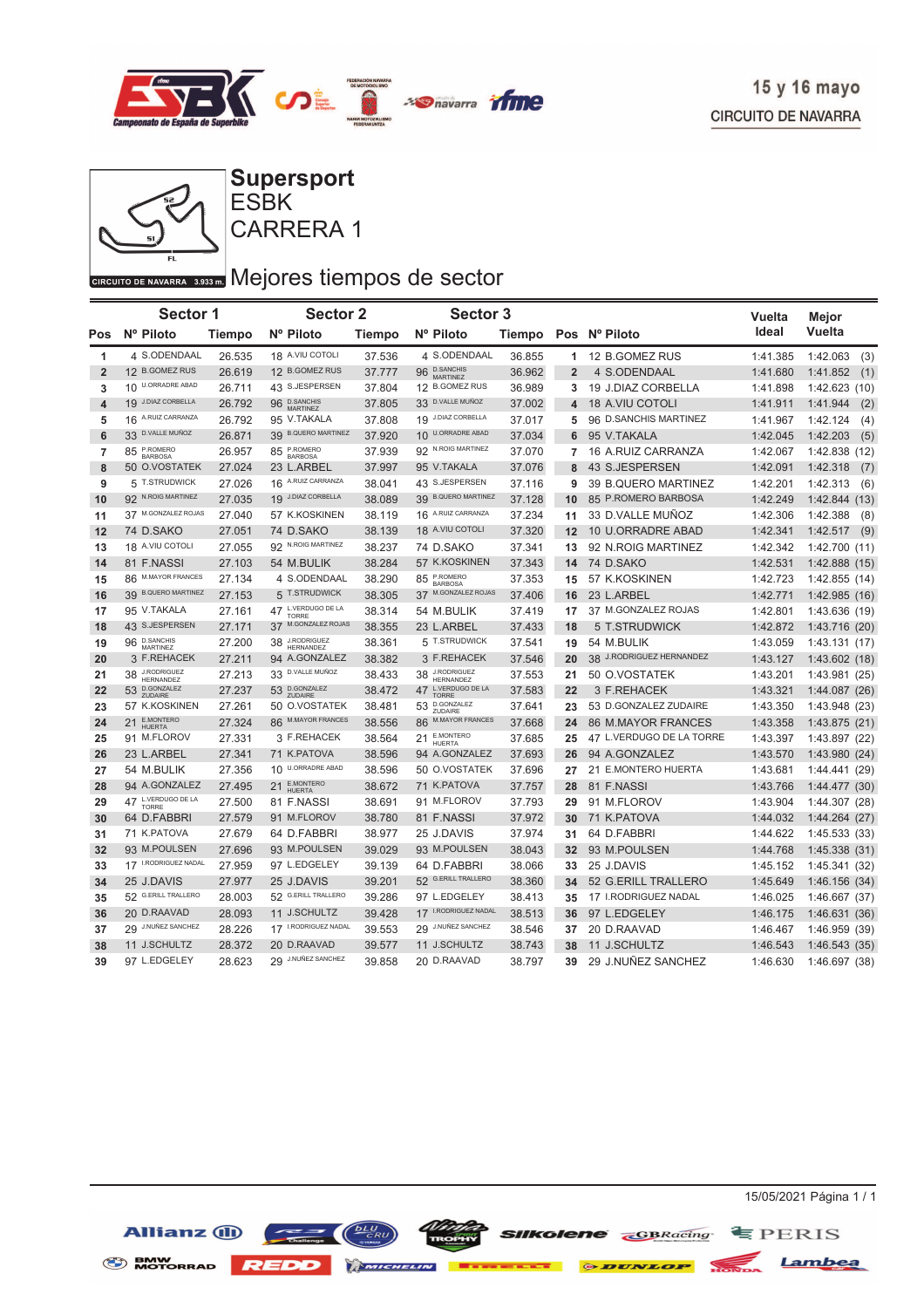



ESBK **Supersport** Después de CARRERA 1

# GIRCUITO DE NAVARRA 3.933 DI Velociad máxima del evento

| Nº Piloto                     | Equipo                        | Moto            | Clase      | V.Max | VIt.           | Sesión              |
|-------------------------------|-------------------------------|-----------------|------------|-------|----------------|---------------------|
| 43 Simon JESPERSEN            | <b>H43 TEAM NOBBY</b>         | YAMAHA          | Supersport | 257.1 | $\overline{4}$ | CARRERA 1           |
| 95 Vertti TAKALA              | KALLIO RACING JUNIOR TEAM     | YAMAHA          | Open600    | 255.9 | $\overline{2}$ | <b>CARRERA1</b>     |
| 19 Joan DIAZ CORBELLA         | <b>H43 TEAM NOBBY TALASUR</b> | YAMAHA          | Supersport | 255.3 | 14             | CARRERA 1           |
| 4 Steven ODENDAAL             | EVAN BROS. WSSP YAMAHA TEAM   | YAMAHA          | Open600    | 255.3 | 13             | <b>LIBRES 2</b>     |
| 10 Unai ORRADRE ABAD          | YAMAHA MS RACING              | YAMAHA          | Open600    | 253.5 | 2              | <b>CARRERA1</b>     |
| 92 Nil ROIG MARTINEZ          | <b>SP57 RACING TEAM</b>       | YAMAHA          | Supersport | 252.9 | $\overline{2}$ | <b>CARRERA1</b>     |
| <b>18 Aleix VIU COTOLI</b>    | <b>EASYRACE TEAM</b>          | YAMAHA          | Supersport | 251.7 | 3              | CARRERA 1           |
| 16 Alejandro RUIZ CARRANZA    | ANDOTRANS TEAM TORRENTÓ       | YAMAHA          | Supersport | 251.2 | 15             | <b>CARRERA1</b>     |
| <b>3 Filip REHACEK</b>        | <b>CARDOSO RACING</b>         | YAMAHA          | Open600    | 251.2 | 2              | <b>CARRERA1</b>     |
| 47 Luis M VERDUGO DE LA TORRE | <b>DR7 HMAX</b>               | YAMAHA          | Open600    | 251.2 | 2              | <b>CARRERA1</b>     |
| <b>54 Michal BULIK</b>        | NEW2 PROJECT                  | YAMAHA          | Supersport | 251.2 | 3              | <b>CARRERA1</b>     |
| 85 Pedro Nuno ROMERO BARBOSA  | YAMAHA GV STRATOS             | YAMAHA          | Supersport | 251.2 | $\overline{2}$ | <b>CARRERA1</b>     |
| <b>81 Felix NASSI</b>         | <b>MDR SPAINCIRCUITS</b>      | YAMAHA          | Supersport | 250.0 | 2              | <b>CARRERA1</b>     |
| 96 David SANCHIS MARTINEZ     | <b>MRE TALENT</b>             | YAMAHA          | Supersport | 250.0 | $\overline{2}$ | <b>CARRERA1</b>     |
| 25 Jamie DAVIS                | <b>FIFTY MOTORSPORT</b>       | YAMAHA          | Open600    | 249.4 | 2              | CARRERA 1           |
| <b>86 Mario MAYOR FRANCES</b> | ANDOTRANS TEAM TORRENTÓ       | YAMAHA          | Open600    | 249.4 | $\overline{2}$ | <b>CARRERA1</b>     |
| 91 Mihail FLOROV              | YAMAHA GV STRATOS             | YAMAHA          | Open600    | 249.4 | 2              | CARRERA 1           |
| 93 Mathias POULSEN            | <b>MDS RACING TEAM</b>        | <b>HONDA</b>    | Open600    | 249.4 | $\overline{2}$ | <b>CARRERA1</b>     |
| 57 Kenny KOSKINEN             | KALLIO RACING JUNIOR TEAM     | YAMAHA          | Supersport | 248.8 | 3              | CARRERA 1           |
| <b>71 Kimi PATOVA</b>         | <b>RAM RACING YAMAHA</b>      | YAMAHA          | Supersport | 248.8 | 15             | <b>LIBRES 2</b>     |
| 74 Daijiro SAKO               | <b>XCTECH</b>                 | YAMAHA          | Supersport | 248.8 | $\overline{7}$ | LIBRES <sub>2</sub> |
| 33 Daniel VALLE MUÑOZ         | YAMAHA MS RACING              | YAMAHA          | Supersport | 248.3 | 11             | <b>LIBRES 2</b>     |
| 39 Borja QUERO MARTINEZ       | <b>I+DENT RACING TEAM</b>     | YAMAHA          | Supersport | 248.3 | 3              | <b>CARRERA1</b>     |
| <b>12 Borja GOMEZ RUS</b>     | <b>CARDOSO RACING</b>         | YAMAHA          | Supersport | 247.7 | 3              | <b>CARRERA1</b>     |
| 38 Juan RODRIGUEZ HERNANDEZ   | H43                           | YAMAHA          | Supersport | 247.7 | 2              | <b>CARRERA1</b>     |
| 94 Andres Pablo GONZALEZ      | <b>EASYRACE TEAM</b>          | YAMAHA          | Supersport | 247.7 | 8              | <b>CARRERA1</b>     |
| 21 Eduardo MONTERO HUERTA     | <b>CASTROMAROTO RACING</b>    | YAMAHA          | Open600    | 247.1 | 2              | <b>CARRERA1</b>     |
| 23 Loic ARBEL                 | ANDOTRANS TEAM TORRENTÓ       | YAMAHA          | Supersport | 247.1 | 16             | <b>LIBRES 2</b>     |
| 50 Ondrej VOSTATEK            | H43 TEAM                      | YAMAHA          | Supersport | 247.1 | 13             | LIBRES <sub>2</sub> |
| <b>20 Danny RAAVAD</b>        | <b>MDS RACING TEAM</b>        | YAMAHA          | Open600    | 246.6 | 8              | <b>LIBRES 2</b>     |
| 37 Mauro GONZALEZ ROJAS       | <b>MDR SPAINCIRCUITS</b>      | YAMAHA          | Open600    | 246.0 | 3              | CARRERA 1           |
| 5 Thomas STRUDWICK            | <b>MONEX TEAM EDGE RST</b>    | YAMAHA          | Supersport | 246.0 | $\overline{7}$ | <b>LIBRES 2</b>     |
| 29 Juan Jose NUÑEZ SANCHEZ    | <b>I+DENT RACING TEAM</b>     | YAMAHA          | Open600    | 245.5 | 17             | <b>CARRERA1</b>     |
| <b>64 Davide FABBRI</b>       | <b>H43 TEAM NOBBY</b>         | YAMAHA          | Supersport | 245.5 | 2              | <b>CARRERA1</b>     |
| 11 Jared Karl SCHULTZ         | <b>FIFTY MOTORSPORT</b>       | YAMAHA          | Open600    | 244.9 | 13             | LIBRES <sub>2</sub> |
| 17 Ivan RODRIGUEZ NADAL       | <b>GARGUL RACING TEAM</b>     | YAMAHA          | Supersport | 244.9 | $\overline{2}$ | <b>CARRERA1</b>     |
| 52 Guillem ERILL TRALLERO     | DEZA ? BOX 77 RACING TEAM     | <b>KAWASAKI</b> | Supersport | 244.9 | 8              | CARRERA 1           |
| 53 Daniel GONZALEZ ZUDAIRE    | <b>SP57 RACING TEAM</b>       | YAMAHA          | Open600    | 244.9 | $\overline{2}$ | <b>CARRERA1</b>     |
| 78 Angel HEREDIA MARTINEZ     | <b>MDR SPAINCIRCUITS</b>      | YAMAHA          | Open600    | 244.3 | 17             | <b>LIBRES 2</b>     |
| 97 Laurence EDGELEY           | <b>MONEX TEAM EDGE RST</b>    | YAMAHA          | Supersport | 238.9 | 3              | <b>CARRERA1</b>     |
| 7 Zechariah Kwame DZEGEDE     | <b>EASYRACE TEAM</b>          | YAMAHA          | Open600    | 236.3 | 13             | LIBRES <sub>2</sub> |
| 77 Andrea SIBAJA MORENO       | DEZA-BOX 77 RACING TEAM       | <b>KAWASAKI</b> | Open600    | 232.3 | 13             | <b>LIBRES 2</b>     |



BMW MOTORRAD **REDD** MATCHELIN **T** 

15/05/2021 Página 1 / 1

*ODUNLOP* 

**Silkolene** *<u>*GBRacing **E** PERIS</u>

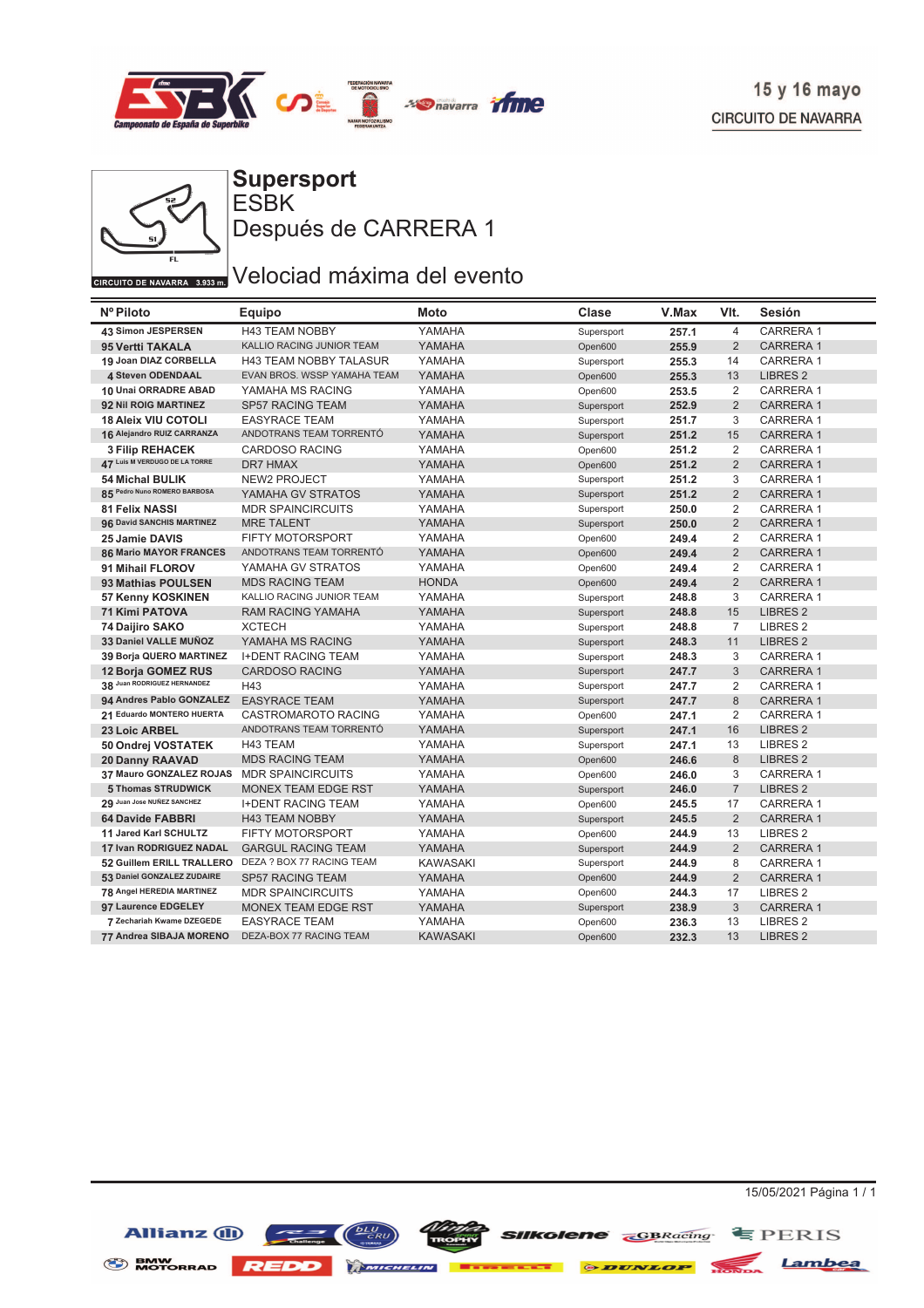



ESBK **Supersport**

CARRERA 1

# GIRCUITO DE NAVARRA 3.935 DI Secuencia de líderes por Clase

|                 |                    |                             |             |   | <b>Vuelt Vuelta</b> |              | <b>Total</b>  |
|-----------------|--------------------|-----------------------------|-------------|---|---------------------|--------------|---------------|
|                 | $N^{\circ}$ Piloto | Equipo                      | <b>Moto</b> | a | Final               | VIts.        | VIts.         |
| Open600         |                    |                             |             |   |                     |              |               |
|                 | 4 Steven ODENDAAL  | EVAN BROS, WSSP YAMAHA TEAM | YAMAHA      |   | 17                  | 17           | 17            |
|                 | Supersport         |                             |             |   |                     |              |               |
|                 | 12 Borja GOMEZ RUS | <b>CARDOSO RACING</b>       | YAMAHA      |   |                     |              |               |
| 18              | Aleix VIU COTOLI   | <b>EASYRACE TEAM</b>        | YAMAHA      | 2 | 3                   | $\mathbf{2}$ | $\mathcal{P}$ |
| 12 <sup>2</sup> | Borja GOMEZ RUS    | CARDOSO RACING              | YAMAHA      | 4 |                     | 14           | 15            |

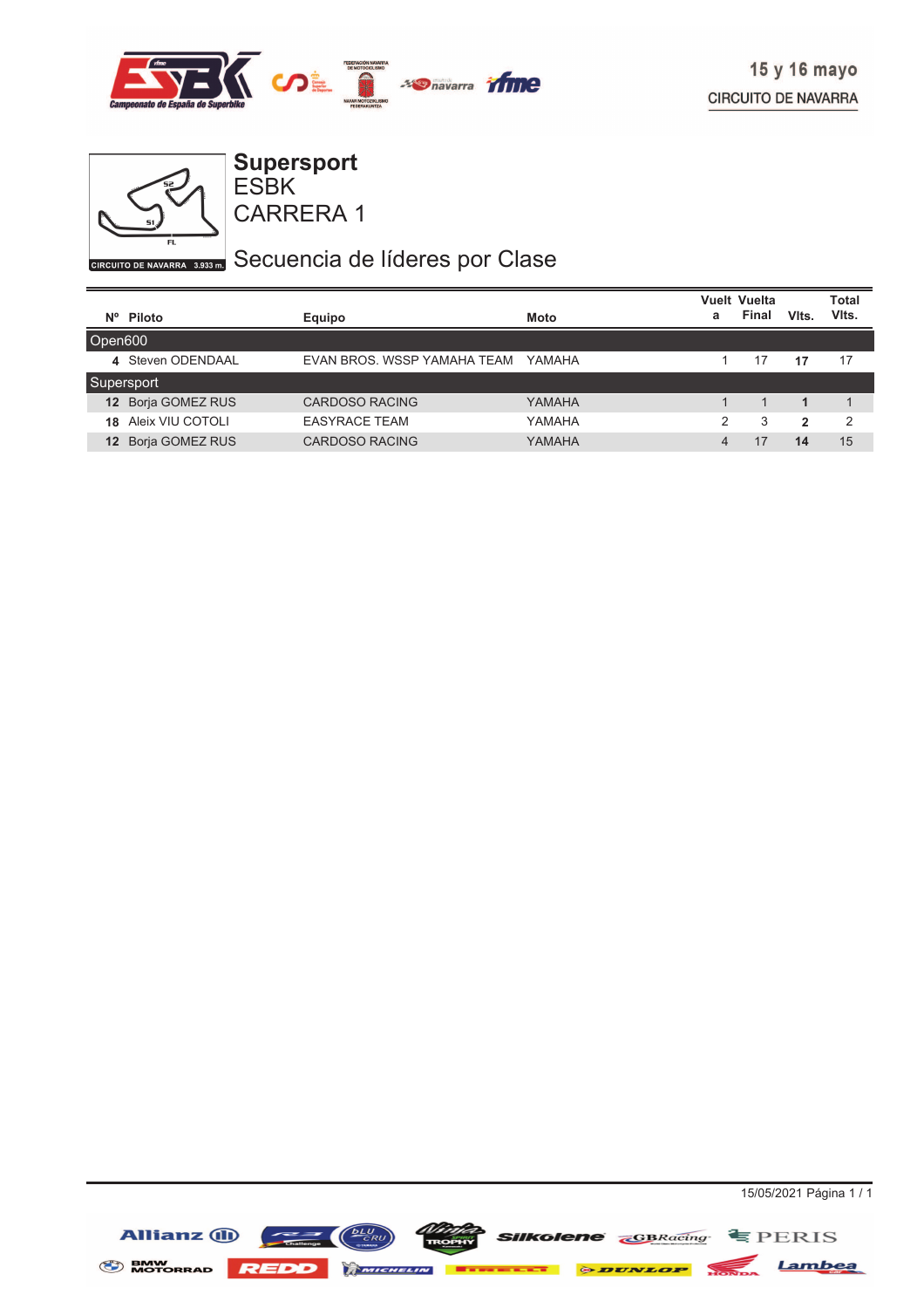



#### CARRERA 1 ESBK **Supersport**

# **CIRCUITO DE NAVARRA 3533 ED** Secuencia de vueltas rápidas

| T. Sesión | $N^{\circ}$ Piloto         | Equipo                            | Moto   | Clase     | Tiempo   | Km/h  | VIt.     |
|-----------|----------------------------|-----------------------------------|--------|-----------|----------|-------|----------|
| 3:30.941  | 4 Steven ODENDAAL          | EVAN BROS, WSSP YAMAHA TEAM       | YAMAHA | Open600   | 1:42.668 | 137.9 |          |
| 3:31.401  | <b>18 Aleix VIU COTOLI</b> | <b>EASYRACE TEAM</b>              | YAMAHA | Superspor | 1:42.415 | 138.2 | $\Omega$ |
| 5:13.345  | <b>18 Aleix VIU COTOLI</b> | <b>EASYRACE TEAM</b>              | YAMAHA | Superspor | 1:41.944 | 138.9 |          |
| 18:50.814 | 4 Steven ODENDAAL          | <b>FVAN BROS WSSP YAMAHA TFAM</b> | YAMAHA | Open600   | 1:41.852 | 139.0 | 11       |

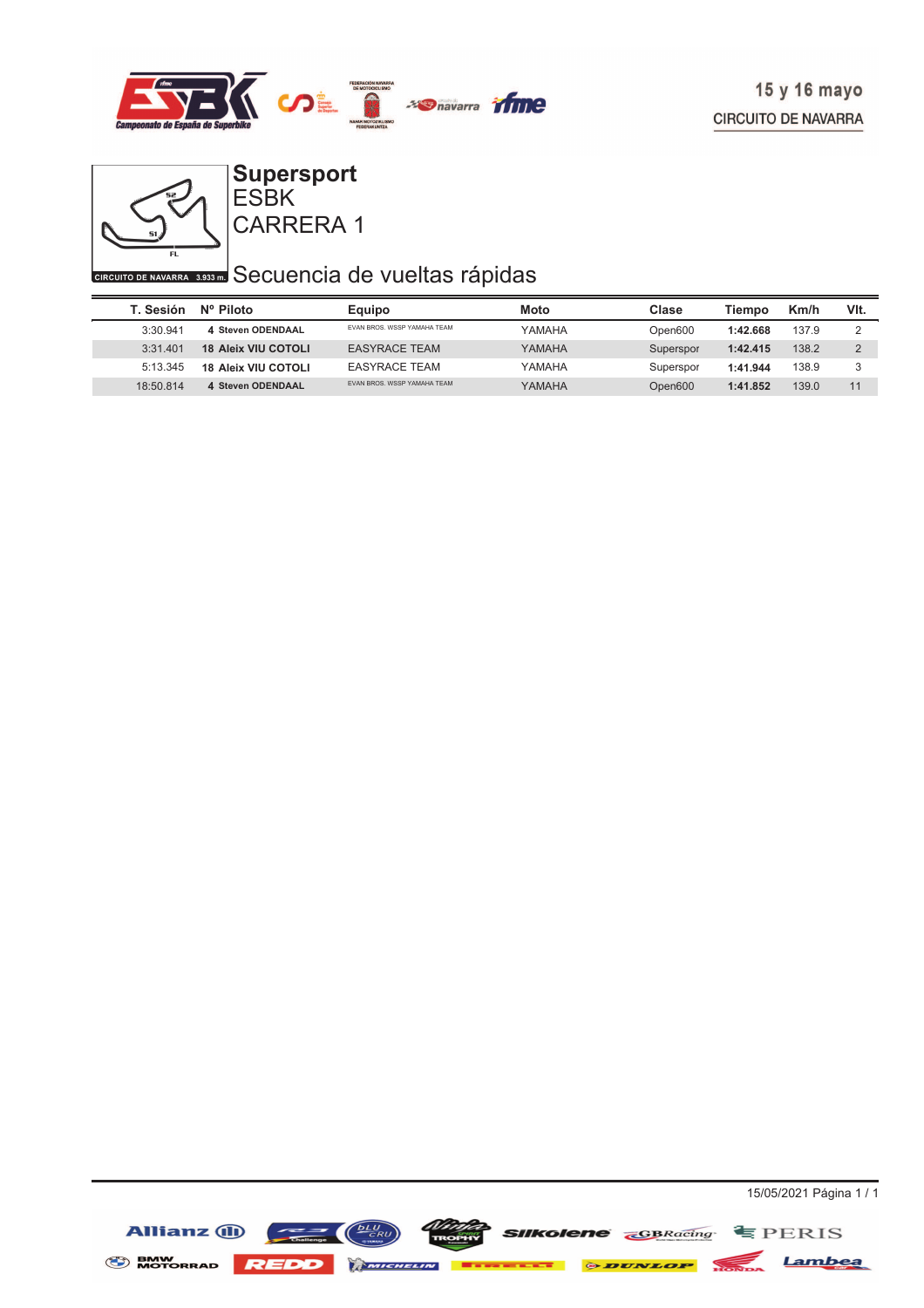



ESBK

GIRCUITO DE NAVARRA 3.933mm Tiempos por vuelta

|                 |               |                  |                |               |        |                |                      |         |    |                   |         |             |                      | Piloto Doblado |
|-----------------|---------------|------------------|----------------|---------------|--------|----------------|----------------------|---------|----|-------------------|---------|-------------|----------------------|----------------|
| $N^{\circ}$     | <b>Tiempo</b> | Dif.             | N°             | <b>Tiempo</b> | Dif.   | N <sup>o</sup> | <b>Tiempo</b>        | Dif.    | N° | <b>Tiempo</b>     | Dif.    | $N^{\circ}$ | Tiempo               | Dif.           |
|                 |               |                  | 16             | 1:43.655      | 5.212  | 81             | 1:45.252             | 15.074  | 33 | 1:42.573          | 2.589   | 71          | 1:45.364             | 22.218         |
|                 | <b>VIt. 1</b> |                  | 54             | 1:43.712      | 5.397  | 25             | 1:45.479             | 15.648  | 10 | 1:42.517          | 3.219   | 93          | 1:45.997             | 22.721         |
| 4               | 1:48.273      | 0.000            | 5              | 1:43.803      | 5.841  | 64             | 1:46.166             | 16.962  | 95 | 1:42.328          | 4.532   | 91          | 1:45.424             | 23.143         |
| 12              | 1:48.328      | 0.055            | 92             | 1:43.508      | 6.217  | 97             | 1:47.014             | 20.160  | 85 | 1:42.952          | 5.598   | 94          | 1:45.310             | 23.409         |
| 18              | 1:48.986      | 0.713            | 37             | 1:43.960      | 6.596  | 17             | 1:47.479             | 20.396  | 57 | 1:43.390          | 6.682   | 53          | 1:46.250             | 23.602         |
| 39              | 1:49.136      | 0.863            | 38             | 1:44.026      | 7.532  | 11             | 1:46.543             | 23.098  | 19 | 1:42.873          | 6.716   | 3           | 1:45.290             | 23.620         |
| 96              | 1:49.311      | 1.038            | 86             | 1:45.201      | 8.946  | 20             | 1:48.141             | 23.334  | 16 | 1:43.198          | 7.477   | 21          | 1:45.586             | 23.900         |
| 43              | 1:49.671      | 1.398            | 93             | 1:46.042      | 9.168  | 29             | 1:49.406             | 26.607  | 23 | 1:43.822          | 7.577   | 25          | 1:45.341             | 25.369         |
| 33              | 1:49.856      | 1.583            | 53             | 1:45.449      | 9.518  |                |                      |         | 54 | 1:43.149          | 7.981   | 64          | 1:46.255             | 30.258         |
| 10              | 1:50.421      | 2.148            | 50             | 1:45.455      | 9.688  |                | VIt. 4               |         | 74 | 1:43.122          | 8.379   | 52          | 1:48.272             | 3 Vlts.        |
| 23              | 1:50.822      | 2.549            | 71             | 1:45.189      | 10.087 | 4              | 1:42.647             |         | 92 | 1:43.255          | 8.861   | 17          | 1:47.369             | 34.962         |
| 85              | 1:51.103      | 2.830            | 94             | 1:45.117      | 10.414 | 12             | 1:42.636             | 0.643   | 5  | 1:43.735          | 9.973   | 97          | 1:47.308             | 35.305         |
| 95              | 1:51.245      | 2.972            | 91             | 1:45.240      | 10.729 | 96             | 1:42.877             | 1.388   | 37 | 1:43.833          | 11.182  | 81          | 1:46.128             | 38.067         |
| 57              | 1:51.574      | 3.301            | 21             | 1:45.459      | 11.192 | 39             | 1:42.910             | 1.601   | 38 | 1:44.168          | 11.799  | 47          | 1:46.262             | 39.178         |
| 74              | 1:51.948      | 3.675            | 3              | 1:45.201      | 11.353 | 43             | 1:42.922             | 1.914   | 86 | 1:45.112          | 16.261  | 20          | 1:48.124             | 40.072         |
| 19              | 1:51.979      | 3.706            | 47             | 1:45.112      | 11.698 | 33             | 1:42.956             | 2.099   | 50 | 1:44.242          | 17.344  | 29          | 1:47.966             | 45.087         |
| 16              | 1:52.498      | 4.225            | 81             | 1:46.048      | 12.226 | 10             | 1:42.531             | 2.785   | 93 | 1:45.338          | 18.955  | 18          | 1:45.115 1:19.745    |                |
| 54              | 1:52.626      | 4.353            | 25             | 1:45.552      | 12.573 | 95             | 1:42.589             | 4.287   | 71 | 1:44.393          | 19.085  |             |                      |                |
| 5               | 1:52.979      | 4.706            | 64             | 1:45.850      | 13.200 | 85             | 1:43.660             | 4.729   | 53 | 1:44.835          | 19.583  |             | VIt. 7               |                |
| 37              | 1:53.577      | 5.304            | 17             | 1:47.269      | 15.321 | 57             | 1:43.167             | 5.375   | 91 | 1:45.035          | 19.950  | 4           | 1:42.377             |                |
| 92              | 1:53.650      | 5.377            | 97             | 1:46.631      | 15.550 | 23             | 1:43.685             | 5.838   | 94 | 1:45.395          | 20.330  | 12          | 1:42.300             | 0.529          |
| 93              | 1:54.067      | 5.794            | 20             | 1:48.446      | 17.597 | 19             | 1:43.126             | 5.926   | 21 | 1:45.166          | 20.545  | 96          | 1:42.263             | 1.538          |
| 38              | 1:54.447      | 6.174            | 11             | 1:47.558      | 18.959 | 16             | 1:43.255             | 6.362   | 3  | 1:45.563          | 20.561  | 39          | 1:43.314             | 2.853          |
| 86              | 1:54.686      | 6.413            | 29             | 1:48.834      | 19.605 | 54             | 1:43.131             | 6.915   | 25 | 1:45.680          | 22.259  | 43          | 1:42.869             | 3.008          |
| 53              | 1:55.010      | 6.737            |                | Vlt.3         |        | 52             | 7:03.225             | 3 Vlts. | 52 | 1:59.439          | 3 Vlts. | 33          | 1:42.865             | 3.234          |
| 50              | 1:55.174      | 6.901            |                |               |        | 74             | 1:43.259             | 7.340   | 64 | 1:47.852          | 26.234  | 10          | 1:42.598             | 3.907          |
| 71              | 1:55.839      | 7.566            | 18             | 1:41.944      |        | 92             | 1:43.177             | 7.689   | 17 | 1:46.934          | 29.824  | 95          | 1:42.214             | 4.341          |
| 94              | 1:56.238      | 7.965            | $\overline{4}$ | 1:42.413      | 0.009  | 5              | 1:43.824             | 8.321   | 97 | 1:47.786          | 30.228  | 85          | 1:43.462             | 7.396          |
| 91              | 1:56.430      | 8.157            | 12             | 1:42.290      | 0.663  | 37             | 1:43.846             | 9.432   | 81 | 1:56.146          | 34.170  | 19          | 1:43.358             | 8.509          |
| 21              | 1:56.674      | 8.401            | 96             | 1:42.473      | 1.167  | 38             | 1:43.640             | 9.714   | 20 | 1:47.815          | 34.179  | 16          | 1:43.191             | 9.067          |
| 3               | 1:57.093      | 8.820            | 39             | 1:42.510      | 1.347  | 86             | 1:44.564             | 13.232  | 47 | 1:57.458          | 35.147  | 57          | 1:44.178             | 9.742          |
| 81              | 1:57.119      | 8.846            | 43             | 1:42.499      | 1.648  | 50             | 1:44.958             | 15.185  | 29 | 1:48.813          | 39.352  | 23          | 1:43.584             | 10.077         |
| 47              | 1:57.527      | 9.254            | 33             | 1:42.502      | 1.799  | 93             | 1:45.940             | 15.700  | 18 | 1:50.540 1:16.861 |         | 54          | 1:43.413             | 10.259         |
| 25              | 1:57.962      | 9.689            | 10             | 1:42.850      | 2.910  | 71             | 1:46.257             | 16.775  |    | VIt. 6            |         | 74          | 1:43.382             | 10.578         |
| 64              | 1:58.291      | 10.018           | 85             | 1:43.025      | 3.725  | 53             | 1:46.656             | 16.831  |    |                   |         | 92          | 1:43.330             | 11.245         |
| 17              | 1:58.993      | 10.720           | 95             | 1:42.499      | 4.354  | 91             | 1:46.091             | 16.998  | 4  | 1:42.231          |         | 5           | 1:44.026             | 13.321         |
| 97              | 1:59.860      | 11.587           | 23             | 1:43.286      | 4.809  | 94             | 1:45.821             | 17.018  | 12 | 1:42.214          | 0.606   | 37          | 1:43.942             | 14.423         |
| 20              | 2:00.092      | 11.819<br>13.439 | 57             | 1:42.855      | 4.864  | 3              | 1:45.543             | 17.081  | 96 | 1:42.246          | 1.652   | 38          | 1:43.991             | 15.331         |
| 29              | 2:01.712      |                  | 19             | 1:43.336      | 5.456  | 21             | 1:45.921             | 17.462  | 39 | 1:42.313          | 1.916   | 50          | 1:45.065             | 22.364         |
| 11              | 2:02.342      | 14.069           | 16             | 1:42.955      | 5.763  | 25             | 1:45.670             | 18.662  | 43 | 1:42.598          | 2.516   | 86          | 1:45.609             | 22.446         |
|                 | <b>VIt. 2</b> |                  | 54             | 1:43.447      | 6.440  | 47             | 1:47.775             | 19.772  | 33 | 1:42.388          | 2.746   | 71          | 1:44.264             | 24.105         |
|                 |               |                  | 74             | 1:44.212      | 6.737  | 81             | 1:47.689             | 20.107  | 10 | 1:42.698          | 3.686   | 91          | 1:44.753             | 25.519         |
| 4               | 1:42.668      |                  | 5              | 1:43.716      | 7.153  | 64             | 1:46.159             | 20.465  | 95 | 1:42.203          | 4.504   | 93          | 1:46.407             | 26.751         |
|                 | 18 1:42.415   | 0.460            | 92             | 1:43.355      | 7.168  | 97             | 1:47.021             | 24.525  |    | 85 1:42.944       | 6.311   | 94          | 1:45.956             | 26.988         |
|                 | 12 1:43.390   | 0.777            |                | 37 1:44.050   | 8.242  |                | 17  1:47.233  24.973 |         |    | 19 1:43.043       | 7.528   |             | 3 1:45.809           | 27.052         |
| 96              | 1:42.728      | 1.098            |                | 38 1:43.602   | 8.730  |                | 20 1:47.769          | 28.447  |    | 57 1:43.490       | 7.941   |             | 21 1:45.904          | 27.427         |
| 39              | 1:43.046      | 1.241            |                | 86 1:44.782   | 11.324 |                | 29 1:48.671          | 32.622  | 16 | 1:43.007          | 8.253   |             | 53 1:46.549          | 27.774         |
|                 | 43 1:42.823   | 1.553            | 93             | 1:45.652      | 12.416 |                | 18 2:51.060 1:08.404 |         | 23 | 1:43.524          | 8.870   | 25          | 1:45.841             | 28.833         |
| 33              | 1:42.786      | 1.701            | 53             | 1:45.717      | 12.831 |                |                      |         | 54 | 1:43.473          | 9.223   | 64          | 1:46.466             | 34.347         |
| 10 <sup>°</sup> | 1:42.984      | 2.464            | 50             | 1:45.599      | 12.883 |                | Vlt. 5               |         | 74 | 1:43.425          | 9.573   |             | 17 1:46.947          | 39.532         |
|                 | 85 1:42.942   | 3.104            | 71             | 1:45.491      | 13.174 |                | 4 1:42.083           |         | 92 | 1:43.662          | 10.292  | 97          | 1:46.852             | 39.780         |
| 23              | 1:44.046      | 3.927            | 91             | 1:45.238      | 13.563 |                | 12 1:42.063          | 0.623   | 5  | 1:43.930          | 11.672  | 81          | 1:44.477             | 40.167         |
| 95              | 1:43.955      | 4.259            | 94             | 1:45.843      | 13.853 |                | 96 1:42.332          | 1.637   | 37 | 1:43.907          | 12.858  | 47          | 1:44.636             | 41.437         |
| 57              | 1:43.780      | 4.413            |                | 3 1:45.245    | 14.194 |                | 39 1:42.316          | 1.834   | 38 | 1.44.149          | 13.717  | 20          | 1.47.174             | 44.869         |
| 19              | 1:43.486      | 4.524            | 21             | 1:45.409      | 14.197 |                | 43 1:42.318          | 2.149   | 86 | 1:45.184          | 19.214  | 29          | 1:48.131             | 50.841         |
| 74              | 1:43.922      | 4.929            |                | 47 1:45.359   | 14.653 |                |                      |         | 50 | 1:44.563          | 19.676  |             | 18 1:45.062 1:22.430 |                |

15/05/2021 Página 1 / 3





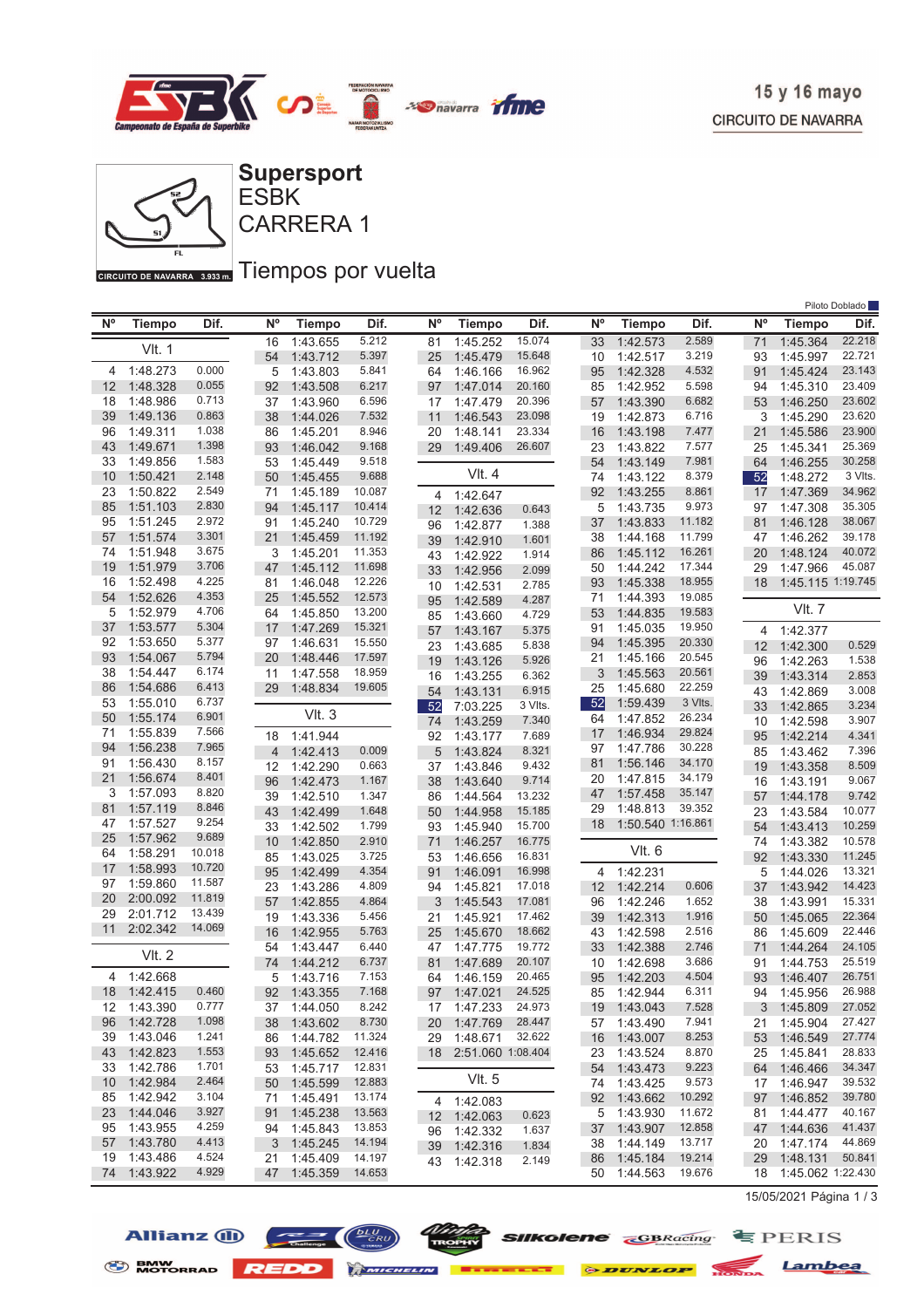

Piloto Doblado



CARRERA 1 ESBK

GIRCUITO DE NAVARRA 3.933mm Tiempos por vuelta

| <b>N°</b> | <b>Tiempo</b>        | Dif.             | Ν°                   | <b>Tiempo</b>        | Dif.             | $N^{\circ}$ | <b>Tiempo</b>           | Dif.             | $N^{\circ}$ | <b>Tiempo</b>         | Dif.             | <b>N°</b> | <b>Tiempo</b>        | <b>FIIULU DUDIAUU</b><br>Dif. |
|-----------|----------------------|------------------|----------------------|----------------------|------------------|-------------|-------------------------|------------------|-------------|-----------------------|------------------|-----------|----------------------|-------------------------------|
|           |                      |                  | 74                   | 1:44.353             | 14.152           | 20          | 1:47.177 1:00.541       |                  | 37          | 1:44.795              | 23.982           | 4         | 1:42.303             |                               |
|           | VIt. 8               |                  | 5                    | 1:44.135             | 17.452           | 29          | 1:47.588 1:08.409       |                  | 38          | 1:44.379              | 27.001           | 12        | 1:42.519             | 1.253                         |
| 4         | 1:42.032             |                  | 37                   | 1:43.636             | 17.499           |             |                         |                  | 50          | 1:44.474              | 34.451           | 96        | 1:42.189             | 2.367                         |
| 12        | 1:42.256             | 0.753            | 38                   | 1:44.708             | 20.126           |             | <b>VIt. 11</b>          |                  | 86          | 1:44.590              | 34.728           | 43        | 1:43.157             | 11.948                        |
| 96        | 1:42.273             | 1.779            | 50                   | 1:44.676             | 27.158           | 4           | 1:41.852                |                  | 71          | 1:45.314              | 37.109           | 33        | 1:44.201             | 13.744                        |
| 43        | 1:42.940             | 3.916            | 86                   | 1:44.506             | 27.579           | 12          | 1:42.148                | 1.384            | 94          | 1:44.314              | 39.601           | 10        | 1:44.083             | 13.920                        |
| 33        | 1:42.989             | 4.191            | 71                   | 1:44.539             | 28.759           | 96          | 1:42.310                | 2.623            | 21          | 1:44.764              | 41.926           | 19        | 1:43.610             | 14.000                        |
| 39        | 1:43.807             | 4.628            | 91                   | 1:44.915             | 30.544           | 43          | 1:43.283                | 7.419            | 3           | 1:44.087              | 42.256           | 39        | 1:44.044             | 14.413                        |
| 95        | 1:42.442             | 4.751            | 94                   | 1:44.472             | 32.350           | 95          | 1:43.411                | 7.720            | 53          | 1:43.948              | 42.927           | 85        | 1:43.293             | 14.872                        |
| 10        | 1:43.164             | 5.039            | 21                   | 1:44.726             | 33.694           | 33          | 1:43.162                | 7.998            | 93          | 1:46.380              | 48.349           | 16        | 1:43.402             | 15.129                        |
| 85        | 1:43.363             | 8.727            | 93                   | 1:46.451             | 35.213           | 39          | 1:43.105                | 8.346            | 25          | 1:46.974              | 49.581           | 23        | 1:43.089             | 18.123                        |
| 19        | 1:43.116             | 9.593            | 3                    | 1:46.329             | 35.324           | 10          | 1:43.059                | 8.955            | 64          | 1:45.683              | 53.638           | 92        | 1:42.901             | 18.177                        |
| 16        | 1:42.962             | 9.997            | 53                   | 1:46.131             | 35.626           | 19          | 1:42.855                | 12.067           | 47          | 1:45.536              | 53.773           | 74        | 1:43.038             | 19.129                        |
| 57        | 1:43.475             | 11.185           | 25                   | 1:45.832             | 36.195           | 85          | 1:43.351                | 12.594           | 17          | 1:46.740 1:03.739     |                  | 57        | 1:43.740             | 19.561                        |
| 23        | 1:43.421             | 11.466           | 64                   | 1:45.563             | 41.519           | 16          | 1:43.154                | 12.957           | 97          | 1:47.210 1:07.750     |                  | 52        | 2:03.236             | 9 Vlts.                       |
| 54        | 1:43.529             | 11.756           | 81                   | 1:45.409             | 46.538<br>46.555 | 57          | 1:43.380                | 15.368           | 20          | 1:50.132 1:14.062     |                  | 5         | 1:44.284             | 27.598<br>27.812              |
| 74        | 1:43.418             | 11.964           | 47                   | 1:43.948             | 49.169           | 23          | 1:43.057                | 15.861           | 29          | 1:47.455 1:19.638     |                  | 37<br>38  | 1:44.284<br>1:44.472 | 31.107                        |
| 92        | 1:43.410             | 12.623           | 17<br>97             | 1:46.667<br>1:47.419 | 51.543           | 92          | 1:43.189                | 16.517           |             | <b>VIt. 13</b>        |                  | 50        | 1:44.138             | 38.444                        |
| 5         | 1:44.193             | 15.482           | 20                   | 1:47.320             | 55.437           | 74          | 1:43.278                | 17.006           |             |                       |                  | 86        | 1:44.411             | 38.903                        |
| 37        | 1:43.637             | 16.028           | 29                   | 1:47.958 1:02.894    |                  | 37          | 1:44.190<br>1:43.990    | 21.425           | 4           | 1:42.496              |                  | 71        | 1:45.070             | 42.295                        |
| 38        | 1:44.284             | 17.583<br>24.647 |                      |                      |                  | 5           |                         | 22.103<br>24.860 | 12          | 1:42.196<br>11:25.725 | 1.037<br>9 Vlts. | 94        | 1:43.980             | 43.122                        |
| 50        | 1:44.315             | 25.238           |                      | <b>VIt. 10</b>       |                  | 38          | 1:44.378                | 32.215           | 52          | 1:42.376              | 2.481            | 3         | 1:44.744             | 46.774                        |
| 86        | 1:44.824             | 26.385           |                      |                      |                  | 50          | 1:44.705                | 32.376           | 96          |                       | 11.094           | 21        | 1:45.321             | 47.265                        |
| 71<br>91  | 1:44.312<br>1:44.307 | 27.794           | $\overline{4}$<br>12 | 1:42.073<br>1:42.214 | 1.088            | 86<br>71    | 1:44.410<br>1:44.633    | 34.033           | 43<br>95    | 1:43.794<br>1:44.350  | 11.484           | 53        | 1:45.051             | 47.499                        |
| 94        | 1:45.087             | 30.043           | 96                   | 1:42.235             | 2.165            | 94          | 1:44.887                | 37.525           | 33          | 1:44.087              | 11.846           | 93        | 1:46.464             | 56.604                        |
| 93        | 1:46.208             | 30.927           | 43                   | 1:43.328             | 5.988            | 21          | 1:45.076                | 39.400           | 10          | 1:44.273              | 12.140           | 47        | 1:44.668             | 57.676                        |
| 21        | 1:45.738             | 31.133           | 95                   | 1:42.841             | 6.161            | 3           | 1:44.648                | 40.407           | 39          | 1:45.003              | 12.672           | 25        | 1:47.777 1:00.191    |                               |
| 3         | 1:46.140             | 31.160           | 33                   | 1:43.799             | 6.688            | 53          | 1:44.423                | 41.217           | 19          | 1:42.737              | 12.693           | 64        | 1:46.251 1:00.623    |                               |
| 53        | 1:45.918             | 31.660           | 39                   | 1:43.386             | 7.093            | 93          | 1:46.457                | 44.207           | 85          | 1:43.178              | 13.882           | 17        | 1:47.862 1:13.964    |                               |
| 25        | 1:45.727             | 32.528           | 10                   | 1:43.689             | 7.748            | 25          | 1:46.540                | 44.845           | 16          | 1:42.939              | 14.030           | 97        | 1:48.136 1:18.513    |                               |
| 64        | 1:45.806             | 38.121           | 19                   | 1:42.822             | 11.064           | 64          | 1:46.803                | 50.193           | 23          | 1:42.985              | 17.337           | 20        | 1:47.490 1:28.737    |                               |
| 81        | 1:45.159             | 43.294           | 85                   | 1:43.097             | 11.095           | 47          | 1:43.897                | 50.475           | 92          | 1:43.096              | 17.579           | 29        | 1:46.984 1:28.870    |                               |
| 17        | 1:47.167             | 44.667           | 16                   | 1:43.058             | 11.655           | 17          | 1:46.941                | 59.237           | 57          | 1:43.940              | 18.124           |           |                      |                               |
| 47        | 1:45.367             | 44.772           | 57                   | 1:43.423             | 13.840           | 97          | 1:47.607 1:02.778       |                  | 74          | 1:43.031              | 18.394           |           | <b>VIt. 15</b>       |                               |
| 97        | 1:48.541             | 46.289           | 23                   | 1:43.412             | 14.656           | 20          | 1:47.479 1:06.168       |                  | 5           | 1:44.268              | 25.617           | 4         | 1:42.443             |                               |
| 20        | 1:47.445             | 50.282           | 54                   | 1:43.388             | 14.958           | 29          | 1:47.864 1:14.421       |                  | 37          | 1:44.345              | 25.831           | 12        | 1:42.465             | 1.275                         |
| 29        | 1:48.292             | 57.101           | 92                   | 1:43.439             | 15.180           |             |                         |                  | 38          | 1:44.433              | 28.938           | 96        | 1:42.160             | 2.084                         |
|           |                      |                  | 74                   | 1:43.501             | 15.580           |             | VIt. 12                 |                  | 50          | 1:44.654              | 36.609           | 43        | 1:43.176             | 12.681                        |
|           | VIt. 9               |                  | 37                   | 1:43.661             | 19.087           | 4           | 1:42.238                |                  | 86          | 1:44.563              | 36.795           | 19        | 1:43.500             | 15.057                        |
| 4         | 1:42.165             |                  | 5                    | 1:44.586             | 19.965           | 12          | 1:42.191                | 1.337            | 71          | 1:44.915              | 39.528           | 33        | 1:44.369             | 15.670                        |
| 12        | 1:42.359             | 0.947            | 38                   | 1:44.281             | 22.334           | 96          | 1:42.216                | 2.601            | 94          | 1:44.340              | 41.445           | 10        | 1:44.690             | 16.167                        |
| 96        | 1:42.389             | 2.003            | 50                   | 1:44.277             | 29.362           | 95          | 1:44.148                | 9.630            | 21          | 1:44.817              | 44.247           | 16        | 1:43.495             | 16.181                        |
| 43        | 1:42.982             | 4.733            | 86                   | 1:44.312             | 29.818           | 43          | 1:44.615                | 9.796            | 3           | 1:44.573              | 44.333           | 85        | 1:44.173             | 16.602                        |
| 33        | 1:42.936             | 4.962            | 71                   | 1:44.566             | 31.252           | 39          | 1:44.057                | 10.165           | 53          | 1:44.320              | 44.751           | 39        | 1:45.046             | 17.016                        |
| 95        | 1:42.807             | 5.393            | 91                   | 1:45.623             | 34.094           | 33          | 1:44.495                | 10.255           | 93          | 1:46.590              | 52.443<br>54.717 | 23        | 1:43.198<br>1:43.206 | 18.878<br>18.940              |
| 39        | 1:43.317             | 5.780            | 94                   | 1:44.213             | 34.490           | 10          | 1:43.646                | 10.363           | 25          | 1:47.632              | 55.311           | 92        |                      | 19.574                        |
| 10        | 1:43.258             | 6.132            | 21<br>3              | 1:44.555<br>1:44.360 | 36.176<br>37.611 | 19          | 1:42.623                | 12.452           | 47<br>64    | 1:44.034<br>1:45.533  | 56.675           | 74<br>57  | 1:42.888<br>1:43.352 | 20.470                        |
| 85        | 1:43.509             | 10.071           | 53                   | 1:45.093             | 38.646           |             | 85 1:42.844             | 13.200           | 17          | 1:47.162 1:08.405     |                  | 52        | 1:46.566             | 9 Vlts.                       |
| 19        | 1:42.887             | 10.315           | 93                   | 1:46.462             | 39.602           | 16          | 1:42.868                | 13.587           | 97          | 1:47.426 1:12.680     |                  | 5         | 1:43.875             | 29.030                        |
| 16        | 1:42.838             | 10.670           | 25                   | 1:46.035             | 40.157           |             | 57 1:43.550             | 16.680           | 20          | 1:51.984 1:23.550     |                  | 37        | 1:43.796             | 29.165                        |
| 57        | 1:43.470<br>1:44.016 | 12.490<br>13.317 | 64                   | 1:45.796             | 45.242           | 23          | 1:43.225<br>92 1:42.700 | 16.848<br>16.979 | 29          | 1:47.047 1:24.189     |                  | 38        | 1:44.366             | 33.030                        |
| 23        | 1:44.052             | 13.643           | 47                   | 1:43.948             | 48.430           |             | 74 1:43.091             | 17.859           |             |                       |                  | 50        | 1:44.252             | 40.253                        |
| 54<br>92  | 1:43.356             | 13.814           | 17                   | 1:47.052             | 54.148           | 5.          | 1:43.980                | 23.845           |             | VIt. 14               |                  | 86        | 1:44.077             | 40.537                        |
|           |                      |                  | 97                   | 1:47.553             | 57.023           |             |                         |                  |             |                       |                  | 71        | 1:45.064             | 44.916                        |

15/05/2021 Página 2 / 3







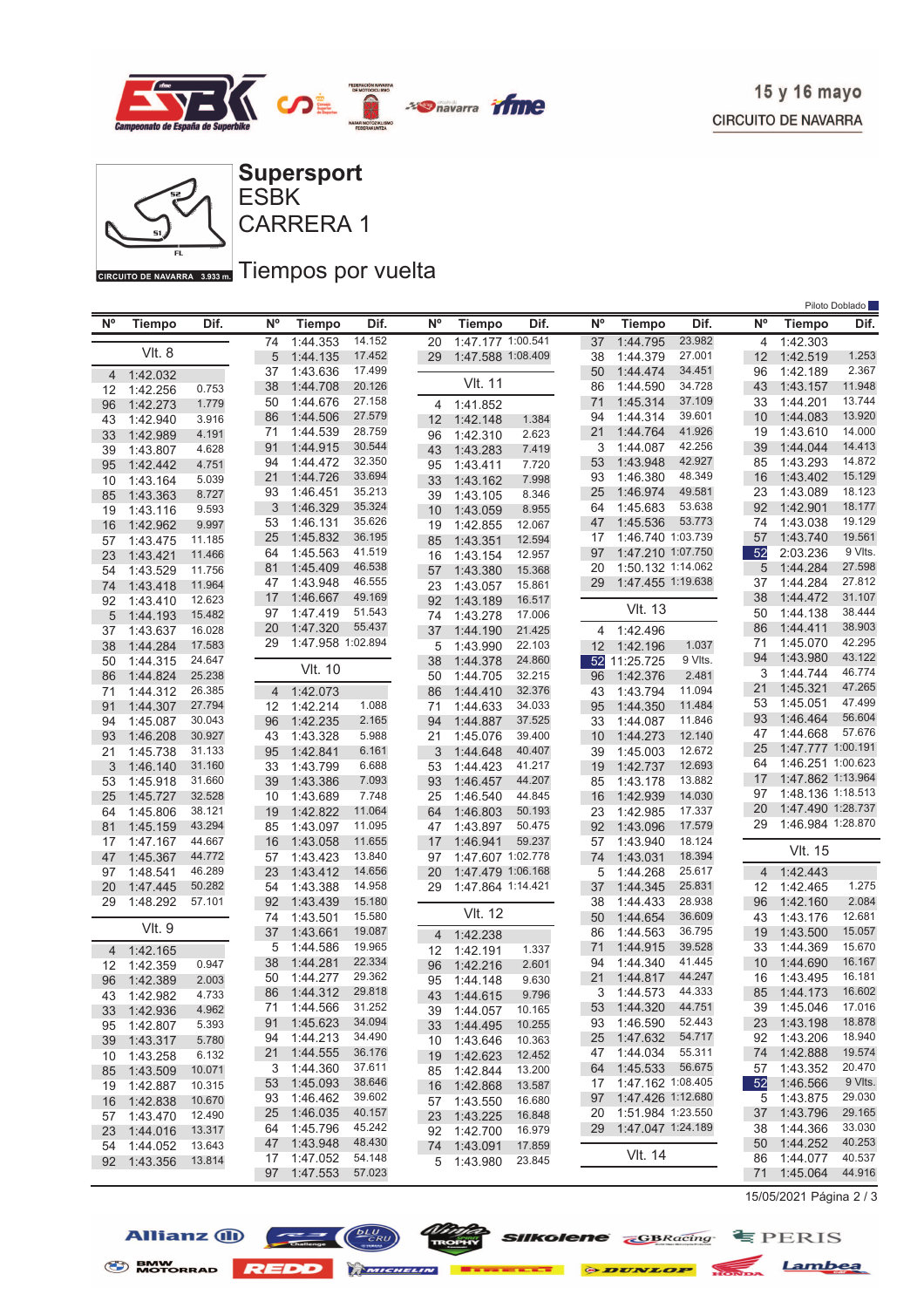



**Allianz (ii)** 

 $\frac{bLU}{CRU}$ 

 $\equiv$   $\equiv$   $\equiv$   $\equiv$ 

CARRERA 1 ESBK **Supersport**

### GIRCUITO DE NAVARRA 3.933mm Tiempos por vuelta

|          |                      |                  |          |                      |                  |           |               |      |    |               |      |           |               | Piloto Doblado |
|----------|----------------------|------------------|----------|----------------------|------------------|-----------|---------------|------|----|---------------|------|-----------|---------------|----------------|
| Ν°       | <b>Tiempo</b>        | Dif.             | N°       | Tiempo               | Dif.             | <b>N°</b> | <b>Tiempo</b> | Dif. | N° | <b>Tiempo</b> | Dif. | <b>N°</b> | <b>Tiempo</b> | Dif.           |
| 94       | 1:44.570             | 45.249           | 10       | 1:44.892             | 20.764           |           |               |      |    |               |      |           |               |                |
| 3        | 1:45.027             | 49.358           | 39       | 1:44.872             | 21.516           |           |               |      |    |               |      |           |               |                |
| 21       | 1:44.952             | 49.774           | 23       | 1:44.002             | 21.539           |           |               |      |    |               |      |           |               |                |
| 53       | 1:44.909             | 49.965           | 92       | 1:43.956             | 21.690           |           |               |      |    |               |      |           |               |                |
| 93       | 1:46.550 1:00.711    |                  | 74       | 1:43.615             | 21.708           |           |               |      |    |               |      |           |               |                |
| 47       | 1:45.694 1:00.927    |                  | 57       | 1:44.395             | 24.189           |           |               |      |    |               |      |           |               |                |
| 64       | 1:46.085 1:04.265    |                  | 37       | 1:44.658             | 33.647           |           |               |      |    |               |      |           |               |                |
| 25       | 1:48.278 1:06.026    |                  | 52       | 1:46.156             | 9 Vlts.          |           |               |      |    |               |      |           |               |                |
| 17       | 1:47.376 1:18.897    |                  | 38       | 1:44.431             | 37.426           |           |               |      |    |               |      |           |               |                |
| 97       | 1:46.858 1:22.928    |                  | 50       | 1:43.981             | 43.923           |           |               |      |    |               |      |           |               |                |
| 20       | 1:47.488 1:33.782    |                  | 86       | 1:43.875             | 44.177           |           |               |      |    |               |      |           |               |                |
| 29       | 1:47.797 1:34.224    |                  | 96       | 2:27.617             | 47.047           |           |               |      |    |               |      |           |               |                |
|          | VIt. 16              |                  | 94<br>71 | 1:44.021<br>1:44.733 | 48.609<br>49.607 |           |               |      |    |               |      |           |               |                |
|          |                      |                  | 3        | 1:44.599             | 53.859           |           |               |      |    |               |      |           |               |                |
|          | 4 1:42.447           | 0.927            | 53       | 1:44.206             | 53.894           |           |               |      |    |               |      |           |               |                |
| 12       | 1:42.099<br>1:42.124 | 1.761            | 21       | 1:44.441             | 54.023           |           |               |      |    |               |      |           |               |                |
| 96<br>43 | 1:43.263             | 13.497           | 47       | 1:44.207 1:05.230    |                  |           |               |      |    |               |      |           |               |                |
| 19       | 1:43.259             | 15.869           | 93       | 1:46.574 1:08.823    |                  |           |               |      |    |               |      |           |               |                |
| 33       | 1:44.184             | 17.407           | 64       | 1:47.811 1:16.605    |                  |           |               |      |    |               |      |           |               |                |
| 16       | 1:43.901             | 17.635           | 17       | 1:47.642 1:28.989    |                  |           |               |      |    |               |      |           |               |                |
| 10       | 1:44.483             | 18.203           | 97       | 1:47.554 1:33.298    |                  |           |               |      |    |               |      |           |               |                |
| 85       | 1:44.413             | 18.568           | 29       | 1:46.992 1:43.135    |                  |           |               |      |    |               |      |           |               |                |
| 39       | 1:44.406             | 18.975           | 20       | 1:47.794 1:43.757    |                  |           |               |      |    |               |      |           |               |                |
| 23       | 1:43.437             | 19.868           | 25       | 3:51.530 3:21.213    |                  |           |               |      |    |               |      |           |               |                |
| 92       | 1:43.572             | 20.065           |          |                      |                  |           |               |      |    |               |      |           |               |                |
| 74       | 1:43.297             | 20.424           |          |                      |                  |           |               |      |    |               |      |           |               |                |
| 57       | 1:44.102             | 22.125           |          |                      |                  |           |               |      |    |               |      |           |               |                |
| 37       | 1:44.602             | 31.320           |          |                      |                  |           |               |      |    |               |      |           |               |                |
| 52       | 1:49.309             | 9 VIts.          |          |                      |                  |           |               |      |    |               |      |           |               |                |
| 38       | 1:44.743             | 35.326           |          |                      |                  |           |               |      |    |               |      |           |               |                |
| 50       | 1:44.467<br>1:44.543 | 42.273<br>42.633 |          |                      |                  |           |               |      |    |               |      |           |               |                |
| 86<br>94 | 1:44.117             | 46.919           |          |                      |                  |           |               |      |    |               |      |           |               |                |
| 71       | 1:44.736             | 47.205           |          |                      |                  |           |               |      |    |               |      |           |               |                |
| 3        | 1:44.680             | 51.591           |          |                      |                  |           |               |      |    |               |      |           |               |                |
| 21       | 1:44.586             | 51.913           |          |                      |                  |           |               |      |    |               |      |           |               |                |
| 53       | 1:44.501             | 52.019           |          |                      |                  |           |               |      |    |               |      |           |               |                |
| 47       | 1:44.874 1:03.354    |                  |          |                      |                  |           |               |      |    |               |      |           |               |                |
| 93       | 1:46.316 1:04.580    |                  |          |                      |                  |           |               |      |    |               |      |           |               |                |
| 64       | 1:49.307 1:11.125    |                  |          |                      |                  |           |               |      |    |               |      |           |               |                |
| 25       | 1:48.435 1:12.014    |                  |          |                      |                  |           |               |      |    |               |      |           |               |                |
| 17       | 1:47.228 1:23.678    |                  |          |                      |                  |           |               |      |    |               |      |           |               |                |
|          | 97 1:47.594 1:28.075 |                  |          |                      |                  |           |               |      |    |               |      |           |               |                |
| 20       | 1:46.959 1:38.294    |                  |          |                      |                  |           |               |      |    |               |      |           |               |                |
| 29       | 1:46.697 1:38.474    |                  |          |                      |                  |           |               |      |    |               |      |           |               |                |
|          | <b>VIt. 17</b>       |                  |          |                      |                  |           |               |      |    |               |      |           |               |                |
|          | 4 1:42.331           |                  |          |                      |                  |           |               |      |    |               |      |           |               |                |
| 12       | 1:42.186             | 0.782            |          |                      |                  |           |               |      |    |               |      |           |               |                |
| 43       | 1:43.421             | 14.587           |          |                      |                  |           |               |      |    |               |      |           |               |                |
| 19       | 1:43.386             | 16.924           |          |                      |                  |           |               |      |    |               |      |           |               |                |
| 16       | 1:44.187             | 19.491           |          |                      |                  |           |               |      |    |               |      |           |               |                |
| 33       | 1:44.751             | 19.827           |          |                      |                  |           |               |      |    |               |      |           |               |                |
| 85       | 1:43.925             | 20.162           |          |                      |                  |           |               |      |    |               |      |           |               |                |
|          |                      |                  |          |                      |                  |           |               |      |    |               |      |           |               |                |

BMW MOTORRAD REDD MINIMULATE DE DUNLOP HONDA Lambea

15/05/2021 Página 3 / 3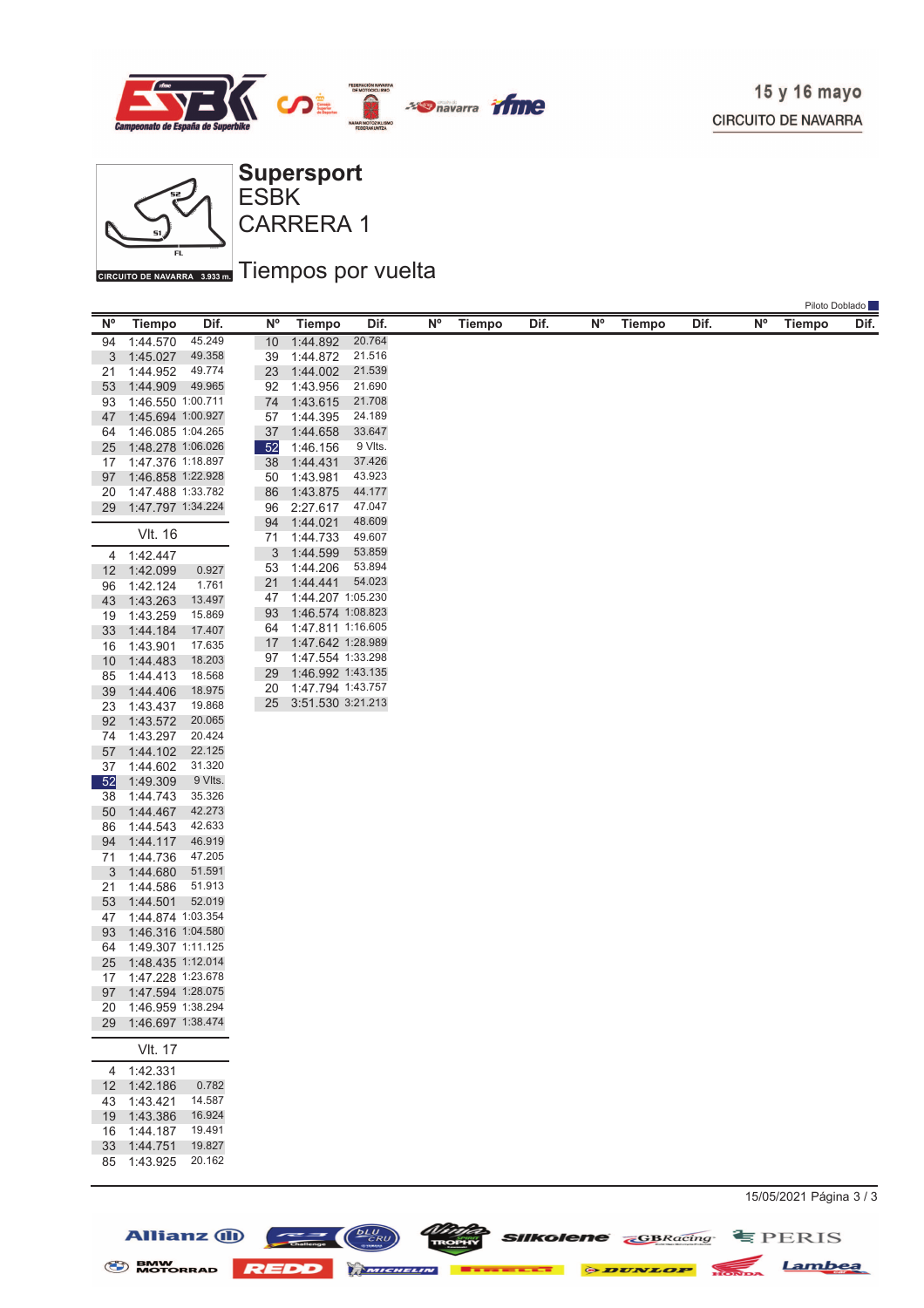



#### CIRCUITO DE NAVARRA 3.933 m. VUelta a vuelta

|                         |                      |                             |                  |                         |                | __ Vuelta invalidada   |                         | Mejor Personal       | Mejor de la sesión             |                  | <b>B</b> Cruzando por el pit lane |                |                        |
|-------------------------|----------------------|-----------------------------|------------------|-------------------------|----------------|------------------------|-------------------------|----------------------|--------------------------------|------------------|-----------------------------------|----------------|------------------------|
| VIt.                    | <b>Tiempo</b>        | Sector 1                    |                  | Sector 2 Sector 3 V.Max |                | T. Sesión              | VIt.                    | Tiempo               |                                |                  | Sector 1 Sector 2 Sector 3 V.Max  |                | T. Sesión              |
| 3                       |                      | <b>Filip REHACEK</b>        |                  |                         |                | CZE                    | 15                      | 1:43.875             | 27.783                         | 38.305           | 37.787                            | 243.2          | 26:09.324              |
|                         |                      | <b>CARDOSO RACING</b>       |                  |                         |                | YAMAHA                 | 10                      |                      | <b>Unai ORRADRE ABAD</b>       |                  |                                   |                | <b>SPA</b>             |
| $\mathbf{1}$            | 1:57.093             | 38.008                      | 40.711           | 38.374                  | 198.5          | 1:57.093               |                         |                      | YAMAHA MS RACING               |                  |                                   |                | YAMAHA                 |
| $\overline{2}$          | 1:45.201             | 27.704                      | 39.589           | 37.908                  | 251.2          | 3:42.294               | $\mathbf{1}$            | 1:50.421             | 33.272                         | 39.603           | 37.546                            | 206.5          | 1:50.421               |
| 3                       | 1:45.245             | 27.434                      | 39.971           | 37.840                  | 241.1          | 5:27.539               | $\overline{2}$          | 1:42.984             | 27.030                         | 38.757           | 37.197                            | 253.5          | 3:33.405               |
| $\overline{4}$          | 1:45.543             | 27.891                      | 39.247           | 38.405                  | 247.7          | 7:13.082               | 3                       | 1:42.850             | 26.779                         | 38.988           | 37.083                            | 251.2          | 5:16.255               |
| 5                       | 1:45.563             | 29.313                      | 38.704           | 37.546                  | 231.3          | 8:58.645               | 4                       | 1:42.531             | 26.864                         | 38.632           | 37.035                            | 250.6          | 6:58.786               |
| $6\,$                   | 1:45.290             | 27.477                      | 39.547           | 38.266                  | 247.7          | 10:43.935              | 5 <sup>5</sup>          | 1:42.517             | 26.822                         | 38.596           | 37.099                            | 250.0          | 8:41.303               |
| $\overline{7}$          | 1:45.809             | 28.072                      | 39.547           | 38.190                  | 242.2          | 12:29.744              | 6                       | 1:42.698             | 26.711                         | 38.696           | 37.291                            | 250.6          | 10:24.001              |
| $\,8\,$                 | 1:46.140             | 28.271                      | 39.630           | 38.239                  | 234.3          | 14:15.884              | $\overline{7}$          | 1:42.598             | 26.874                         | 38.690           | 37.034                            | 249.4          | 12:06.599              |
| 9                       | 1:46.329             | 28.899                      | 39.262           | 38.168                  | 240.5          | 16:02.213              | 8                       | 1:43.164             | 26.800                         | 38.895           | 37.469                            | 251.7          | 13:49.763              |
| 10                      | 1:44.360             | 27.360                      | 39.344           | 37.656                  | 246.6          | 17:46.573              | $9\,$                   | 1:43.258             | 27.142                         | 38.837           | 37.279                            | 248.3          | 15:33.021              |
| 11                      | 1:44.648             | 28.094                      | 38.731           | 37.823                  | 247.7          | 19:31.221              | 10                      | 1:43.689             | 27.083                         | 39.193           | 37.413                            | 253.5          | 17:16.710              |
| 12                      | 1:44.087             | 27.211                      | 39.113           | 37.763                  | 247.1          | 21:15.308              | 11                      | 1:43.059             | 26.913                         | 38.928           | 37.218                            | 250.0          | 18:59.769              |
| 13                      | 1:44.573             | 28.020                      | 38.680           | 37.873                  | 244.3          | 22:59.881              | 12                      | 1:43.646             | 26.879                         | 39.100           | 37.667                            | 251.7          | 20:43.415              |
| 14                      | 1:44.744             | 27.330                      | 39.548           | 37.866                  | 245.5          | 24:44.625              | 13                      | 1:44.273             | 27.323                         | 39.331           | 37.619                            | 242.7          | 22:27.688              |
| 15                      | 1:45.027             | 27.573                      | 39.467           | 37.987                  | 244.9          | 26:29.652              | 14                      | 1:44.083             | 27.270                         | 39.362           | 37.451                            | 251.7          | 24:11.771              |
| 16<br>17                | 1:44.680<br>1:44.599 | 28.034<br>27.984            | 38.721<br>38.564 | 37.925<br>38.051        | 244.9<br>246.0 | 28:14.332<br>29:58.931 | 15<br>16                | 1:44.690<br>1:44.483 | 27.255<br>27.249               | 39.813<br>39.594 | 37.622<br>37.640                  | 246.6<br>249.4 | 25:56.461<br>27:40.944 |
|                         |                      |                             |                  |                         |                |                        | 17                      | 1:44.892             | 27.217                         | 39.926           | 37.749                            | 250.6          | 29:25.836              |
| 4                       |                      | <b>Steven ODENDAAL</b>      |                  |                         |                | <b>RSA</b>             |                         |                      |                                |                  |                                   |                |                        |
|                         |                      | EVAN BROS. WSSP YAMAHA TEAM |                  |                         |                | YAMAHA                 | 11                      |                      | <b>Jared Karl SCHULTZ</b>      |                  |                                   |                | <b>RSA</b>             |
| $\mathbf{1}$            | 1:48.273             | 32.368                      | 38.883           | 37.022                  | 209.7          | 1:48.273               |                         |                      | <b>FIFTY MOTORSPORT</b>        |                  |                                   |                | YAMAHA                 |
| $\overline{2}$          | 1:42.668             | 26.827                      | 38.698           | 37.143                  | 250.6          | 3:30.941               | $\mathbf{1}$            | 2:02.342             | 42.819                         | 40.235           | 39.288                            | 209.3          | 2:02.342               |
| 3                       | 1:42.413             | 26.535                      | 38.585           | 37.293                  | 251.2          | 5:13.354               | $\overline{2}$          | 1:47.558             | 28.660                         | 40.136           | 38.762                            | 243.2          | 3:49.900               |
| 4                       | 1:42.647             | 26.907                      | 38.663           | 37.077                  | 246.0          | 6:56.001               | 3                       | 1:46.543             | 28.372                         | 39.428           | 38.743                            | 244.3          | 5:36.443               |
| $\sqrt{5}$              | 1:42.083             | 26.583                      | 38.488           | 37.012                  | 250.6          | 8:38.084               |                         |                      | <b>Borja GOMEZ RUS</b>         |                  |                                   |                | <b>SPA</b>             |
| 6                       | 1:42.231             | 26.704                      | 38.424           | 37.103                  | 250.0          | 10:20.315              | 12                      |                      |                                |                  |                                   |                |                        |
| $\overline{7}$          | 1:42.377             | 26.574                      | 38.518           | 37.285                  | 249.4          | 12:02.692              |                         |                      | <b>CARDOSO RACING</b>          |                  |                                   |                | YAMAHA                 |
| 8<br>9                  | 1:42.032             | 26.601                      | 38.364           | 37.067                  | 249.4          | 13:44.724              | $\mathbf{1}$            | 1:48.328             | 32.736                         | 38.198           | 37.394                            | 201.9          | 1:48.328               |
| 10                      | 1:42.165<br>1:42.073 | 26.675<br>26.667            | 38.290<br>38.301 | 37.200<br>37.105        | 248.8<br>250.0 | 15:26.889<br>17:08.962 | $\overline{\mathbf{c}}$ | 1:43.390             | 27.484                         | 38.319           | 37.587                            | 246.6          | 3:31.718               |
| 11                      | 1:41.852             | 26.649                      | 38.348           | 36.855                  | 250.6          | 18:50.814              | 3                       | 1:42.290             | 27.087                         | 37.988           | 37.215                            | 247.7          | 5:14.008               |
| 12                      | 1:42.238             | 26.660                      | 38.506           | 37.072                  | 251.2          | 20:33.052              | 4                       | 1:42.636             | 27.280                         | 38.088           | 37.268                            | 245.5          | 6:56.644               |
| 13                      | 1:42.496             | 26.794                      | 38.541           | 37.161                  | 250.0          | 22:15.548              | 5 <sup>5</sup>          | 1:42.063             | 27.028                         | 37.905           | 37.130                            | 243.8          | 8:38.707               |
| 14                      | 1:42.303             | 26.648                      | 38.697           | 36.958                  | 251.2          | 23:57.851              | 6<br>$\overline{7}$     | 1:42.214<br>1:42.300 | 27.099<br>27.128               | 37.801<br>37.974 | 37.314                            | 244.3<br>243.8 | 10:20.921<br>12:03.221 |
| 15                      | 1:42.443             | 26.696                      | 38.463           | 37.284                  | 251.2          | 25:40.294              | 8                       | 1:42.256             | 27.188                         | 37.930           | 37.198<br>37.138                  | 246.0          | 13:45.477              |
| 16                      | 1:42.447             | 26.717                      | 38.618           | 37.112                  | 250.0          | 27:22.741              | 9                       | 1:42.359             | 26.619                         | 38.551           | 37.189                            | 244.9          | 15:27.836              |
| 17                      | 1:42.331             | 26.771                      | 38.562           | 36.998                  | 251.7          | 29:05.072              | 10                      | 1:42.214             | 27.173                         | 37.873           | 37.168                            | 243.2          | 17:10.050              |
|                         |                      | <b>Thomas STRUDWICK</b>     |                  |                         |                |                        | 11                      | 1:42.148             | 27.206                         | 37.807           | 37.135                            | 245.5          | 18:52.198              |
| 5                       |                      |                             |                  |                         |                | <b>GBR</b>             | 12                      | 1:42.191             | 27.183                         | 37.896           | 37.112                            | 244.9          | 20:34.389              |
|                         |                      | MONEX TEAM EDGE RST         |                  |                         |                | YAMAHA                 | 13                      | 1:42.196             | 26.650                         | 38.323           | 37.223                            | 244.3          | 22:16.585              |
| 1                       | 1:52.979             | 35.525                      | 39.653           | 37.801                  | 212.6          | 1:52.979               | 14                      | 1:42.519             | 27.210                         | 38.012           | 37.297                            | 244.3          | 23:59.104              |
| $\overline{\mathbf{c}}$ | 1:43.803             | 27.026                      | 39.103           | 37.674                  | 244.9          | 3:36.782               | 15                      | 1:42.465             | 27.221                         | 38.012           | 37.232                            | 244.9          | 25:41.569              |
| 3                       | 1:43.716             | 27.427                      | 38.591           | 37.698                  | 245.5          | 5:20.498               | 16                      | 1:42.099             | 27.224                         | 37.886           | 36.989                            | 244.9          | 27:23.668              |
| 4                       | 1:43.824             | 27.857                      | 38.426           | 37.541                  | 243.8          | 7:04.322               | 17                      | 1:42.186             | 27.157                         | 37.777           | 37.252                            | 244.3          | 29:05.854              |
| 5                       | 1:43.735             | 27.713                      | 38.341           | 37.681                  | 243.2          | 8:48.057               |                         |                      | <b>Alejandro RUIZ CARRANZA</b> |                  |                                   |                | <b>SPA</b>             |
| $6\,$                   | 1:43.930             | 27.729                      | 38.358           | 37.843                  | 243.2          | 10:31.987              | 16                      |                      |                                |                  |                                   |                |                        |
| 7                       | 1:44.026             | 27.845                      | 38.482           | 37.699                  | 242.2          | 12:16.013              |                         |                      | ANDOTRANS TEAM TORRENTÓ        |                  |                                   |                | YAMAHA                 |
| $\,8\,$                 | 1:44.193             | 27.760                      | 38.694           | 37.739                  | 242.7          | 14:00.206              | $\mathbf{1}$            | 1:52.498             | 35.287                         | 39.309           | 37.902                            | 203.0          | 1:52.498               |
| 9                       | 1:44.135             | 27.895                      | 38.426           | 37.814                  | 241.1          | 15:44.341              | $\overline{c}$          | 1:43.655             | 27.520                         | 38.391           | 37.744                            | 250.6          | 3:36.153               |
| 10                      | 1:44.586             | 28.080                      | 38.660           | 37.846                  | 240.5          | 17:28.927              | 3                       | 1:42.955             | 26.792                         | 38.872           | 37.291                            | 248.3          | 5:19.108               |
| 11                      | 1:43.990             | 27.619                      | 38.593           | 37.778                  | 244.3          | 19:12.917              | $\overline{4}$          | 1:43.255             | 27.657                         | 38.204           | 37.394                            | 248.3          | 7:02.363               |
| 12                      | 1:43.980             | 27.703                      | 38.490           | 37.787                  | 242.7          | 20:56.897              | 5                       | 1:43.198             | 27.474                         | 38.088           | 37.636                            | 247.7          | 8:45.561               |
| 13                      | 1:44.268             | 27.843                      | 38.598           | 37.827                  | 242.2          | 22:41.165              | 6                       | 1:43.007             | 27.568                         | 38.096           | 37.343                            | 245.5          | 10:28.568              |
| 14                      | 1:44.284             | 27.821                      | 38.611           | 37.852                  | 243.2          | 24:25.449              | 7                       | 1:43.191             | 27.485                         | 38.229           | 37.477                            | 246.6          | 12:11.759              |

15/05/2021 Página 1 / 7





S BMW REDD MICHELIN **BERKELLE & DUNLOP** MONDA Lambea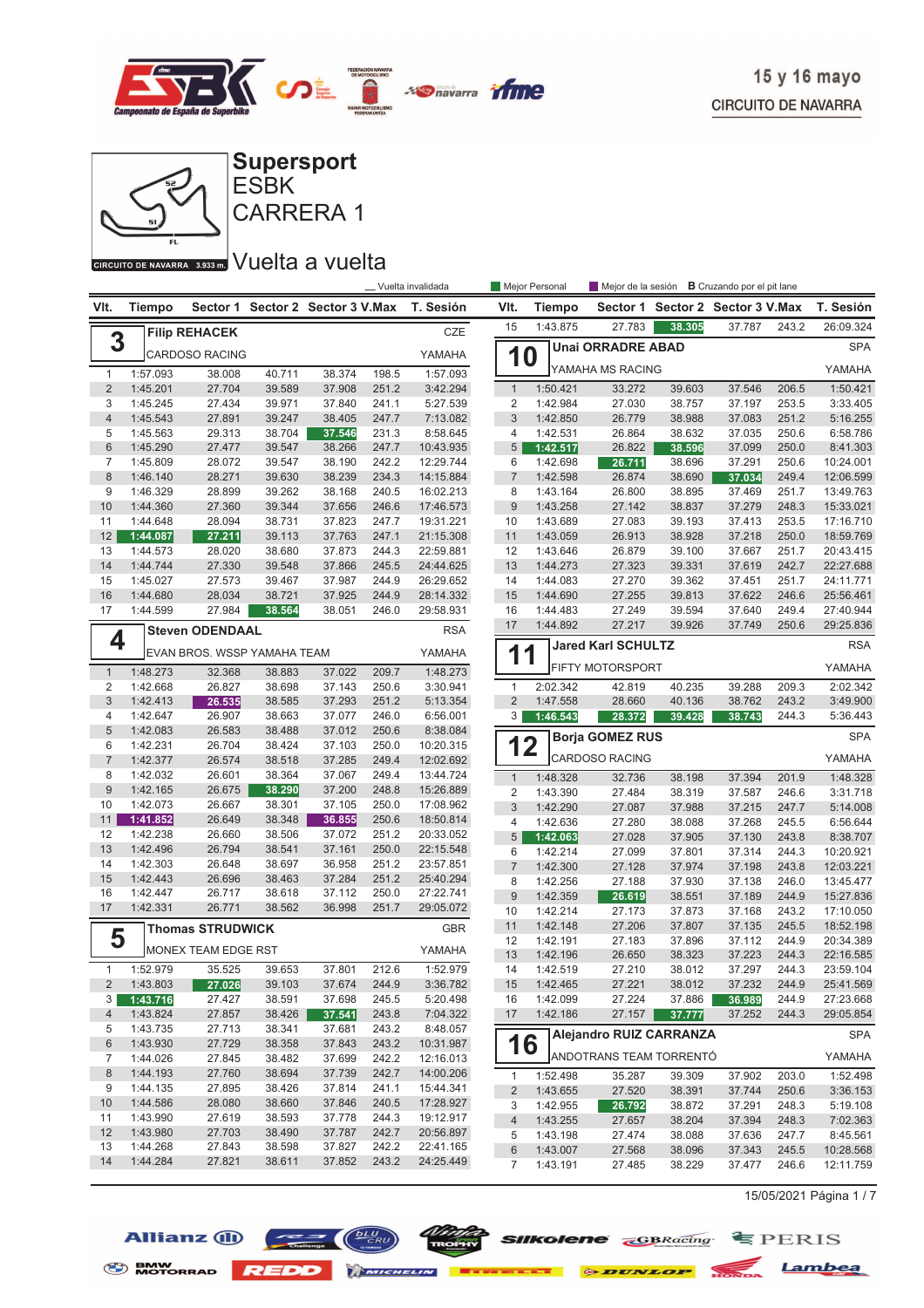



#### CIRCUITO DE NAVARRA 3.933 m. VUelta a vuelta

|                            |                      |                           |                  |                                  |                | _ Vuelta invalidada    |                     | Mejor Personal       | Mejor de la sesión <b>B</b> Cruzando por el pit lane |                  |                                  |                |                        |
|----------------------------|----------------------|---------------------------|------------------|----------------------------------|----------------|------------------------|---------------------|----------------------|------------------------------------------------------|------------------|----------------------------------|----------------|------------------------|
| VIt.                       | <b>Tiempo</b>        |                           |                  | Sector 1 Sector 2 Sector 3 V.Max |                | T. Sesión              | VIt.                | <b>Tiempo</b>        |                                                      |                  | Sector 1 Sector 2 Sector 3 V.Max |                | T. Sesión              |
| $\,8\,$                    | 1:42.962             | 27.560                    | 38.109           | 37.293                           | 244.9          | 13:54.721              | 15                  | 1:43.500             | 27.288                                               | 39.050           | 37.162                           | 248.3          | 25:55.351              |
| 9                          | 1:42.838             | 27.423                    | 38.176           | 37.239                           | 244.9          | 15:37.559              | 16                  | 1:43.259             | 27.597                                               | 38.492           | 37.170                           | 251.7          | 27:38.610              |
| 10                         | 1:43.058             | 27.467                    | 38.189           | 37.402                           | 246.0          | 17:20.617              | 17                  | 1:43.386             | 27.596                                               | 38.361           | 37.429                           | 254.7          | 29:21.996              |
| 11                         | 1:43.154             | 27.534                    | 38.159           | 37.461                           | 246.0          | 19:03.771              |                     |                      | <b>Danny RAAVAD</b>                                  |                  |                                  |                | <b>DEN</b>             |
| 12                         | 1:42.868             | 27.535                    | 38.041           | 37.292                           | 248.3          | 20:46.639              | 20                  |                      |                                                      |                  |                                  |                |                        |
| 13                         | 1:42.939             | 27.535                    | 38.170           | 37.234                           | 247.7          | 22:29.578              |                     |                      | <b>MDS RACING TEAM</b>                               |                  |                                  |                | YAMAHA                 |
| 14                         | 1:43.402             | 27.589                    | 38.399           | 37.414                           | 238.9          | 24:12.980              | $\mathbf{1}$        | 2:00.092             | 39.155                                               | 41.021           | 39.916                           | 208.1          | 2:00.092               |
| 15                         | 1:43.495             | 27.429                    | 38.658           | 37.408                           | 251.2          | 25:56.475              | $\overline{2}$      | 1:48.446             | 28.876                                               | 39.942           | 39.628                           | 233.3          | 3:48.538               |
| 16<br>17                   | 1:43.901<br>1:44.187 | 27.903<br>27.767          | 38.396<br>38.646 | 37.602<br>37.774                 | 246.6<br>248.3 | 27:40.376<br>29:24.563 | 3                   | 1:48.141             | 28.586                                               | 40.106           | 39.449                           | 244.9          | 5:36.679               |
|                            |                      |                           |                  |                                  |                |                        | $\overline{4}$<br>5 | 1:47.769<br>1:47.815 | 28.935<br>28.867                                     | 39.897<br>39.969 | 38.937<br>38.979                 | 241.6<br>244.3 | 7:24.448<br>9:12.263   |
| Ivan RODRIGUEZ NADAL<br>17 |                      |                           |                  |                                  |                | <b>SPA</b>             | $\,6$               | 1:48.124             | 28.467                                               | 40.776           | 38.881                           | 243.8          | 11:00.387              |
|                            |                      | <b>GARGUL RACING TEAM</b> |                  |                                  |                | YAMAHA                 | $\overline{7}$      | 1:47.174             | 28.491                                               | 39.873           | 38.810                           | 244.3          | 12:47.561              |
| $\mathbf{1}$               | 1:58.993             | 37.867                    | 41.744           | 39.382                           | 208.9          | 1:58.993               | 8                   | 1:47.445             | 28.093                                               | 40.516           | 38.836                           | 242.7          | 14:35.006              |
| 2                          | 1:47.269             | 28.365                    | 40.147           | 38.757                           | 244.9          | 3:46.262               | 9                   | 1:47.320             | 28.752                                               | 39.733           | 38.835                           | 243.8          | 16:22.326              |
| 3                          | 1:47.479             | 27.970                    | 40.704           | 38.805                           | 239.5          | 5:33.741               | 10                  | 1:47.177             | 28.803                                               | 39.577           | 38.797                           | 244.3          | 18:09.503              |
| 4                          | 1:47.233             | 28.497                    | 40.102           | 38.634                           | 243.2          | 7:20.974               | 11                  | 1:47.479             | 28.892                                               | 39.765           | 38.822                           | 244.3          | 19:56.982              |
| 5                          | 1:46.934             | 28.617                    | 39.553           | 38.764                           | 241.6          | 9:07.908               | 12                  | 1:50.132             | 28.568                                               | 42.426           | 39.138                           | 243.8          | 21:47.114              |
| 6                          | 1:47.369             | 27.987                    | 40.615           | 38.767                           | 237.4          | 10:55.277              | 13                  | 1:51.984             | 28.901                                               | 44.131           | 38.952                           | 242.7          | 23:39.098              |
| $\overline{7}$             | 1:46.947             | 28.543                    | 39.760           | 38.644                           | 236.8          | 12:42.224              | 14                  | 1:47.490             | 28.663                                               | 39.952           | 38.875                           | 243.2          | 25:26.588              |
| 8                          | 1:47.167             | 28.032                    | 40.492           | 38.643                           | 234.8          | 14:29.391              | 15                  | 1:47.488             | 28.268                                               | 40.296           | 38.924                           | 243.2          | 27:14.076              |
| 9                          | 1:46.667             | 27.959                    | 40.151           | 38.557                           | 238.9          | 16:16.058              | 16                  | 1:46.959             | 28.380                                               | 39.768           | 38.811                           | 243.2          | 29:01.035              |
| 10                         | 1:47.052             | 28.548                    | 39.747           | 38.757                           | 237.4          | 18:03.110              | 17                  | 1:47.794             | 28.528                                               | 40.293           | 38.973                           | 244.9          | 30:48.829              |
| 11                         | 1:46.941             | 28.174                    | 40.254           | 38.513                           | 236.8          | 19:50.051              |                     |                      | <b>Eduardo MONTERO HUERTA</b>                        |                  |                                  |                | <b>SPA</b>             |
| 12                         | 1:46.740             | 28.130                    | 40.016           | 38.594                           | 237.4          | 21:36.791              | 21                  |                      |                                                      |                  |                                  |                |                        |
| 13                         | 1:47.162             | 27.978                    | 40.018           | 39.166                           | 236.3          | 23:23.953              |                     |                      | CASTROMAROTO RACING                                  |                  |                                  |                | YAMAHA                 |
| 14                         | 1:47.862             | 28.961                    | 39.948           | 38.953                           | 235.8          | 25:11.815              | $\mathbf{1}$        | 1:56.674             | 37.636                                               | 40.544           | 38.494                           | 211.4          | 1:56.674               |
| 15                         | 1:47.376             | 28.757                    | 39.693           | 38.926                           | 235.3          | 26:59.191              | 2                   | 1:45.459             | 28.375                                               | 38.948           | 38.136                           | 247.1          | 3:42.133               |
| 16                         | 1:47.228             | 28.708                    | 39.599           | 38.921                           | 235.8          | 28:46.419              | 3                   | 1:45.409             | 27.832                                               | 39.468           | 38.109                           | 244.9          | 5:27.542               |
| 17                         | 1:47.642             | 28.697                    | 39.974           | 38.971                           | 237.4          | 30:34.061              | 4                   | 1:45.921             | 28.161                                               | 39.346           | 38.414                           | 246.0          | 7:13.463               |
| 18                         |                      | <b>Aleix VIU COTOLI</b>   |                  |                                  |                | <b>SPA</b>             | $\sqrt{5}$          | 1:45.166             | 28.556                                               | 38.761           | 37.849                           | 246.0          | 8:58.629               |
|                            |                      | <b>EASYRACE TEAM</b>      |                  |                                  |                | YAMAHA                 | 6<br>$\overline{7}$ | 1:45.586             | 28.214                                               | 39.180           | 38.192                           | 240.0          | 10:44.215              |
| 1                          | 1:48.986             | 33.707                    | 37.959           | 37.320                           | 202.6          | 1:48.986               | 8                   | 1:45.904<br>1:45.738 | 28.135<br>28.029                                     | 39.604<br>39.290 | 38.165<br>38.419                 | 243.2<br>245.5 | 12:30.119<br>14:15.857 |
| $\overline{2}$             | 1:42.415             | 27.127                    | 37.892           | 37.396                           | 250.0          | 3:31.401               | $9$                 | 1:44.726             | 28.300                                               | 38.672           | 37.754                           | 246.6          | 16:00.583              |
| 3                          | 1:41.944             | 27.055                    | 37.536           | 37.353                           | 251.7          | 5:13.345               | 10                  | 1:44.555             | 27.930                                               | 38.694           | 37.931                           | 244.9          | 17:45.138              |
| 4                          | 2:51.060             | 27.647                    | 1:43.911         | 39.502                           | 245.5          | 8:04.405               | 11                  | 1:45.076             | 28.090                                               | 39.034           | 37.952                           | 243.2          | 19:30.214              |
| 5                          | 1:50.540             | 32.804                    | 39.221           | 38.515                           | 237.4          | 9:54.945               | 12                  | 1:44.764             | 27.477                                               | 39.377           | 37.910                           | 241.6          | 21:14.978              |
| 6                          | 1:45.115             | 27.527                    | 39.451           | 38.137                           | 241.1          | 11:40.060              | 13                  | 1:44.817             | 28.001                                               | 38.822           | 37.994                           | 240.5          | 22:59.795              |
| 7                          | 1:45.062             | 27.901                    | 39.013           | 38.148                           | 242.2          | 13:25.122              | 14                  | 1:45.321             | 28.270                                               | 39.125           | 37.926                           | 241.6          | 24:45.116              |
|                            |                      | Joan DIAZ CORBELLA        |                  |                                  |                | <b>SPA</b>             | 15                  | 1:44.952             | 27.324                                               | 39.517           | 38.111                           | 244.9          | 26:30.068              |
| 19                         |                      |                           |                  |                                  |                |                        | 16                  | 1:44.586             | 27.903                                               | 38.799           | 37.884                           | 243.8          | 28:14.654              |
|                            |                      | H43 TEAM NOBBY TALASUR    |                  |                                  |                | YAMAHA                 | 17                  | 1:44.441             | 27.889                                               | 38.867           | 37.685                           | 246.6          | 29:59.095              |
| $\overline{1}$             | 1:51.979             | 35.172                    | 39.088           | 37.719                           | 202.6          | 1:51.979               |                     | Loic ARBEL           |                                                      |                  |                                  |                | <b>FRA</b>             |
| 2                          | 1:43.486             | 27.376                    | 38.429           | 37.681                           | 252.3          | 3:35.465               | 23                  |                      | ANDOTRANS TEAM TORRENTO                              |                  |                                  |                | YAMAHA                 |
| 3                          | 1:43.336             | 27.570                    | 38.507           | 37.259                           | 242.2          | 5:18.801               |                     |                      |                                                      |                  |                                  |                |                        |
| 4                          | 1:43.126             | 27.468                    | 38.333           | 37.325                           | 253.5          | 7:01.927               | $\mathbf{1}$        | 1:50.822             | 34.754                                               | 38.407           | 37.661                           | 205.7          | 1:50.822               |
| 5                          | 1:42.873             | 27.354                    | 38.257           | 37.262                           | 249.4          | 8:44.800               | $\overline{2}$      | 1:44.046             | 27.412                                               | 38.584           | 38.050                           | 247.1          | 3:34.868               |
| 6                          | 1:43.043             | 26.792                    | 38.911           | 37.340                           | 253.5          | 10:27.843              | 3                   | 1:43.286             | 27.378                                               | 38.327           | 37.581                           | 245.5          | 5:18.154               |
| $\overline{7}$             | 1:43.358             | 27.527                    | 38.445           | 37.386                           | 253.5          | 12:11.201              | $\overline{4}$      | 1:43.685             | 27.674                                               | 38.304           | 37.707                           | 247.1          | 7:01.839               |
| 8                          | 1:43.116             | 27.501                    | 38.368           | 37.247                           | 251.2          | 13:54.317              | 5                   | 1:43.822             | 27.612                                               | 38.242           | 37.968                           | 247.1          | 8:45.661               |
| $\boldsymbol{9}$<br>10     | 1:42.887<br>1:42.822 | 27.504<br>26.957          | 38.180<br>38.707 | 37.203<br>37.158                 | 249.4<br>241.6 | 15:37.204<br>17:20.026 | 6<br>7              | 1:43.524<br>1:43.584 | 27.644<br>27.546                                     | 38.299           | 37.581<br>37.682                 | 242.7          | 10:29.185<br>12:12.769 |
| 11                         | 1:42.855             | 27.424                    | 38.205           | 37.226                           | 254.1          | 19:02.881              | 8                   | 1:43.421             | 27.461                                               | 38.356<br>38.267 | 37.693                           | 243.2<br>245.5 | 13:56.190              |
| 12                         | 1:42.623             | 27.517                    | 38.089           | 37.017                           | 254.1          | 20:45.504              | 9                   | 1:44.016             | 27.454                                               | 38.789           | 37.773                           | 246.0          | 15:40.206              |
| 13                         | 1:42.737             | 27.558                    | 38.133           | 37.046                           | 252.9          | 22:28.241              | 10                  | 1:43.412             | 27.614                                               | 38.154           | 37.644                           | 242.2          | 17:23.618              |
| 14                         | 1:43.610             | 27.394                    | 38.831           | 37.385                           | 255.3          | 24:11.851              | 11                  | 1:43.057             | 27.454                                               | 38.067           | 37.536                           | 245.5          | 19:06.675              |
|                            |                      |                           |                  |                                  |                |                        |                     |                      |                                                      |                  |                                  |                |                        |

15/05/2021 Página 2 / 7







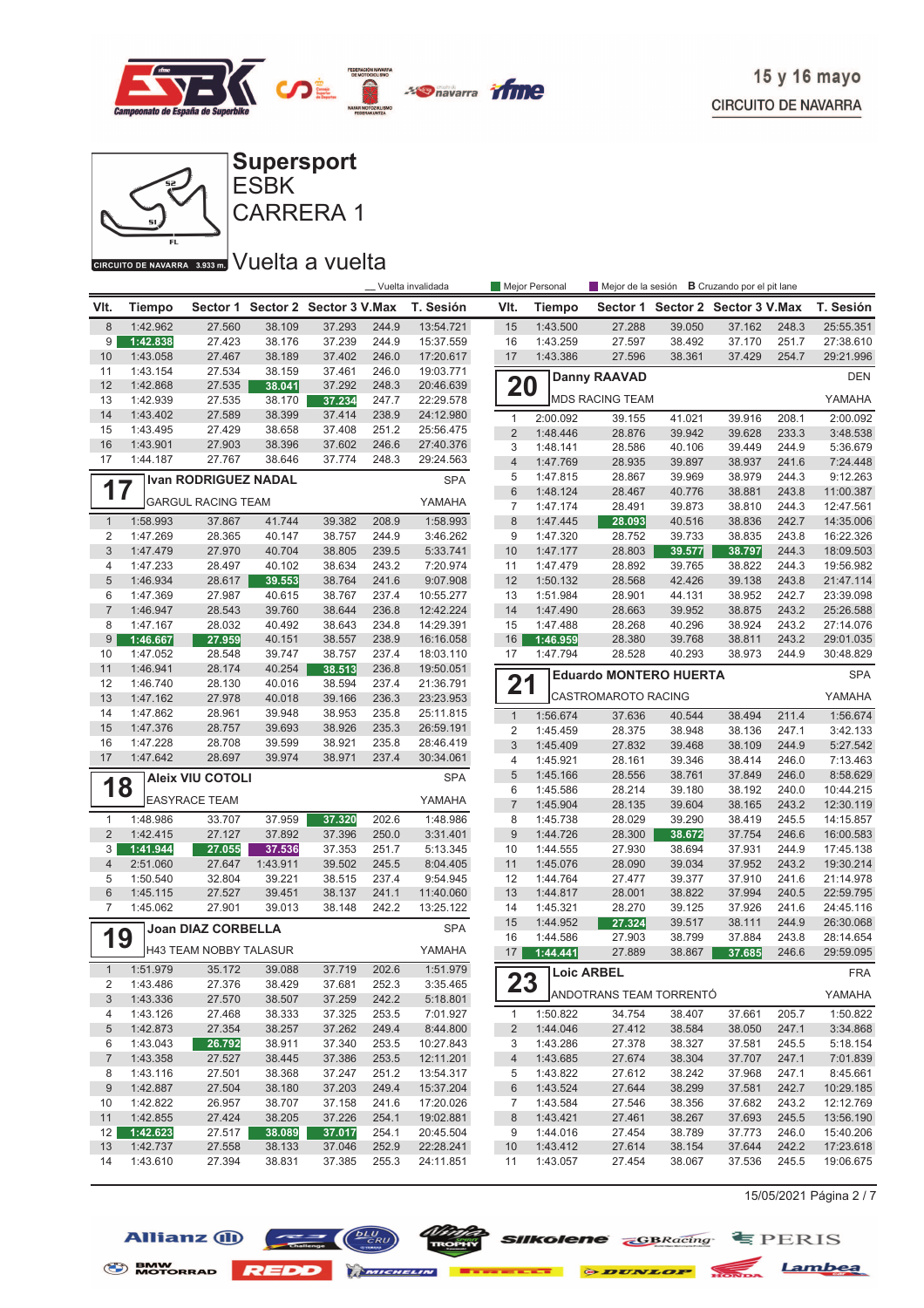



CARRERA 1 ESBK

#### CIRCUITO DE NAVARRA 3.933 m. VUelta a vuelta

|                     |                      | Mejor de la sesión <b>B</b> Cruzando por el pit lane<br>Vuelta invalidada<br>Mejor Personal |                  |                         |                |                        |                     |                      |                                 |                  |                                  |                |                      |
|---------------------|----------------------|---------------------------------------------------------------------------------------------|------------------|-------------------------|----------------|------------------------|---------------------|----------------------|---------------------------------|------------------|----------------------------------|----------------|----------------------|
| VIt.                | <b>Tiempo</b>        | Sector 1                                                                                    |                  | Sector 2 Sector 3 V.Max |                | T. Sesión              | VIt.                | <b>Tiempo</b>        |                                 |                  | Sector 1 Sector 2 Sector 3 V.Max |                | T. Sesión            |
| 12                  | 1:43.225             | 27.341                                                                                      | 38.193           | 37.691                  | 247.1          | 20:49.900              | $\boldsymbol{9}$    | 1:42.936             | 27.045                          | 38.620           | 37.271                           | 242.2          | 15:31.851            |
| 13                  | 1:42.985             | 27.555                                                                                      | 37.997           | 37.433                  | 241.6          | 22:32.885              | 10                  | 1:43.799             | 27.042                          | 39.314           | 37.443                           | 242.7          | 17:15.650            |
| 14                  | 1:43.089             | 27.370                                                                                      | 38.186           | 37.533                  | 242.7          | 24:15.974              | 11                  | 1:43.162             | 26.997                          | 38.840           | 37.325                           | 248.3          | 18:58.812            |
| 15                  | 1:43.198             | 27.444                                                                                      | 38.099           | 37.655                  | 242.7          | 25:59.172              | 12                  | 1:44.495             | 27.165                          | 39.014           | 38.316                           | 244.9          | 20:43.307            |
| 16                  | 1:43.437             | 27.758                                                                                      | 38.207           | 37.472                  | 242.7          | 27:42.609              | 13                  | 1:44.087             | 27.201                          | 39.371           | 37.515                           | 242.2          | 22:27.394            |
| 17                  | 1:44.002             | 27.607                                                                                      | 38.106           | 38.289                  | 243.8          | 29:26.611              | 14                  | 1:44.201             | 27.211                          | 39.350           | 37.640                           | 244.9          | 24:11.595            |
|                     |                      | <b>Jamie DAVIS</b>                                                                          |                  |                         |                | <b>GBR</b>             | 15                  | 1:44.369             | 27.247                          | 39.602           | 37.520                           | 247.7          | 25:55.964            |
| 25                  |                      | <b>FIFTY MOTORSPORT</b>                                                                     |                  |                         |                |                        | 16                  | 1:44.184             | 27.219                          | 39.325           | 37.640                           | 244.9          | 27:40.148            |
|                     |                      |                                                                                             |                  |                         |                | YAMAHA<br>1:57.962     | 17                  | 1:44.751             | 27.322                          | 39.757           | 37.672                           | 246.0          | 29:24.899            |
| $\mathbf{1}$<br>2   | 1:57.962<br>1:45.552 | 38.212<br>28.071                                                                            | 40.649<br>39.379 | 39.101<br>38.102        | 200.4<br>249.4 | 3:43.514               | 37                  |                      | <b>Mauro GONZALEZ ROJAS</b>     |                  |                                  |                | <b>SPA</b>           |
| 3                   | 1:45.479             | 28.070                                                                                      | 39.303           | 38.106                  | 249.4          | 5:28.993               |                     |                      | <b>MDR SPAINCIRCUITS</b>        |                  |                                  |                | YAMAHA               |
| 4                   | 1:45.670             | 27.977                                                                                      | 39.491           | 38.202                  | 246.6          | 7:14.663               | $\mathbf{1}$        | 1:53.577             | 35.773                          | 39.776           | 38.028                           | 208.5          | 1:53.577             |
| 5                   | 1:45.680             | 28.139                                                                                      | 39.404           | 38.137                  | 245.5          | 9:00.343               | $\overline{2}$      | 1:43.960             | 28.061                          | 38.449           | 37.450                           | 238.4          | 3:37.537             |
| 6                   | 1:45.341             | 28.166                                                                                      | 39.201           | 37.974                  | 243.8          | 10:45.684              | 3                   | 1:44.050             | 27.503                          | 38.576           | 37.971                           | 246.0          | 5:21.587             |
| $\overline{7}$      | 1:45.841             | 28.194                                                                                      | 39.391           | 38.256                  | 242.7          | 12:31.525              | $\overline{4}$      | 1:43.846             | 27.738                          | 38.419           | 37.689                           | 243.2          | 7:05.433             |
| 8                   | 1:45.727             | 28.344                                                                                      | 39.238           | 38.145                  | 244.3          | 14:17.252              | 5                   | 1:43.833             | 27.916                          | 38.400           | 37.517                           | 241.6          | 8:49.266             |
| 9                   | 1:45.832             | 28.352                                                                                      | 39.337           | 38.143                  | 243.8          | 16:03.084              | 6                   | 1:43.907             | 27.852                          | 38.467           | 37.588                           | 242.2          | 10:33.173            |
| 10                  | 1:46.035             | 28.193                                                                                      | 39.552           | 38.290                  | 246.0          | 17:49.119              | $\overline{7}$      | 1:43.942             | 27.875                          | 38.566           | 37.501                           | 241.1          | 12:17.115            |
| 11                  | 1:46.540             | 28.524                                                                                      | 39.662           | 38.354                  | 245.5          | 19:35.659              | $\,8\,$             | 1:43.637             | 27.695                          | 38.355           | 37.587                           | 242.2          | 14:00.752            |
| 12                  | 1:46.974             | 28.435                                                                                      | 39.606           | 38.933                  | 243.8          | 21:22.633              | 9                   | 1:43.636             | 27.040                          | 39.096           | 37.500                           | 243.2          | 15:44.388            |
| 13                  | 1:47.632             | 29.093                                                                                      | 39.760           | 38.779                  | 241.1          | 23:10.265              | 10                  | 1:43.661             | 27.662                          | 38.478           | 37.521                           | 241.6          | 17:28.049            |
| 14                  | 1:47.777             | 29.192                                                                                      | 39.777           | 38.808                  | 241.6          | 24:58.042              | 11                  | 1:44.190             | 27.867                          | 38.619           | 37.704                           | 240.5          | 19:12.239            |
| 15                  | 1:48.278             | 29.356                                                                                      | 40.282           | 38.640                  | 240.0          | 26:46.320              | 12                  | 1:44.795             | 27.806                          | 38.593           | 38.396                           | 242.2          | 20:57.034            |
| 16                  | 1:48.435             | 28.886                                                                                      | 39.858           | 39.691                  | 242.2          | 28:34.755              | 13                  | 1:44.345             | 28.099                          | 38.641           | 37.605                           | 237.4          | 22:41.379            |
| 17                  | 3:51.530             | 30.474                                                                                      | 48.938           | 2:32.118                | 207.3          | 32:26.285              | 14                  | 1:44.284             | 27.951                          | 38.743           | 37.590                           | 237.9          | 24:25.663            |
|                     |                      | Juan Jose NUÑEZ SANCHEZ                                                                     |                  |                         |                | <b>SPA</b>             | 15                  | 1:43.796             | 27.887                          | 38.503           | 37.406                           | 242.7          | 26:09.459            |
| 29                  |                      |                                                                                             |                  |                         |                |                        | 16                  | 1:44.602             | 28.070                          | 38.703           | 37.829                           | 238.9          | 27:54.061            |
|                     |                      | <b>I+DENT RACING TEAM</b>                                                                   |                  |                         |                | YAMAHA                 | 17                  | 1:44.658             | 28.008                          | 38.774           | 37.876                           | 241.1          | 29:38.719            |
| $\mathbf{1}$        | 2:01.712             | 41.469                                                                                      | 40.736           | 39.507                  | 207.3          | 2:01.712               |                     |                      | <b>Juan RODRIGUEZ HERNANDEZ</b> |                  |                                  |                | <b>SPA</b>           |
| $\overline{2}$      | 1:48.834             | 28.293                                                                                      | 41.313           | 39.228                  | 242.7          | 3:50.546               | 38                  | H43                  |                                 |                  |                                  |                | YAMAHA               |
| 3                   | 1:49.406             | 28.634                                                                                      | 41.560           | 39.212                  | 241.1          | 5:39.952               |                     |                      |                                 |                  |                                  |                |                      |
| $\overline{4}$      | 1:48.671             | 28.972                                                                                      | 40.649           | 39.050                  | 238.9          | 7:28.623               | $\mathbf{1}$        | 1:54.447             | 35.698                          | 40.431           | 38.318                           | 207.3          | 1:54.447             |
| 5                   | 1:48.813             | 28.605                                                                                      | 41.266           | 38.942                  | 236.3          | 9:17.436               | 2                   | 1:44.026             | 27.848                          | 38.625           | 37.553                           | 247.7          | 3:38.473             |
| 6                   | 1:47.966             | 28.772                                                                                      | 40.236           | 38.958                  | 238.9          | 11:05.402              | 3                   | 1:43.602             | 27.213                          | 38.835           | 37.554<br>37.584                 | 244.3          | 5:22.075             |
| $\overline{7}$<br>8 | 1:48.131             | 28.883<br>28.901                                                                            | 40.360<br>40.366 | 38.888<br>39.025        | 238.4<br>237.9 | 12:53.533              | $\overline{4}$<br>5 | 1:43.640             | 27.695<br>28.011                | 38.361           |                                  | 247.7<br>244.9 | 7:05.715<br>8:49.883 |
| 9                   | 1:48.292             |                                                                                             |                  |                         |                | 14:41.825              | 6                   | 1:44.168             |                                 | 38.564           | 37.593                           |                | 10:34.032            |
| 10                  | 1:47.958<br>1:47.588 | 28.873<br>28.845                                                                            | 40.286<br>40.058 | 38.799<br>38.685        | 238.9<br>238.9 | 16:29.783              | $\overline{7}$      | 1:44.149<br>1:43.991 | 27.361<br>27.823                | 39.112<br>38.456 | 37.676<br>37.712                 | 246.6<br>244.3 | 12:18.023            |
| 11                  | 1:47.864             | 28.953                                                                                      | 40.227           | 38.684                  | 241.1          | 18:17.371<br>20:05.235 | 8                   | 1:44.284             | 27.885                          | 38.651           | 37.748                           | 245.5          | 14:02.307            |
| 12                  | 1:47.455             | 28.731                                                                                      | 39.991           | 38.733                  | 237.4          | 21:52.690              | $\boldsymbol{9}$    | 1:44.708             | 27.956                          | 38.837           | 37.915                           | 243.8          | 15:47.015            |
| 13                  | 1:47.047             | 28.492                                                                                      | 39.921           | 38.634                  | 240.5          | 23:39.737              | 10                  | 1:44.281             | 27.350                          | 39.183           | 37.748                           | 243.8          | 17:31.296            |
| 14                  | 1:46.984             | 28.393                                                                                      | 40.022           | 38.569                  | 242.2          | 25:26.721              | 11                  | 1:44.378             | 28.008                          | 38.611           | 37.759                           | 243.2          | 19:15.674            |
| 15                  | 1:47.797             | 28.274                                                                                      | 40.901           | 38.622                  | 233.3          | 27:14.518              | 12                  | 1:44.379             | 28.042                          | 38.631           | 37.706                           | 244.3          | 21:00.053            |
| 16                  | 1:46.697             | 28.226                                                                                      | 39.925           | 38.546                  | 242.7          | 29:01.215              | 13                  | 1:44.433             | 27.955                          | 38.659           | 37.819                           | 243.2          | 22:44.486            |
| 17                  | 1:46.992             | 28.476                                                                                      | 39.858           | 38.658                  | 245.5          | 30:48.207              | 14                  | 1:44.472             | 27.965                          | 38.773           | 37.734                           | 244.9          | 24:28.958            |
|                     |                      |                                                                                             |                  |                         |                |                        | 15                  | 1:44.366             | 27.943                          | 38.578           | 37.845                           | 244.3          | 26:13.324            |
| 33                  |                      | Daniel VALLE MUNOZ                                                                          |                  |                         |                | <b>SPA</b>             | 16                  | 1:44.743             | 28.180                          | 38.809           | 37.754                           | 243.2          | 27:58.067            |
|                     |                      | YAMAHA MS RACING                                                                            |                  |                         |                | YAMAHA                 | 17                  | 1:44.431             | 27.929                          | 38.669           | 37.833                           | 246.6          | 29:42.498            |
| $\mathbf{1}$        | 1:49.856             | 33.618                                                                                      | 38.961           | 37.277                  | 196.7          | 1:49.856               |                     |                      | <b>Borja QUERO MARTINEZ</b>     |                  |                                  |                | <b>SPA</b>           |
| 2                   | 1:42.786             | 27.273                                                                                      | 38.443           | 37.070                  | 243.2          | 3:32.642               | 39                  |                      | <b>I+DENT RACING TEAM</b>       |                  |                                  |                | YAMAHA               |
| 3                   | 1:42.502             | 27.002                                                                                      | 38.484           | 37.016                  | 240.0          | 5:15.144               |                     |                      |                                 |                  |                                  |                |                      |
| 4                   | 1:42.956             | 26.995                                                                                      | 38.959           | 37.002                  | 242.7          | 6:58.100               | $\mathbf{1}$        | 1:49.136             | 33.209                          | 38.235           | 37.692                           | 202.2          | 1:49.136             |
| 5                   | 1:42.573             | 26.883                                                                                      | 38.605           | 37.085                  | 244.3          | 8:40.673               | $\overline{2}$      | 1:43.046             | 27.230                          | 38.308           | 37.508                           | 247.7          | 3:32.182             |
| 6<br>$\overline{7}$ | 1:42.388             | 26.871                                                                                      | 38.433           | 37.084                  | 247.7          | 10:23.061              | 3                   | 1:42.510             | 27.287                          | 37.934           | 37.289                           | 248.3          | 5:14.692             |
|                     | 1:42.865             | 27.071                                                                                      | 38.680           | 37.114                  | 239.5          | 12:05.926              | 4                   | 1:42.910             | 27.383                          | 38.214           | 37.313                           | 246.6          | 6:57.602             |
| 8                   | 1:42.989             | 27.044                                                                                      | 38.720           | 37.225                  | 238.9          | 13:48.915              | 5                   | 1:42.316             | 27.259                          | 37.920           | 37.137                           | 244.9          | 8:39.918             |

15/05/2021 Página 3 / 7





S BMW REDD MICHELIN **BERKELLE & DUNLOP** MONDA Lambea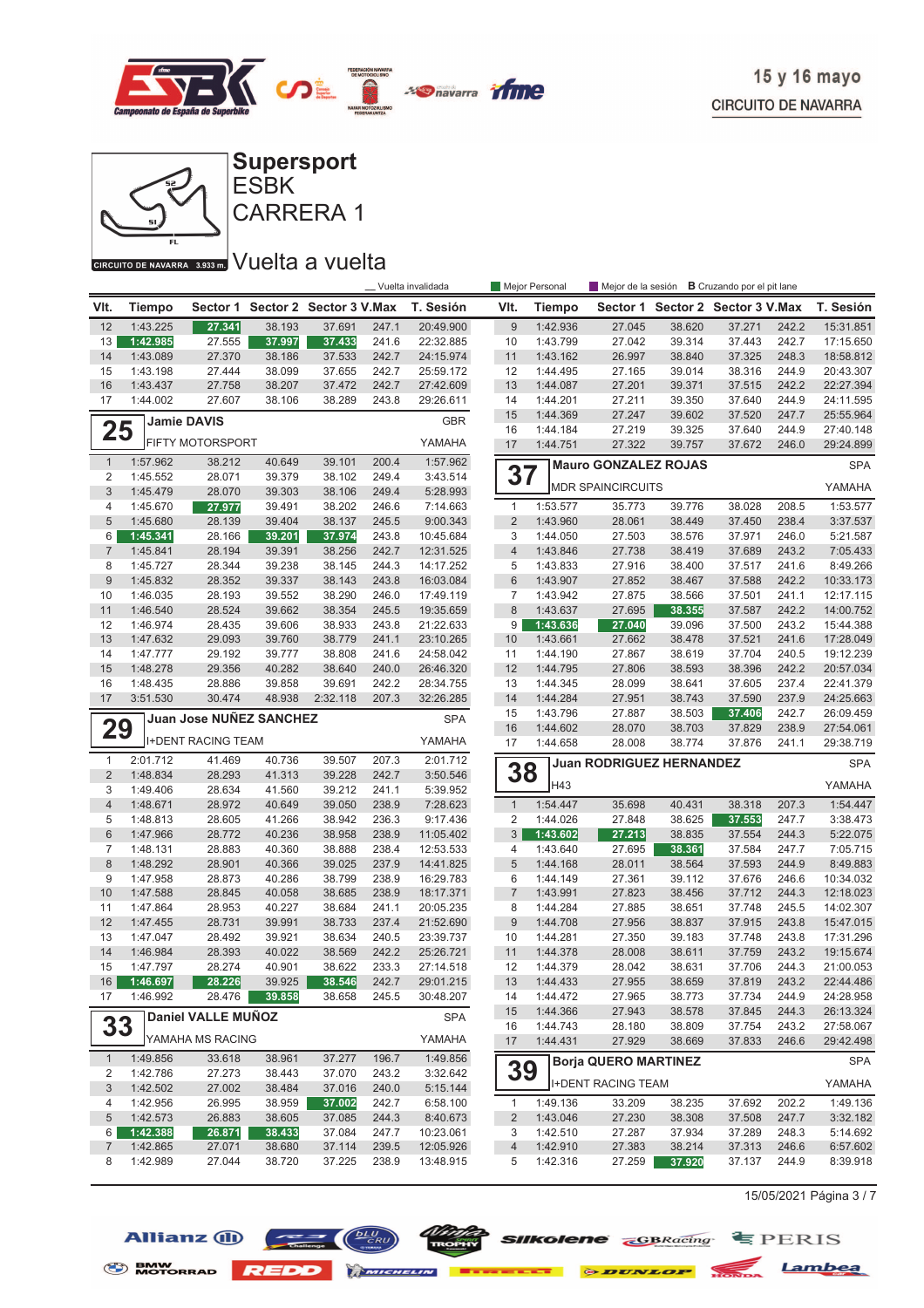



ESBK

# CIRCUITO DE NAVARRA 3.933 m. VUelta a vuelta

|                |                      |                            |                  |                                  | Mejor Personal<br>_ Vuelta invalidada |                        |                  |                      | Mejor de la sesión <b>B</b> Cruzando por el pit lane |                                  |                  |                |                        |
|----------------|----------------------|----------------------------|------------------|----------------------------------|---------------------------------------|------------------------|------------------|----------------------|------------------------------------------------------|----------------------------------|------------------|----------------|------------------------|
| VIt.           | Tiempo               |                            |                  | Sector 1 Sector 2 Sector 3 V.Max |                                       | T. Sesión              | VIt.             | <b>Tiempo</b>        |                                                      | Sector 1 Sector 2 Sector 3 V.Max |                  |                | T. Sesión              |
| 6              | 1:42.313             | 27.206                     | 37.979           | 37.128                           | 244.3                                 | 10:22.231              | 3                | 1:45.599             | 27.580                                               | 39.949                           | 38.070           | 240.0          | 5:26.228               |
| 7              | 1:43.314             | 27.153                     | 38.716           | 37.445                           | 242.2                                 | 12:05.545              | 4                | 1:44.958             | 27.923                                               | 39.008                           | 38.027           | 243.8          | 7:11.186               |
| 8              | 1:43.807             | 27.624                     | 38.683           | 37.500                           | 239.5                                 | 13:49.352              | 5                | 1:44.242             | 27.638                                               | 38.755                           | 37.849           | 241.1          | 8:55.428               |
| 9              | 1:43.317             | 27.624                     | 38.200           | 37.493                           | 246.0                                 | 15:32.669              | 6                | 1:44.563             | 27.024                                               | 39.606                           | 37.933           | 240.5          | 10:39.991              |
| 10             | 1:43.386             | 27.531                     | 38.277           | 37.578                           | 243.2                                 | 17:16.055              | $\overline{7}$   | 1:45.065             | 27.357                                               | 39.567                           | 38.141           | 241.6          | 12:25.056              |
| 11             | 1:43.105             | 27.401                     | 38.329           | 37.375                           | 244.9                                 | 18:59.160              | 8                | 1:44.315             | 27.166                                               | 39.424                           | 37.725           | 240.5          | 14:09.371              |
| 12             | 1:44.057             | 27.465                     | 38.590           | 38.002                           | 247.1                                 | 20:43.217              | $\boldsymbol{9}$ | 1:44.676             | 27.413                                               | 39.486                           | 37.777           | 240.0          | 15:54.047              |
| 13             | 1:45.003             | 28.174                     | 38.852           | 37.977                           | 236.8                                 | 22:28.220              | 10               | 1:44.277             | 27.986                                               | 38.481                           | 37.810           | 240.5          | 17:38.324              |
| 14             | 1:44.044             | 27.627                     | 38.833           | 37.584                           | 240.5                                 | 24:12.264              | 11               | 1:44.705             | 27.261                                               | 39.478                           | 37.966           | 241.6          | 19:23.029              |
| 15<br>16       | 1:45.046             | 27.678<br>27.485           | 39.565           | 37.803                           | 244.3<br>243.8                        | 25:57.310              | 12<br>13         | 1:44.474             | 27.693<br>27.888                                     | 38.537                           | 38.244           | 243.2          | 21:07.503<br>22:52.157 |
| 17             | 1:44.406<br>1:44.872 | 27.714                     | 38.876           | 38.045<br>38.173                 | 246.0                                 | 27:41.716<br>29:26.588 | 14               | 1:44.654<br>1:44.138 | 27.093                                               | 38.643<br>39.217                 | 38.123<br>37.828 | 240.5<br>239.5 | 24:36.295              |
|                |                      |                            | 38.985           |                                  |                                       |                        | 15               | 1:44.252             | 27.642                                               | 38.786                           | 37.824           | 241.6          | 26:20.547              |
| 43             |                      | <b>Simon JESPERSEN</b>     |                  |                                  |                                       | <b>DEN</b>             | 16               | 1:44.467             | 27.413                                               | 39.179                           | 37.875           | 240.0          | 28:05.014              |
|                |                      | <b>H43 TEAM NOBBY</b>      |                  |                                  |                                       | YAMAHA                 | 17               | 1:43.981             | 27.675                                               | 38.610                           | 37.696           | 242.7          | 29:48.995              |
| $\mathbf{1}$   | 1:49.671             | 34.004                     | 38.191           | 37.476                           | 200.0                                 | 1:49.671               |                  |                      | <b>Guillem ERILL TRALLERO</b>                        |                                  |                  |                | <b>SPA</b>             |
| 2              | 1:42.823             | 27.433                     | 38.020           | 37.370                           | 255.9                                 | 3:32.494               | 52               |                      | DEZA ? BOX 77 RACING TEAM                            |                                  |                  |                | <b>KAWASAKI</b>        |
| 3<br>4         | 1:42.499<br>1:42.922 | 27.171<br>27.410           | 38.057<br>38.234 | 37.271<br>37.278                 | 255.3<br>257.1                        | 5:14.993<br>6:57.915   | $\mathbf{1}$     | 7:03.225B            | 35.463                                               | 47.913                           | 5:39.849         | 200.0          | 7:03.225               |
| 5              | 1:42.318             | 27.293                     | 37.909           | 37.116                           | 255.9                                 | 8:40.233               | $\overline{2}$   | 1:59.439             | 39.803                                               | 40.976                           | 38.660           | 121.9          | 9:02.664               |
| 6              | 1:42.598             | 27.390                     | 37.804           | 37.404                           | 255.3                                 | 10:22.831              | 3                | 1:48.272             | 28.003                                               | 40.146                           | 40.123           | 241.6          | 10:50.936              |
| $\overline{7}$ | 1:42.869             | 27.475                     | 38.117           | 37.277                           | 252.3                                 | 12:05.700              | $\overline{4}$   | 11:25.725B           | 28.360                                               | 39.491                           | $\cdots$         | 243.2          | 22:16.661              |
| 8              | 1:42.940             | 27.365                     | 38.147           | 37.428                           | 250.6                                 | 13:48.640              | 5                | 2:03.236             | 34.853                                               | 49.181                           | 39.202           | 170.3          | 24:19.897              |
| 9              | 1:42.982             | 27.494                     | 38.091           | 37.397                           | 251.2                                 | 15:31.622              | $6\phantom{1}$   | 1:46.566             | 28.484                                               | 39.447                           | 38.635           | 242.7          | 26:06.463              |
| 10             | 1:43.328             | 27.538                     | 38.273           | 37.517                           | 250.0                                 | 17:14.950              | $\overline{7}$   | 1:49.309             | 31.588                                               | 39.361                           | 38.360           | 242.2          | 27:55.772              |
| 11             | 1:43.283             | 27.628                     | 38.234           | 37.421                           | 252.3                                 | 18:58.233              | 8 <sup>1</sup>   | 1:46.156             | 28.287                                               | 39.286                           | 38.583           | 244.9          | 29:41.928              |
| 12             | 1:44.615             | 27.717                     | 38.344           | 38.554                           | 252.9                                 | 20:42.848              |                  |                      |                                                      |                                  |                  |                | <b>SPA</b>             |
| 13             | 1:43.794             | 27.430                     | 38.707           | 37.657                           | 251.2                                 | 22:26.642              | 53               |                      | <b>Daniel GONZALEZ ZUDAIRE</b>                       |                                  |                  |                |                        |
| 14             | 1:43.157             | 27.366                     | 38.340           | 37.451                           | 252.9                                 | 24:09.799              |                  |                      | SP57 RACING TEAM                                     |                                  |                  |                | YAMAHA                 |
| 15             | 1:43.176             | 27.464                     | 38.356           | 37.356                           | 251.2                                 | 25:52.975              | $\mathbf{1}$     | 1:55.010             | 36.608                                               | 39.876                           | 38.526           | 208.9          | 1:55.010               |
| 16             | 1:43.263             | 27.608                     | 38.195           | 37.460                           | 251.7                                 | 27:36.238              | $\overline{2}$   | 1:45.449             | 27.981                                               | 39.087                           | 38.381           | 244.9          | 3:40.459               |
| 17             | 1:43.421             | 27.543                     | 38.288           | 37.590                           | 250.0                                 | 29:19.659              | 3                | 1:45.717             | 28.201                                               | 39.288                           | 38.228           | 243.8          | 5:26.176               |
|                |                      | Luis M VERDUGO DE LA TORRE |                  |                                  |                                       | <b>SPA</b>             | $\overline{4}$   | 1:46.656             | 28.200                                               | 39.325                           | 39.131           | 241.1          | 7:12.832               |
| 47             |                      |                            |                  |                                  |                                       |                        | 5                | 1:44.835             | 28.138                                               | 38.846                           | 37.851           | 241.1          | 8:57.667               |
|                | DR7 HMAX             |                            |                  |                                  |                                       | YAMAHA                 | $\,6$            | 1:46.250             | 28.156                                               | 39.037                           | 39.057           | 242.2          | 10:43.917              |
| $\mathbf{1}$   | 1:57.527             | 37.486                     | 40.869           | 39.172                           | 193.5                                 | 1:57.527               | $\overline{7}$   | 1:46.549             | 28.287                                               | 39.536                           | 38.726           | 240.5          | 12:30.466              |
| $\overline{2}$ | 1:45.112             | 28.107                     | 39.169           | 37.836                           | 251.2                                 | 3:42.639               | $\bf 8$          | 1:45.918             | 27.405                                               | 40.009                           | 38.504           | 242.7          | 14:16.384              |
| 3              | 1:45.359             | 27.959                     | 39.344           | 38.056                           | 249.4                                 | 5:27.998               | 9                | 1:46.131             | 28.515                                               | 39.383                           | 38.233           | 243.2          | 16:02.515              |
| $\overline{4}$ | 1:47.775             | 27.922                     | 39.329           | 40.524                           | 248.3                                 | 7:15.773               | 10               | 1:45.093             | 28.212                                               | 38.894                           | 37.987           | 243.8          | 17:47.608              |
| 5              | 1:57.458             | 39.062                     | 39.846           | 38.550                           | 227.4                                 | 9:13.231               | 11               | 1:44.423             | 28.124                                               | 38.592                           | 37.707           | 240.0          | 19:32.031              |
| 6              | 1:46.262             | 28.735                     | 39.293           | 38.234                           | 231.3                                 | 10:59.493              | 12               | 1:43.948             | 27.835                                               | 38.472                           | 37.641           | 241.1          | 21:15.979              |
| 7<br>8         | 1:44.636<br>1:45.367 | 27.989                     | 38.562<br>39.438 | 38.085<br>38.189                 | 244.9<br>246.0                        | 12:44.129<br>14:29.496 | 13<br>14         | 1:44.320<br>1:45.051 | 27.778<br>28.010                                     | 38.562<br>39.147                 | 37.980<br>37.894 | 240.0<br>242.7 | 23:00.299<br>24:45.350 |
| 9              | 1:43.948             | 27.740<br>27.721           | 38.399           | 37.828                           | 244.3                                 | 16:13.444              | 15               | 1:44.909             | 27.237                                               | 39.716                           | 37.956           | 243.8          | 26:30.259              |
| 10             | 1:43.948             | 27.809                     | 38.314           | 37.825                           | 244.3                                 | 17:57.392              | 16               | 1:44.501             | 27.904                                               | 38.845                           | 37.752           | 244.9          | 28:14.760              |
| 11             | 1:43.897             | 27.657                     | 38.457           | 37.783                           | 246.6                                 | 19:41.289              | 17               | 1:44.206             | 27.895                                               | 38.518                           | 37.793           | 238.9          | 29:58.966              |
| 12             | 1:45.536             | 28.186                     | 39.063           | 38.287                           | 238.9                                 | 21:26.825              |                  |                      |                                                      |                                  |                  |                |                        |
| 13             | 1:44.034             | 27.667                     | 38.784           | 37.583                           | 246.6                                 | 23:10.859              |                  | 54                   | <b>Michal BULIK</b>                                  |                                  |                  |                | Eslovaquia             |
| 14             | 1:44.668             | 28.377                     | 38.570           | 37.721                           | 248.3                                 | 24:55.527              |                  |                      | NEW2 PROJECT                                         |                                  |                  |                | YAMAHA                 |
| 15             | 1:45.694             | 27.802                     | 39.406           | 38.486                           | 247.1                                 | 26:41.221              | $\mathbf{1}$     | 1:52.626             | 35.380                                               | 39.544                           | 37.702           | 215.1          | 1:52.626               |
| 16             | 1:44.874             | 27.500                     | 39.373           | 38.001                           | 242.2                                 | 28:26.095              | 2                | 1:43.712             | 27.640                                               | 38.476                           | 37.596           | 243.2          | 3:36.338               |
| 17             | 1:44.207             | 27.867                     | 38.509           | 37.831                           | 246.6                                 | 30:10.302              | $\sqrt{3}$       | 1:43.447             | 27.495                                               | 38.470                           | 37.482           | 251.2          | 5:19.785               |
|                |                      | <b>Ondrej VOSTATEK</b>     |                  |                                  |                                       | CZE                    | 4 <sup>1</sup>   | 1:43.131             | 27.428                                               | 38.284                           | 37.419           | 244.3          | 7:02.916               |
| 50             |                      |                            |                  |                                  |                                       |                        | 5                | 1:43.149             | 27.356                                               | 38.356                           | 37.437           | 244.9          | 8:46.065               |
|                | H43 TEAM             |                            |                  |                                  |                                       | YAMAHA                 | 6                | 1:43.473             | 27.545                                               | 38.378                           | 37.550           | 245.5          | 10:29.538              |
| $\mathbf{1}$   | 1:55.174             | 36.431                     | 40.406           | 38.337                           | 204.5                                 | 1:55.174               | $\overline{7}$   | 1:43.413             | 27.584                                               | 38.318                           | 37.511           | 246.0          | 12:12.951              |
| 2              | 1:45.455             | 28.032                     | 39.145           | 38.278                           | 242.2                                 | 3:40.629               | 8                | 1:43.529             | 27.611                                               | 38.407                           | 37.511           | 244.3          | 13:56.480              |

15/05/2021 Página 4 / 7





**COLOR SIIKOIENE GBRacing** EPERIS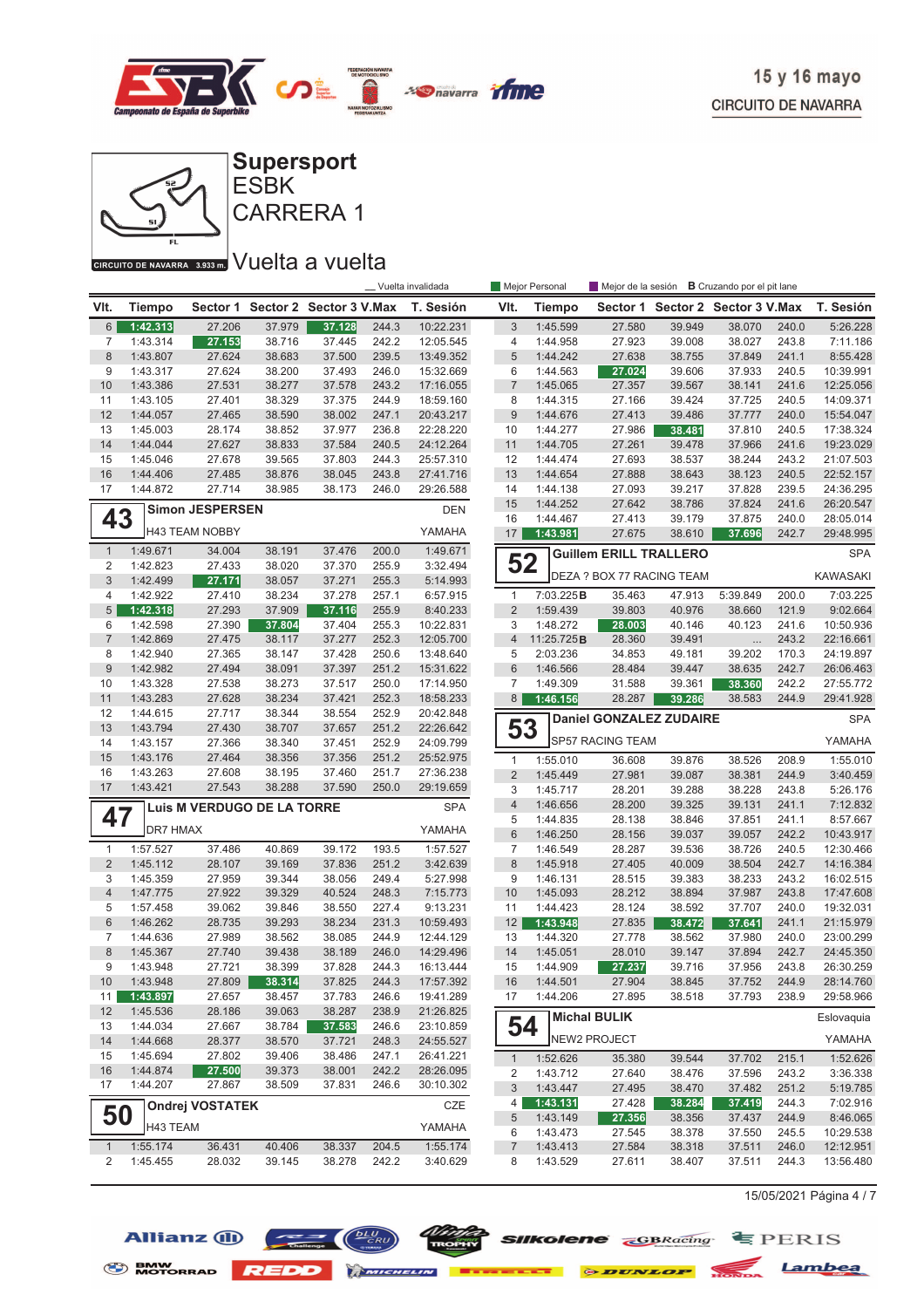



#### CIRCUITO DE NAVARRA 3.933 m. VUelta a vuelta

|                                |                      | Vuelta invalidada         |                  |                                  |                |                        |                         | Mejor Personal       |                           |                  | Mejor de la sesión <b>B</b> Cruzando por el pit lane |                |                      |  |
|--------------------------------|----------------------|---------------------------|------------------|----------------------------------|----------------|------------------------|-------------------------|----------------------|---------------------------|------------------|------------------------------------------------------|----------------|----------------------|--|
| VIt.                           | Tiempo               |                           |                  | Sector 1 Sector 2 Sector 3 V.Max |                | T. Sesión              | VIt.                    | <b>Tiempo</b>        |                           |                  | Sector 1 Sector 2 Sector 3 V.Max                     |                | T. Sesión            |  |
| 9                              | 1:44.052             | 27.666                    | 38.664           | 37.722                           | 246.6          | 15:40.532              | 13                      | 1:44.915             | 27.918                    | 39.036           | 37.961                                               | 244.3          | 22:55.076            |  |
| 10                             | 1:43.388             | 27.566                    | 38.369           | 37.453                           | 245.5          | 17:23.920              | 14                      | 1:45.070             | 28.080                    | 38.945           | 38.045                                               | 244.3          | 24:40.146            |  |
|                                |                      | <b>Kenny KOSKINEN</b>     |                  |                                  |                | <b>FIN</b>             | 15                      | 1:45.064             | 28.048                    | 39.095           | 37.921                                               | 243.8          | 26:25.210            |  |
| 57                             |                      |                           |                  |                                  |                |                        | 16                      | 1:44.736             | 27.935                    | 39.044           | 37.757                                               | 244.3          | 28:09.946            |  |
|                                |                      | KALLIO RACING JUNIOR TEAM |                  |                                  |                | YAMAHA                 | 17                      | 1:44.733             | 27.961                    | 38.907           | 37.865                                               | 245.5          | 29:54.679            |  |
| $\mathbf{1}$                   | 1:51.574             | 35.078                    | 38.752           | 37.744                           | 205.7          | 1:51.574               | 74                      |                      | Daijiro SAKO              |                  |                                                      |                | <b>JAP</b>           |  |
| 2                              | 1:43.780             | 27.410                    | 38.268           | 38.102                           | 247.1          | 3:35.354               |                         | <b>XCTECH</b>        |                           |                  |                                                      |                | YAMAHA               |  |
| 3<br>4                         | 1:42.855<br>1:43.167 | 27.393<br>27.261          | 38.119<br>38.399 | 37.343<br>37.507                 | 248.8<br>244.9 | 5:18.209<br>7:01.376   | $\mathbf{1}$            | 1:51.948             | 34.368                    | 39.705           | 37.875                                               | 201.9          | 1:51.948             |  |
| 5                              | 1:43.390             | 27.480                    | 38.271           | 37.639                           | 242.2          | 8:44.766               | $\overline{2}$          | 1:43.922             | 27.051                    | 39.081           | 37.790                                               | 244.9          | 3:35.870             |  |
| 6                              | 1:43.490             | 27.537                    | 38.425           | 37.528                           | 244.9          | 10:28.256              | 3                       | 1:44.212             | 27.376                    | 39.258           | 37.578                                               | 246.0          | 5:20.082             |  |
| $\overline{7}$                 | 1:44.178             | 27.455                    | 39.165           | 37.558                           | 242.2          | 12:12.434              | $\overline{4}$          | 1:43.259             | 27.391                    | 38.349           | 37.519                                               | 246.0          | 7:03.341             |  |
| 8                              | 1:43.475             | 27.488                    | 38.418           | 37.569                           | 241.1          | 13:55.909              | 5                       | 1:43.122             | 27.276                    | 38.337           | 37.509                                               | 244.9          | 8:46.463             |  |
| 9                              | 1:43.470             | 27.530                    | 38.352           | 37.588                           | 241.1          | 15:39.379              | 6                       | 1:43.425             | 27.371                    | 38.480           | 37.574                                               | 242.7          | 10:29.888            |  |
| 10                             | 1:43.423             | 27.552                    | 38.364           | 37.507                           | 240.5          | 17:22.802              | $\overline{7}$          | 1:43.382             | 27.433                    | 38.405           | 37.544                                               | 244.9          | 12:13.270            |  |
| 11                             | 1:43.380             | 27.541                    | 38.286           | 37.553                           | 242.2          | 19:06.182              | 8                       | 1:43.418             | 27.465                    | 38.487           | 37.466                                               | 246.0          | 13:56.688            |  |
| 12                             | 1:43.550             | 27.511                    | 38.297           | 37.742                           | 242.2          | 20:49.732              | 9                       | 1:44.353             | 27.352                    | 39.361           | 37.640                                               | 244.9          | 15:41.041            |  |
| 13                             | 1:43.940             | 28.120                    | 38.314           | 37.506                           | 240.0          | 22:33.672              | 10                      | 1:43.501             | 27.443                    | 38.536           | 37.522                                               | 244.3          | 17:24.542            |  |
| 14                             | 1:43.740             | 27.452                    | 38.696           | 37.592                           | 242.2          | 24:17.412              | 11                      | 1:43.278             | 27.351                    | 38.443           | 37.484                                               | 245.5          | 19:07.820            |  |
| 15                             | 1:43.352             | 27.444                    | 38.208           | 37.700                           | 244.9          | 26:00.764              | 12                      | 1:43.091             | 27.408                    | 38.240           | 37.443                                               | 246.0          | 20:50.911            |  |
| 16                             | 1:44.102             | 27.562                    | 38.820           | 37.720                           | 241.1          | 27:44.866              | 13                      | 1:43.031             | 27.446                    | 38.244           | 37.341                                               | 244.3          | 22:33.942            |  |
| 17                             | 1:44.395             | 27.664                    | 38.567           | 38.164                           | 243.2          | 29:29.261              | 14                      | 1:43.038             | 27.313                    | 38.292           | 37.433                                               | 247.7          | 24:16.980            |  |
|                                |                      | <b>Davide FABBRI</b>      |                  |                                  |                | <b>ITA</b>             | 15                      | 1:42.888             | 27.392                    | 38.154           | 37.342                                               | 243.8          | 25:59.868            |  |
| 64                             |                      | <b>H43 TEAM NOBBY</b>     |                  |                                  |                | YAMAHA                 | 16                      | 1:43.297             | 27.420                    | 38.449           | 37.428                                               | 244.9          | 27:43.165            |  |
|                                |                      |                           |                  |                                  |                | 1:58.291               | 17                      | 1:43.615             | 27.393                    | 38.139           | 38.083                                               | 244.9          | 29:26.780            |  |
| $\mathbf{1}$<br>$\overline{2}$ | 1:58.291<br>1:45.850 | 38.458<br>27.579          | 40.834<br>39.914 | 38.999<br>38.357                 | 207.3<br>245.5 | 3:44.141               | 81                      |                      | <b>Felix NASSI</b>        |                  |                                                      |                | <b>FIN</b>           |  |
| 3                              | 1:46.166             | 28.113                    | 39.704           | 38.349                           | 242.2          | 5:30.307               |                         |                      | <b>MDR SPAINCIRCUITS</b>  |                  |                                                      |                | YAMAHA               |  |
| $\overline{4}$                 | 1:46.159             | 28.182                    | 39.324           | 38.653                           | 240.5          | 7:16.466               | $\mathbf{1}$            | 1:57.119             | 37.798                    | 40.601           | 38.720                                               | 207.7          | 1:57.119             |  |
| 5                              | 1:47.852             | 29.903                    | 39.461           | 38.488                           | 238.4          | 9:04.318               | $\overline{\mathbf{c}}$ | 1:46.048             | 28.641                    | 39.335           | 38.072                                               | 250.0          | 3:43.167             |  |
| $6\phantom{1}$                 | 1:46.255             | 27.820                    | 39.864           | 38.571                           | 237.9          | 10:50.573              | 3                       | 1:45.252             | 27.673                    | 39.440           | 38.139                                               | 246.6          | 5:28.419             |  |
| 7                              | 1:46.466             | 28.414                    | 39.507           | 38.545                           | 235.8          | 12:37.039              | 4                       | 1:47.689             | 27.103                    | 39.991           | 40.595                                               | 247.7          | 7:16.108             |  |
| 8                              | 1:45.806             | 27.802                    | 39.661           | 38.343                           | 235.8          | 14:22.845              | 5                       | 1:56.146             | 38.107                    | 39.545           | 38.494                                               | 221.3          | 9:12.254             |  |
| 9                              | 1:45.563             | 28.340                    | 39.157           | 38.066                           | 235.8          | 16:08.408              | 6                       | 1:46.128             | 28.940                    | 39.054           | 38.134                                               | 242.2          | 10:58.382            |  |
| 10                             | 1:45.796             | 27.623                    | 39.887           | 38.286                           | 236.8          | 17:54.204              | $\overline{7}$          | 1:44.477             | 27.687                    | 38.818           | 37.972                                               | 241.6          | 12:42.859            |  |
| 11                             | 1:46.803             | 28.970                    | 39.611           | 38.222                           | 237.4          | 19:41.007              | 8                       | 1:45.159             | 28.371                    | 38.766           | 38.022                                               | 244.9          | 14:28.018            |  |
| 12                             | 1:45.683             | 28.132                    | 39.080           | 38.471                           | 237.9          | 21:26.690              | 9                       | 1:45.409             | 27.659                    | 38.691           | 39.059                                               | 240.0          | 16:13.427            |  |
| 13                             | 1:45.533             | 28.264                    | 38.977           | 38.292                           | 233.8          | 23:12.223              |                         |                      | Pedro Nuno ROMERO BARBOSA |                  |                                                      |                | <b>POR</b>           |  |
| 14                             | 1:46.251             | 28.325                    | 39.318           | 38.608                           | 238.4          | 24:58.474              | 85                      |                      |                           |                  |                                                      |                |                      |  |
| 15                             | 1:46.085             | 28.707                    | 39.155           | 38.223                           | 240.5          | 26:44.559              |                         |                      | YAMAHA GV STRATOS         |                  |                                                      |                | YAMAHA               |  |
| 16<br>17                       | 1:49.307<br>1:47.811 | 27.579<br>28.094          | 41.396<br>40.580 | 40.332<br>39.137                 | 238.4<br>237.9 | 28:33.866<br>30:21.677 | $\mathbf{1}$            | 1:51.103             | 34.573                    | 38.869           | 37.661                                               | 204.9          | 1:51.103             |  |
|                                |                      |                           |                  |                                  |                |                        | $\overline{2}$          | 1:42.942             | 27.320                    | 38.137           | 37.485                                               | 251.2          | 3:34.045             |  |
| 71                             |                      | <b>Kimi PATOVA</b>        |                  |                                  |                | <b>FIN</b>             | 3<br>$\overline{4}$     | 1:43.025             | 27.399                    | 38.075           | 37.551                                               | 248.3          | 5:17.070             |  |
|                                |                      | RAM RACING YAMAHA         |                  |                                  |                | YAMAHA                 | 5                       | 1:43.660<br>1:42.952 | 27.691<br>27.487          | 38.338<br>38.093 | 37.631<br>37.372                                     | 242.7<br>248.3 | 7:00.730<br>8:43.682 |  |
| $\mathbf{1}$                   | 1:55.839             | 36.885                    | 40.229           | 38.725                           | 190.5          | 1:55.839               | 6                       | 1:42.944             | 27.544                    | 38.047           | 37.353                                               | 242.2          | 10:26.626            |  |
| 2                              | 1:45.189             | 27.679                    | 39.157           | 38.353                           | 248.3          | 3:41.028               | 7                       | 1:43.462             | 27.652                    | 38.191           | 37.619                                               | 241.6          | 12:10.088            |  |
| 3                              | 1:45.491             | 28.116                    | 39.323           | 38.052                           | 247.7          | 5:26.519               | 8                       | 1:43.363             | 27.730                    | 38.042           | 37.591                                               | 240.5          | 13:53.451            |  |
| 4                              | 1:46.257             | 28.117                    | 39.510           | 38.630                           | 245.5          | 7:12.776               | 9                       | 1:43.509             | 27.591                    | 38.281           | 37.637                                               | 239.5          | 15:36.960            |  |
| 5                              | 1:44.393             | 27.821                    | 38.742           | 37.830                           | 245.5          | 8:57.169               | 10                      | 1:43.097             | 27.579                    | 38.053           | 37.465                                               | 240.0          | 17:20.057            |  |
| 6                              | 1:45.364             | 28.404                    | 38.890           | 38.070                           | 240.5          | 10:42.533              | 11                      | 1:43.351             | 27.672                    | 38.166           | 37.513                                               | 244.9          | 19:03.408            |  |
| $\overline{7}$                 | 1:44.264             | 27.805                    | 38.596           | 37.863                           | 243.8          | 12:26.797              | 12 <sup>2</sup>         | 1:42.844             | 27.518                    | 37.939           | 37.387                                               | 248.3          | 20:46.252            |  |
| 8                              | 1:44.312             | 27.792                    | 38.638           | 37.882                           | 245.5          | 14:11.109              | 13                      | 1:43.178             | 26.957                    | 38.868           | 37.353                                               | 244.9          | 22:29.430            |  |
| 9                              | 1:44.539             | 27.942                    | 38.718           | 37.879                           | 244.9          | 15:55.648              | 14                      | 1:43.293             | 27.465                    | 38.313           | 37.515                                               | 244.9          | 24:12.723            |  |
| 10                             | 1:44.566             | 27.954                    | 38.692           | 37.920                           | 245.5          | 17:40.214              | 15                      | 1:44.173             | 27.406                    | 39.173           | 37.594                                               | 248.8          | 25:56.896            |  |
| 11                             | 1:44.633             | 27.732                    | 38.722           | 38.179                           | 246.0          | 19:24.847              | 16                      | 1:44.413             | 27.621                    | 38.865           | 37.927                                               | 249.4          | 27:41.309            |  |
| 12                             | 1:45.314             | 28.034                    | 38.996           | 38.284                           | 246.6          | 21:10.161              | 17                      | 1:43.925             | 27.595                    | 38.752           | 37.578                                               | 247.1          | 29:25.234            |  |

15/05/2021 Página 5 / 7





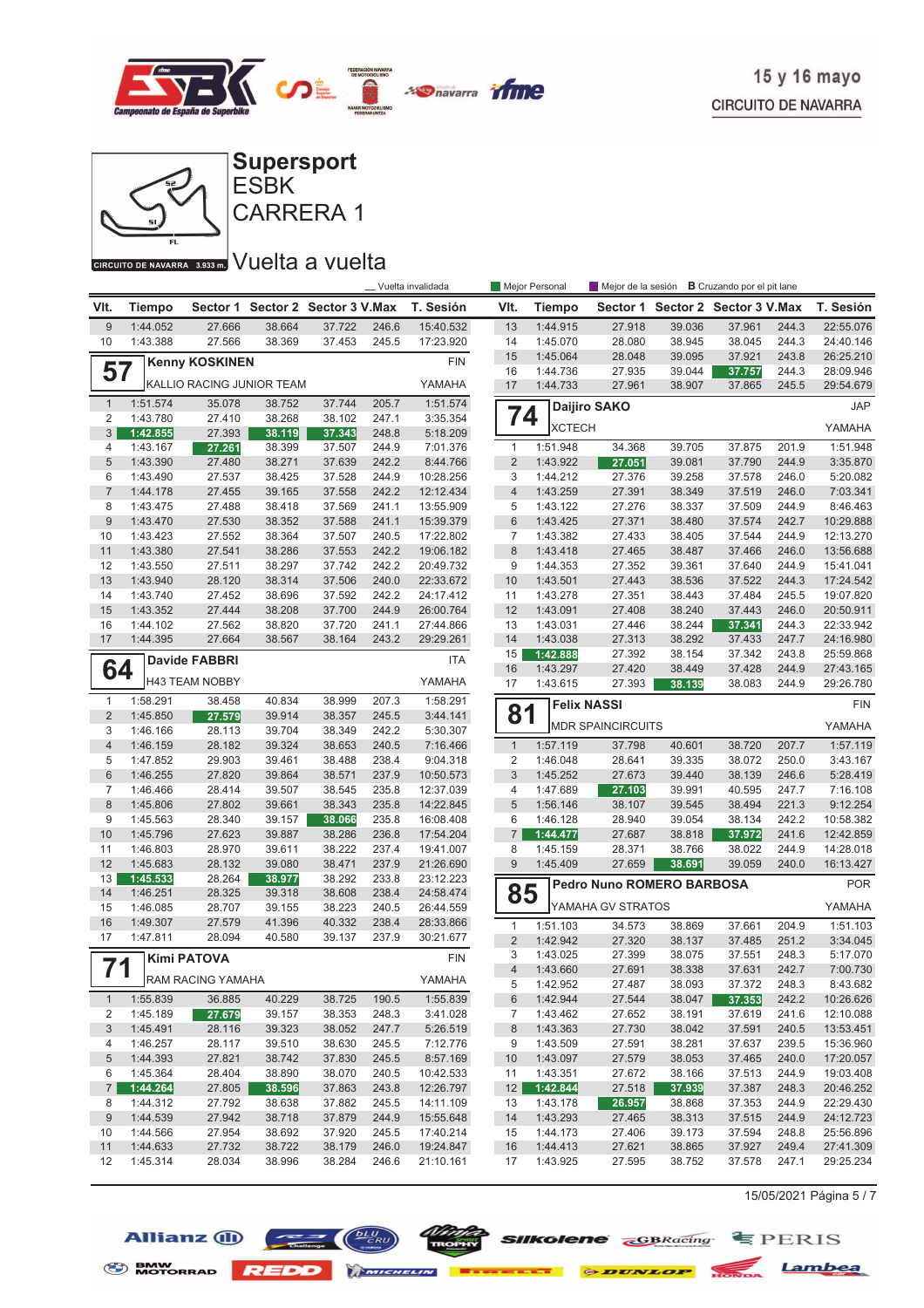



#### CIRCUITO DE NAVARRA 3.933 m. VUelta a vuelta

Allianz  $\bigoplus$   $\bigoplus$   $\bigoplus$   $\bigoplus$ 

|                | _ Vuelta invalidada  |                            |                  |                                  |                |                        | Mejor Personal   |                      |                               |                  | Mejor de la sesión <b>B</b> Cruzando por el pit lane |                |                        |
|----------------|----------------------|----------------------------|------------------|----------------------------------|----------------|------------------------|------------------|----------------------|-------------------------------|------------------|------------------------------------------------------|----------------|------------------------|
| VIt.           | <b>Tiempo</b>        |                            |                  | Sector 1 Sector 2 Sector 3 V.Max |                | T. Sesión              | VIt.             | <b>Tiempo</b>        |                               |                  | Sector 1 Sector 2 Sector 3 V.Max                     |                | T. Sesión              |
|                |                      | <b>Mario MAYOR FRANCES</b> |                  |                                  |                | <b>SPA</b>             | $\overline{2}$   | 1:46.042             | 28.000                        | 39.676           | 38.366                                               | 249.4          | 3:40.109               |
| 86             |                      |                            |                  |                                  |                |                        | $\sqrt{3}$       | 1:45.652             | 28.394                        | 39.215           | 38.043                                               | 246.6          | 5:25.761               |
|                |                      | ANDOTRANS TEAM TORRENTÓ    |                  |                                  |                | YAMAHA                 | $\overline{4}$   | 1:45.940             | 28.148                        | 39.440           | 38.352                                               | 243.2          | 7:11.701               |
| $\mathbf{1}$   | 1:54.686             | 36.767                     | 39.764           | 38.155                           | 188.2          | 1:54.686               | 5<br>6           | 1:45.338<br>1:45.997 | 28.246<br>28.315              | 39.029<br>39.054 | 38.063<br>38.628                                     | 244.3<br>241.6 | 8:57.039<br>10:43.036  |
| 2<br>3         | 1:45.201             | 28.017                     | 39.109           | 38.075                           | 249.4          | 3:39.887               | $\overline{7}$   | 1:46.407             | 28.219                        | 39.923           | 38.265                                               | 243.2          | 12:29.443              |
| 4              | 1:44.782<br>1:44.564 | 27.528<br>28.039           | 39.176<br>38.556 | 38.078<br>37.969                 | 247.1<br>244.3 | 5:24.669<br>7:09.233   | 8                | 1:46.208             | 27.696                        | 40.190           | 38.322                                               | 242.2          | 14:15.651              |
| 5              | 1:45.112             | 27.495                     | 39.580           | 38.037                           | 243.2          | 8:54.345               | $\boldsymbol{9}$ | 1:46.451             | 28.930                        | 39.280           | 38.241                                               | 242.7          | 16:02.102              |
| 6              | 1:45.184             | 27.566                     | 39.410           | 38.208                           | 243.2          | 10:39.529              | 10               | 1:46.462             | 28.505                        | 39.617           | 38.340                                               | 242.7          | 17:48.564              |
| $\overline{7}$ | 1:45.609             | 28.120                     | 39.042           | 38.447                           | 242.7          | 12:25.138              | 11               | 1:46.457             | 28.487                        | 39.612           | 38.358                                               | 243.8          | 19:35.021              |
| 8              | 1:44.824             | 27.523                     | 39.388           | 37.913                           | 230.8          | 14:09.962              | 12               | 1:46.380             | 27.773                        | 40.287           | 38.320                                               | 243.8          | 21:21.401              |
| 9              | 1:44.506             | 27.522                     | 39.180           | 37.804                           | 244.3          | 15:54.468              | 13               | 1:46.590             | 27.959                        | 40.171           | 38.460                                               | 240.0          | 23:07.991              |
| 10             | 1:44.312             | 27.835                     | 38.692           | 37.785                           | 246.0          | 17:38.780              | 14               | 1:46.464             | 27.834                        | 40.252           | 38.378                                               | 242.2          | 24:54.455              |
| 11             | 1:44.410             | 27.406                     | 39.295           | 37.709                           | 246.6          | 19:23.190              | 15               | 1:46.550             | 27.929                        | 40.106           | 38.515                                               | 241.6          | 26:41.005              |
| 12             | 1:44.590             | 27.332                     | 39.023           | 38.235                           | 239.5          | 21:07.780              | 16               | 1:46.316             | 27.829                        | 40.067           | 38.420                                               | 241.1          | 28:27.321              |
| 13             | 1:44.563             | 27.414                     | 39.210           | 37.939                           | 241.6          | 22:52.343              | 17               | 1:46.574             | 28.009                        | 40.142           | 38.423                                               | 243.2          | 30:13.895              |
| 14             | 1:44.411             | 27.987                     | 38.634           | 37.790                           | 234.3          | 24:36.754              |                  |                      | <b>Andres Pablo GONZALEZ</b>  |                  |                                                      |                | ARG                    |
| 15<br>16       | 1:44.077<br>1:44.543 | 27.134<br>27.492           | 39.092<br>39.181 | 37.851<br>37.870                 | 246.0<br>243.2 | 26:20.831<br>28:05.374 | 94               |                      | <b>EASYRACE TEAM</b>          |                  |                                                      |                | YAMAHA                 |
| 17             | 1:43.875             | 27.222                     | 38.985           | 37.668                           | 244.9          | 29:49.249              | $\mathbf{1}$     | 1:56.238             | 37.216                        | 40.306           | 38.716                                               | 205.3          | 1:56.238               |
|                |                      | <b>Mihail FLOROV</b>       |                  |                                  |                |                        | $\overline{2}$   | 1:45.117             | 27.918                        | 38.834           | 38.365                                               | 246.0          | 3:41.355               |
| 91             |                      |                            |                  |                                  |                | <b>BUL</b>             | 3                | 1:45.843             | 27.922                        | 39.928           | 37.993                                               | 246.6          | 5:27.198               |
|                |                      | YAMAHA GV STRATOS          |                  |                                  |                | YAMAHA                 | $\overline{4}$   | 1:45.821             | 27.880                        | 39.380           | 38.561                                               | 246.0          | 7:13.019               |
| $\mathbf{1}$   | 1:56.430             | 37.209                     | 40.754           | 38.467                           | 205.7          | 1:56.430               | 5                | 1:45.395             | 28.091                        | 39.417           | 37.887                                               | 241.6          | 8:58.414               |
| $\overline{2}$ | 1:45.240             | 27.995                     | 38.980           | 38.265                           | 249.4          | 3:41.670               | $6\phantom{1}$   | 1:45.310             | 27.806                        | 39.166           | 38.338                                               | 243.8          | 10:43.724              |
| 3              | 1:45.238             | 27.897                     | 39.393           | 37.948                           | 247.7          | 5:26.908               | $\overline{7}$   | 1:45.956             | 27.818                        | 39.862           | 38.276                                               | 245.5          | 12:29.680              |
| $\overline{4}$ | 1:46.091             | 28.029                     | 39.016           | 39.046                           | 245.5          | 7:12.999               | 8                | 1:45.087             | 28.162                        | 38.702           | 38.223                                               | 247.7          | 14:14.767              |
| 5              | 1:45.035             | 28.462                     | 38.780           | 37.793                           | 234.8          | 8:58.034               | 9                | 1:44.472             | 27.701                        | 38.781           | 37.990                                               | 240.5          | 15:59.239              |
| $6\phantom{.}$ | 1:45.424             | 28.008                     | 39.152           | 38.264                           | 244.3          | 10:43.458              | 10               | 1:44.213             | 27.904                        | 38.382           | 37.927                                               | 240.5          | 17:43.452              |
| $\overline{7}$ | 1:44.753             | 27.941                     | 38.983           | 37.829                           | 242.2          | 12:28.211              | 11<br>12         | 1:44.887<br>1:44.314 | 28.039<br>27.825              | 38.849<br>38.635 | 37.999<br>37.854                                     | 242.2<br>241.6 | 19:28.339<br>21:12.653 |
| 8              | 1:44.307             | 27.331                     | 39.109           | 37.867                           | 238.4          | 14:12.518              | 13               | 1:44.340             | 27.988                        | 38.555           | 37.797                                               | 240.5          | 22:56.993              |
| 9<br>10        | 1:44.915             | 27.369                     | 39.002           | 38.544                           | 238.9          | 15:57.433              | 14               | 1:43.980             | 27.611                        | 38.676           | 37.693                                               | 241.6          | 24:40.973              |
|                | 1:45.623             | 28.366                     | 38.850           | 38.407                           | 237.9          | 17:43.056              | 15               | 1:44.570             | 27.649                        | 38.838           | 38.083                                               | 242.2          | 26:25.543              |
| 92             |                      | <b>NII ROIG MARTINEZ</b>   |                  |                                  |                | <b>SPA</b>             | 16               | 1:44.117             | 27.720                        | 38.565           | 37.832                                               | 243.8          | 28:09.660              |
|                |                      | SP57 RACING TEAM           |                  |                                  |                | YAMAHA                 | 17               | 1:44.021             | 27.495                        | 38.610           | 37.916                                               | 240.0          | 29:53.681              |
| 1              | 1:53.650             | 34.902                     | 40.859           | 37.889                           | 213.9          | 1:53.650               |                  |                      | <b>Vertti TAKALA</b>          |                  |                                                      |                | FIN                    |
| $\overline{2}$ | 1:43.508             | 27.464                     | 38.632           | 37.412                           | 252.9          | 3:37.158               | 95               |                      | KALLIO RACING JUNIOR TEAM     |                  |                                                      |                | YAMAHA                 |
| 3              | 1:43.355             | 27.396                     | 38.638           | 37.321                           | 248.8          | 5:20.513               | $\mathbf{1}$     | 1:51.245             | 33.988                        | 39.690           | 37.567                                               | 206.9          | 1:51.245               |
| $\overline{4}$ | 1:43.177<br>1:43.255 | 27.402                     | 38.452           | 37.323                           | 250.6          | 7:03.690               | $\overline{2}$   | 1:43.955             | 27.482                        | 38.031           | 38.442                                               | 255.9          | 3:35.200               |
| 5<br>6         | 1:43.662             | 27.330<br>27.442           | 38.461<br>38.630 | 37.464<br>37.590                 | 247.1<br>246.6 | 8:46.945<br>10:30.607  | $\sqrt{3}$       | 1:42.499             | 27.292                        | 37.888           | 37.319                                               | 252.3          | 5:17.699               |
| $\overline{7}$ | 1:43.330             | 27.545                     | 38.522           | 37.263                           | 244.3          | 12:13.937              | $\overline{4}$   | 1:42.589             | 27.293                        | 37.956           | 37.340                                               | 252.3          | 7:00.288               |
| 8              | 1:43.410             | 27.570                     | 38.545           | 37.295                           | 246.6          | 13:57.347              | 5                | 1:42.328             | 27.198                        | 37.914           | 37.216                                               | 247.1          | 8:42.616               |
| 9              | 1:43.356             | 27.558                     | 38.237           | 37.561                           | 250.0          | 15:40.703              | 6                | 1:42.203             | 27.195                        | 37.808           | 37.200                                               | 246.6          | 10:24.819              |
| 10             | 1:43.439             | 27.522                     | 38.506           | 37.411                           | 247.7          | 17:24.142              | 7                | 1:42.214             | 27.316                        | 37.822           | 37.076                                               | 247.1          | 12:07.033              |
| 11             | 1:43.189             | 27.488                     | 38.262           | 37.439                           | 248.8          | 19:07.331              | 8                | 1:42.442             | 27.161                        | 38.000           | 37.281                                               | 248.3          | 13:49.475              |
| 12             | 1:42.700             | 27.373                     | 38.257           | 37.070                           | 247.7          | 20:50.031              | 9                | 1:42.807             | 27.232                        | 38.173           | 37.402                                               | 251.2          | 15:32.282              |
| 13             | 1:43.096             | 27.548                     | 38.363           | 37.185                           | 248.8          | 22:33.127              | 10               | 1:42.841             | 27.355                        | 38.154           | 37.332                                               | 251.2          | 17:15.123              |
| 14             | 1:42.901             | 27.358                     | 38.355           | 37.188                           | 249.4          | 24:16.028              | 11               | 1:43.411             | 27.651                        | 38.300           | 37.460                                               | 242.7          | 18:58.534              |
| 15             | 1:43.206             | 27.035                     | 38.908           | 37.263                           | 238.9          | 25:59.234              | 12               | 1:44.148             | 27.591                        | 38.093           | 38.464                                               | 250.0          | 20:42.682              |
| 16             | 1:43.572             | 27.853                     | 38.439           | 37.280                           | 247.1          | 27:42.806              | 13               | 1:44.350             | 27.409                        | 39.371           | 37.570                                               | 244.9          | 22:27.032              |
| 17             | 1:43.956             | 27.609                     | 38.608           | 37.739                           | 245.5          | 29:26.762              |                  |                      | <b>David SANCHIS MARTINEZ</b> |                  |                                                      |                | <b>SPA</b>             |
| 93             |                      | <b>Mathias POULSEN</b>     |                  |                                  |                | <b>DEN</b>             | 96               | <b>MRE TALENT</b>    |                               |                  |                                                      |                | YAMAHA                 |
|                |                      | <b>MDS RACING TEAM</b>     |                  |                                  |                | <b>HONDA</b>           | $\mathbf{1}$     | 1:49.311             | 33.479                        | 38.429           | 37.403                                               | 201.5          | 1:49.311               |
| $\mathbf{1}$   | 1:54.067             | 35.973                     | 39.999           | 38.095                           | 202.2          | 1:54.067               | $\overline{2}$   | 1:42.728             | 27.275                        | 37.925           | 37.528                                               | 250.0          | 3:32.039               |

S BMW REDD MICHELIN **BERKELLE & DUNLOP** MONDA Lambea

15/05/2021 Página 6 / 7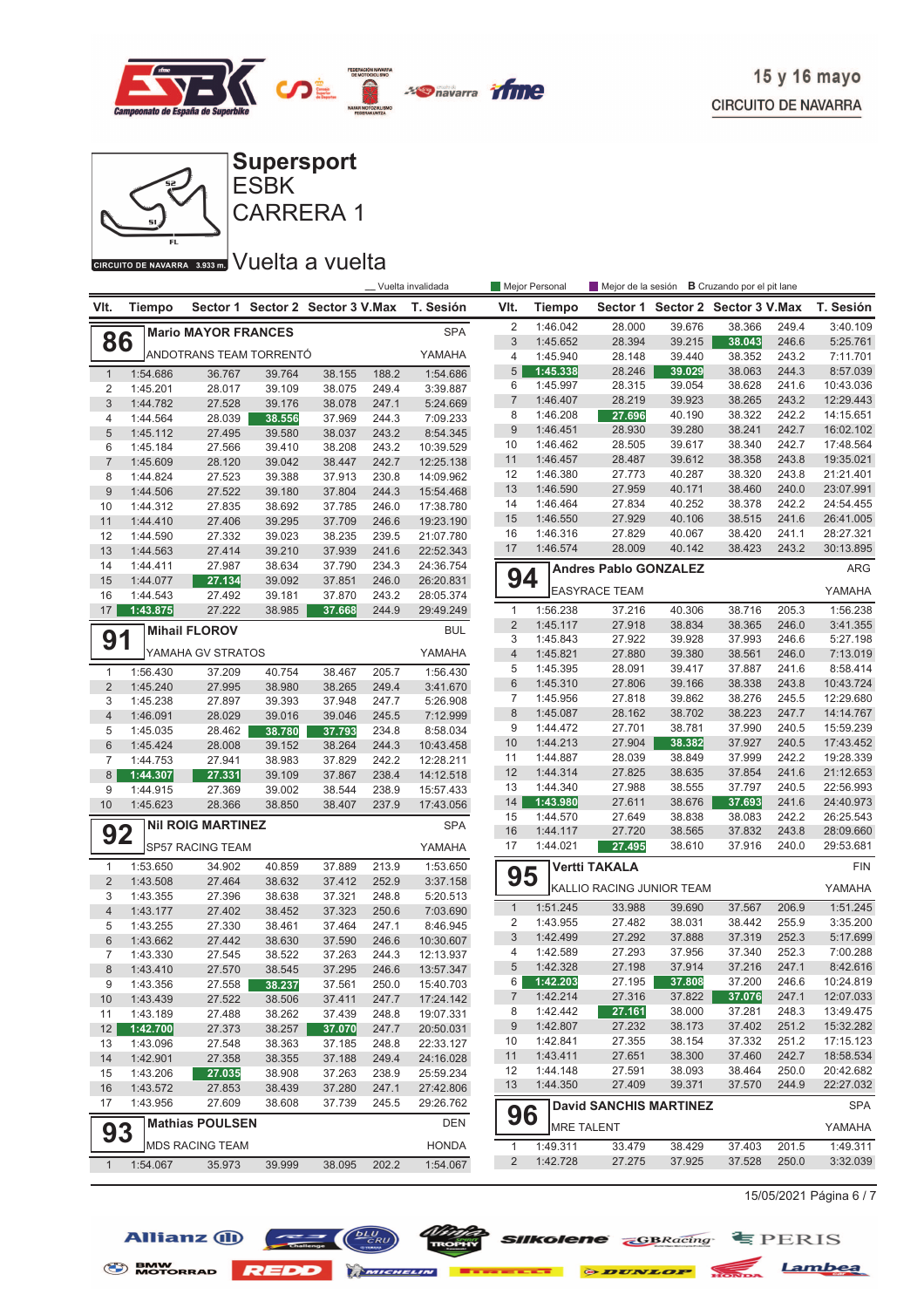



CARRERA 1 ESBK

#### CIRCUITO DE NAVARRA 3.933 m. VUelta a vuelta

|                               |               |                     |          |                                  |            | _ Vuelta invalidada | Mejor Personal<br>Mejor de la sesión <b>B</b> Cruzando por el pit lane |               |  |  |                                  |           |
|-------------------------------|---------------|---------------------|----------|----------------------------------|------------|---------------------|------------------------------------------------------------------------|---------------|--|--|----------------------------------|-----------|
| VIt.                          | <b>Tiempo</b> |                     |          | Sector 1 Sector 2 Sector 3 V.Max |            | T. Sesión           | VIt.                                                                   | <b>Tiempo</b> |  |  | Sector 1 Sector 2 Sector 3 V.Max | T. Sesión |
| 3                             | 1:42.473      | 27.227              | 37.932   | 37.314                           | 247.7      | 5:14.512            |                                                                        |               |  |  |                                  |           |
| $\overline{4}$                | 1:42.877      | 27.422              | 38.102   | 37.353                           | 246.0      | 6:57.389            |                                                                        |               |  |  |                                  |           |
| 5                             | 1:42.332      | 27.284              | 37.929   | 37.119                           | 244.9      | 8:39.721            |                                                                        |               |  |  |                                  |           |
| $6\phantom{1}6$               | 1:42.246      | 27.230              | 37.916   | 37.100                           | 243.2      | 10:21.967           |                                                                        |               |  |  |                                  |           |
| $\overline{7}$                | 1:42.263      | 27.218              | 37.911   | 37.134                           | 243.2      | 12:04.230           |                                                                        |               |  |  |                                  |           |
| 8                             | 1:42.273      | 27.209              | 37.980   | 37.084                           | 243.8      | 13:46.503           |                                                                        |               |  |  |                                  |           |
| 9                             | 1:42.389      | 27.366              | 38.051   | 36.972                           | 243.2      | 15:28.892           |                                                                        |               |  |  |                                  |           |
| 10                            | 1:42.235      | 27.208              | 37.900   | 37.127                           | 243.8      | 17:11.127           |                                                                        |               |  |  |                                  |           |
| 11                            | 1:42.310      | 27.337              | 37.812   | 37.161                           | 245.5      | 18:53.437           |                                                                        |               |  |  |                                  |           |
| 12                            | 1:42.216      | 27.200              | 37.931   | 37.085                           | 246.0      | 20:35.653           |                                                                        |               |  |  |                                  |           |
| 13                            | 1:42.376      | 27.283              | 37.805   | 37.288                           | 244.9      | 22:18.029           |                                                                        |               |  |  |                                  |           |
| 14                            | 1:42.189      | 27.293              | 37.828   | 37.068                           | 244.9      | 24:00.218           |                                                                        |               |  |  |                                  |           |
| 15                            | 1:42.160      | 27.221              | 37.925   | 37.014                           | 246.0      | 25:42.378           |                                                                        |               |  |  |                                  |           |
| 16                            | 1:42.124      | 27.252              | 37.910   | 36.962                           | 245.5      | 27:24.502           |                                                                        |               |  |  |                                  |           |
| 17                            | 2:27.617      | 27.303              | 1:22.743 | 37.571                           | 246.0      | 29:52.119           |                                                                        |               |  |  |                                  |           |
| <b>Laurence EDGELEY</b><br>97 |               |                     |          |                                  | <b>GBR</b> |                     |                                                                        |               |  |  |                                  |           |
|                               |               | MONEX TEAM EDGE RST |          |                                  |            | YAMAHA              |                                                                        |               |  |  |                                  |           |
| $\mathbf{1}$                  | 1:59.860      | 41.267              | 39.886   | 38.707                           | 200.4      | 1:59.860            |                                                                        |               |  |  |                                  |           |
| 2                             | 1:46.631      | 28.696              | 39.451   | 38.484                           | 238.4      | 3:46.491            |                                                                        |               |  |  |                                  |           |
| $\sqrt{3}$                    | 1:47.014      | 28.755              | 39.473   | 38.786                           | 238.9      | 5:33.505            |                                                                        |               |  |  |                                  |           |
| 4                             | 1:47.021      | 28.635              | 39.772   | 38.614                           | 237.4      | 7:20.526            |                                                                        |               |  |  |                                  |           |
| 5                             | 1:47.786      | 28.656              | 40.351   | 38.779                           | 238.9      | 9:08.312            |                                                                        |               |  |  |                                  |           |
| 6                             | 1:47.308      | 28.777              | 39.778   | 38.753                           | 237.9      | 10:55.620           |                                                                        |               |  |  |                                  |           |
| $\overline{7}$                | 1:46.852      | 28.796              | 39.643   | 38.413                           | 237.9      | 12:42.472           |                                                                        |               |  |  |                                  |           |
| 8                             | 1:48.541      | 29.014              | 40.959   | 38.568                           | 232.3      | 14:31.013           |                                                                        |               |  |  |                                  |           |
| 9                             | 1:47.419      | 28.677              | 40.142   | 38.600                           | 236.3      | 16:18.432           |                                                                        |               |  |  |                                  |           |
| 10                            | 1:47.553      | 28.778              | 39.838   | 38.937                           | 238.4      | 18:05.985           |                                                                        |               |  |  |                                  |           |
| 11                            | 1:47.607      | 28.896              | 40.034   | 38.677                           | 237.9      | 19:53.592           |                                                                        |               |  |  |                                  |           |
| 12                            | 1:47.210      | 28.808              | 39.684   | 38.718                           | 238.9      | 21:40.802           |                                                                        |               |  |  |                                  |           |
| 13                            | 1:47.426      | 28.768              | 40.051   | 38.607                           | 236.8      | 23:28.228           |                                                                        |               |  |  |                                  |           |
| 14                            | 1:48.136      | 29.587              | 39.892   | 38.657                           | 238.4      | 25:16.364           |                                                                        |               |  |  |                                  |           |
| 15                            | 1:46.858      | 28.623              | 39.530   | 38.705                           | 235.8      | 27:03.222           |                                                                        |               |  |  |                                  |           |
| 16                            | 1:47.594      | 28.866              | 39.139   | 39.589                           | 237.9      | 28:50.816           |                                                                        |               |  |  |                                  |           |
| 17                            | 1:47.554      | 28.753              | 39.706   | 39.095                           | 236.3      | 30:38.370           |                                                                        |               |  |  |                                  |           |



**COLOR SIIKOIENE GBRacing** EPERIS